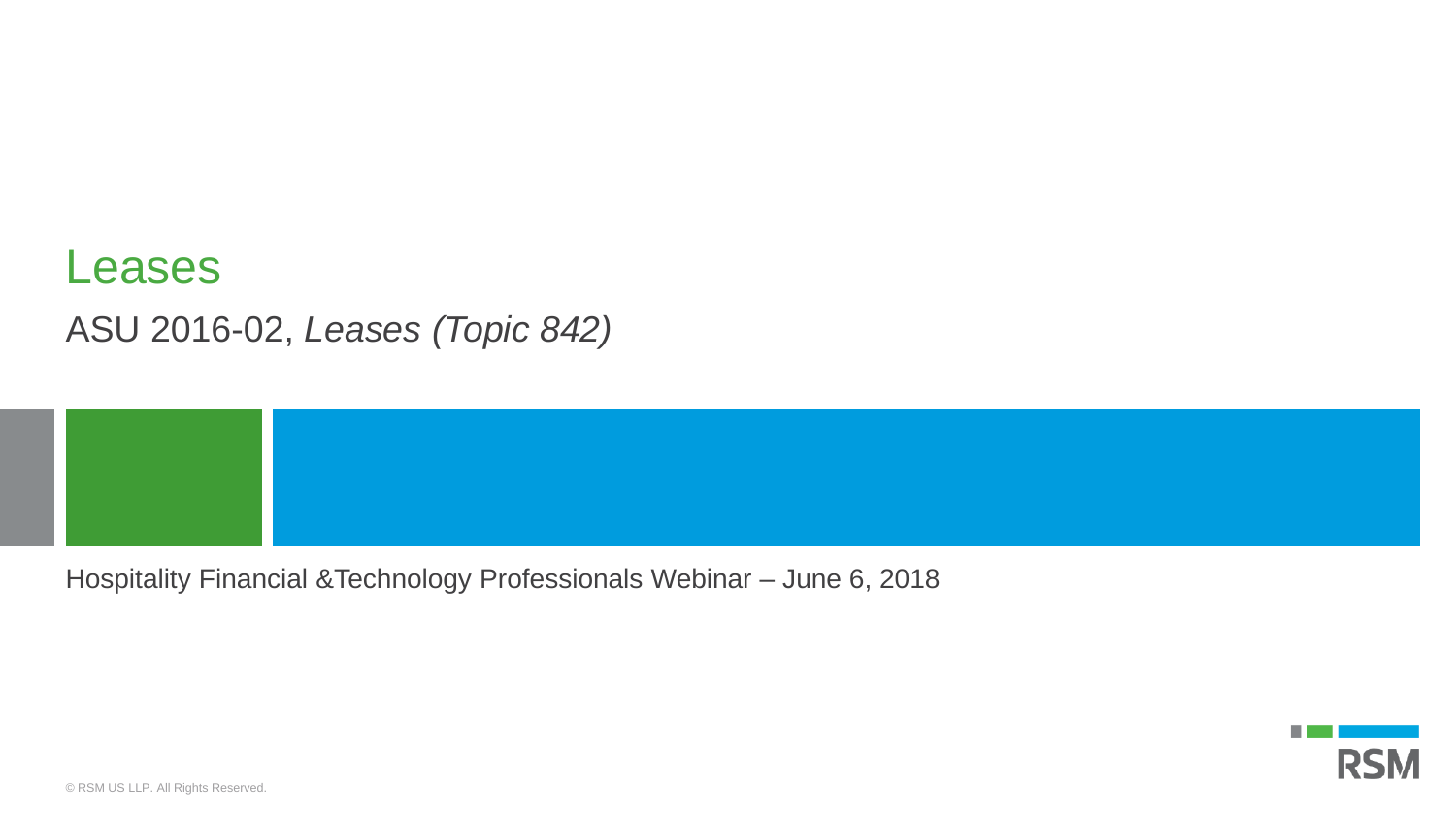## About the Presenters



## Adian Kummet, Audit Manager

- Certified Public Accountant
- Member of RSM US, LLP's Real Estate and Hospitality Industry Group
- Works with clients within the hospitality industry

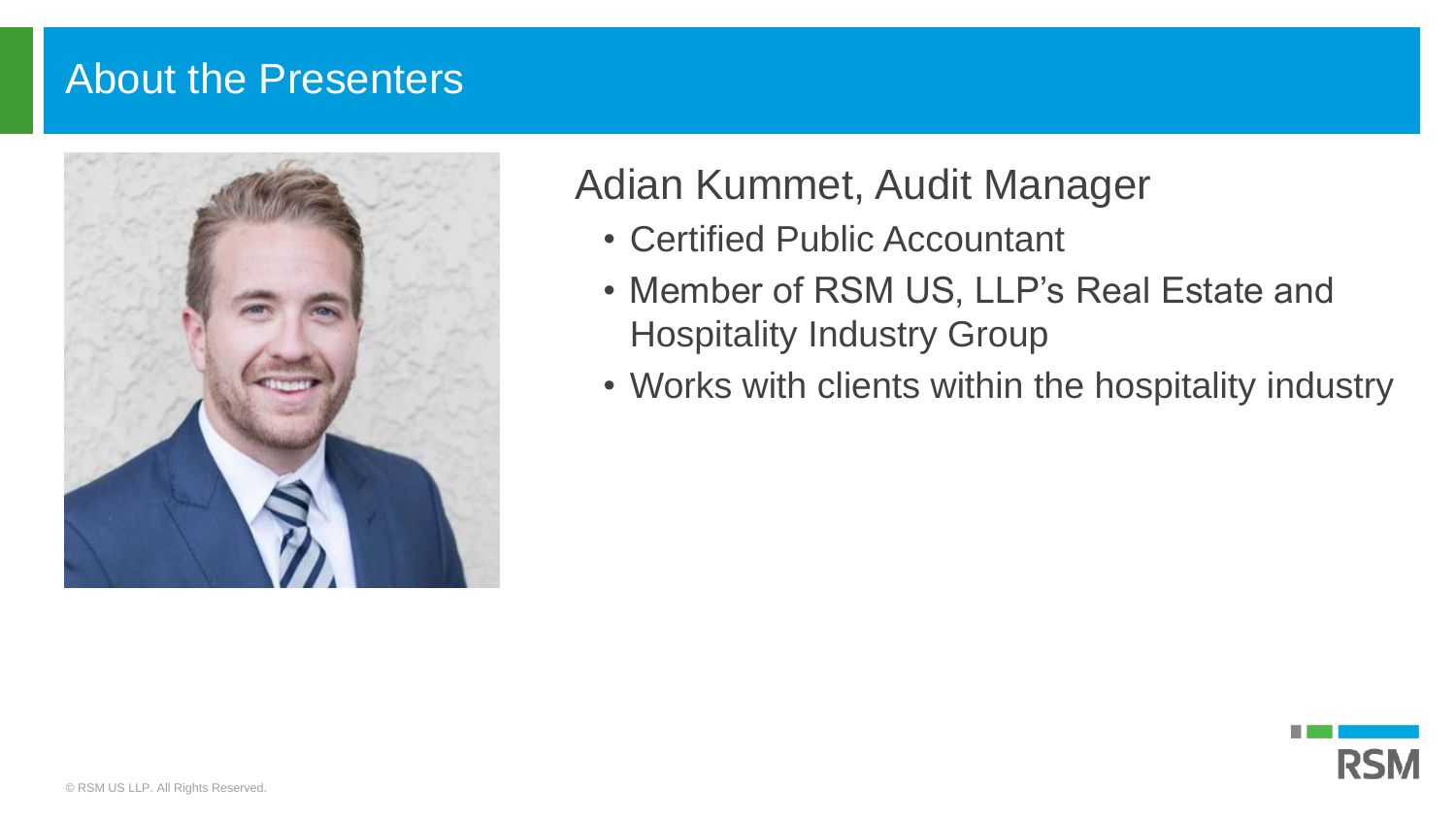## About the Presenters



## Mike Beacom, Audit Partner

- Certified Public Accountant
- Central Region Leader of RSM US, LLP's Real Estate and Hospitality Industry Group
- Works with clients within the hospitality industry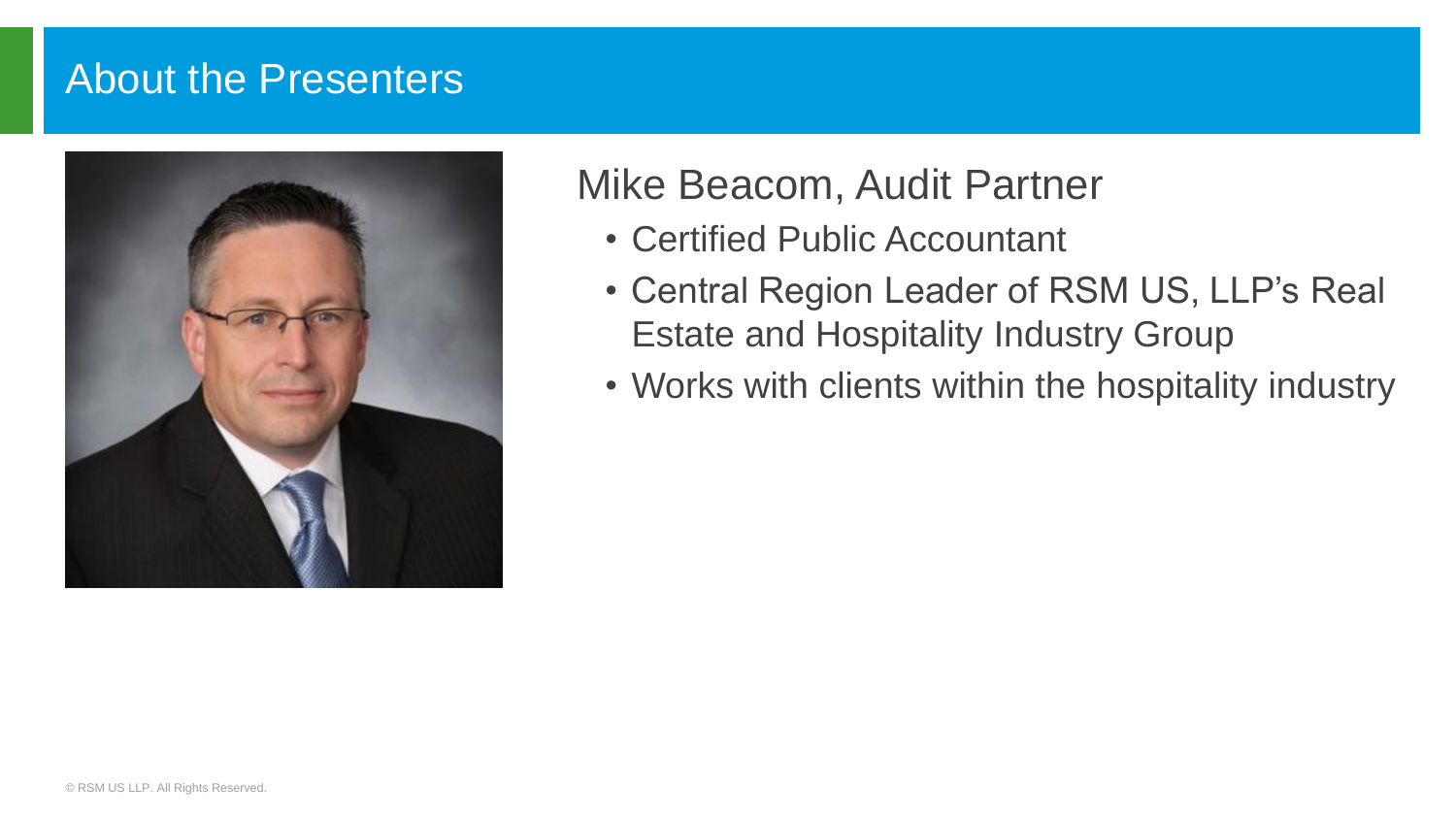## **Objectives**

By the end of this presentation, you will be able to:

- Understand the fundamentals of the new Leases standard
- Identify how the new Leases standard could impact your financial reporting and reported financial results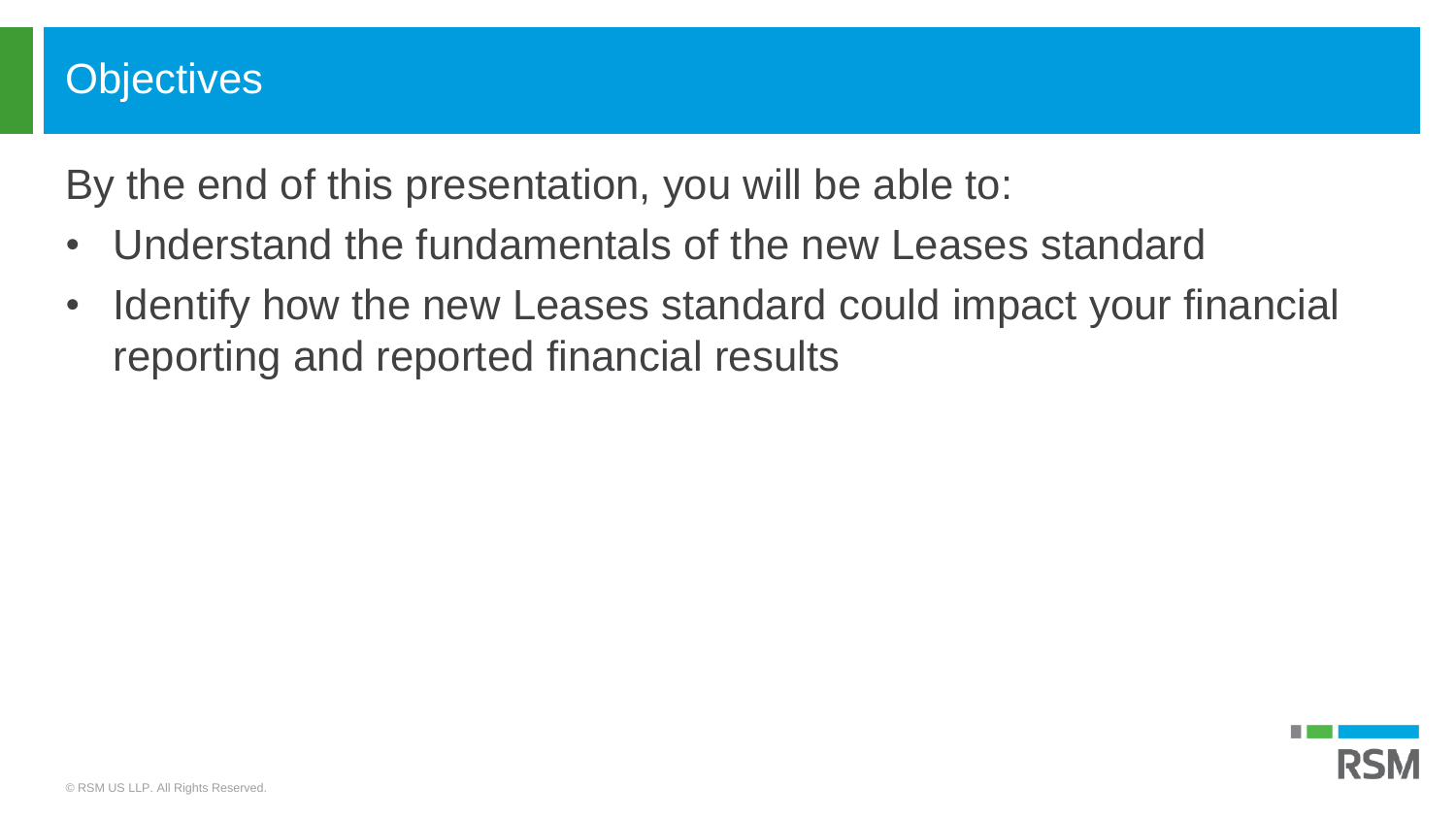## Introduction and background

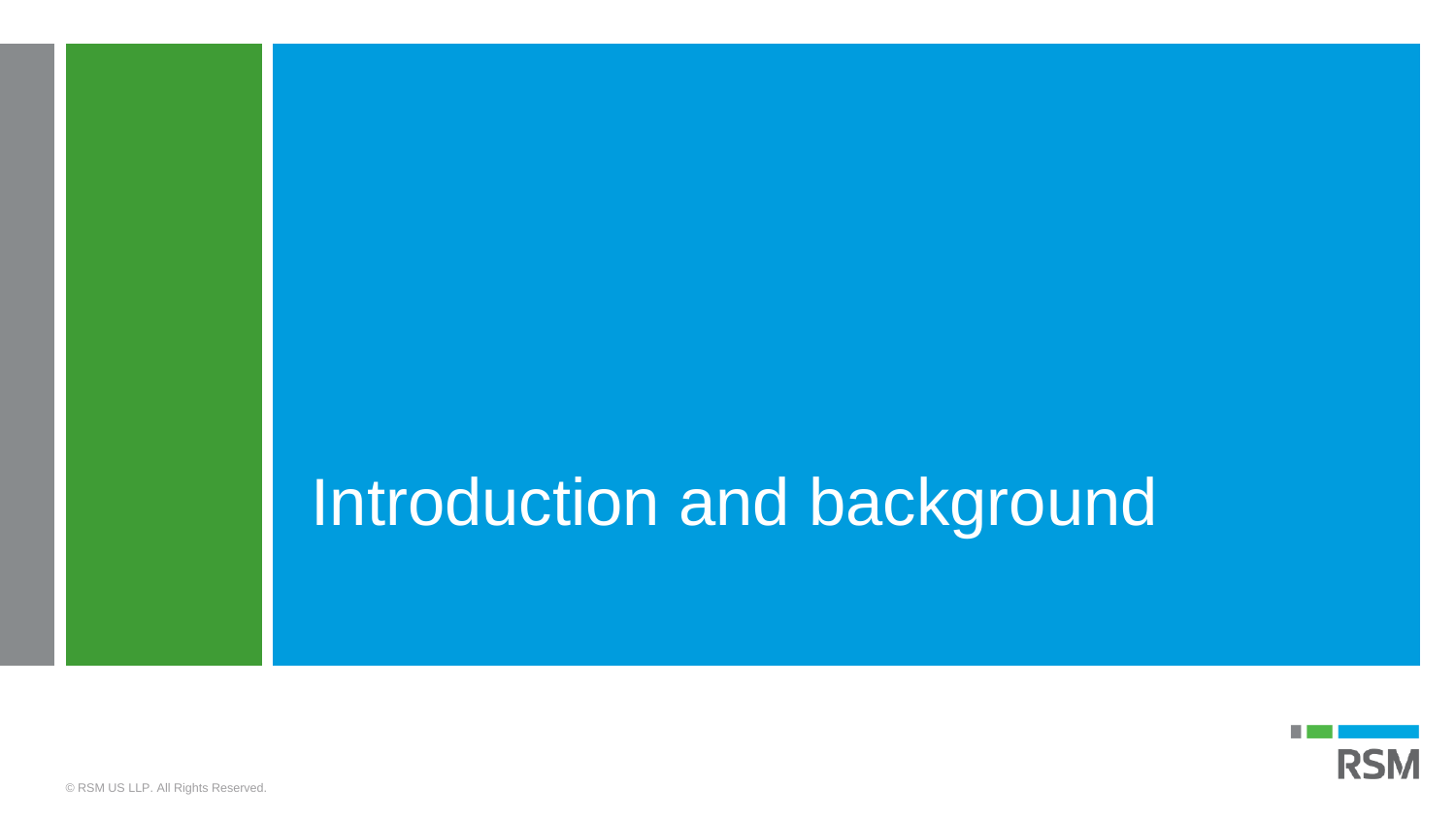## Introduction and background

- ASU 2016-02 issued in February 2016 (Topic 842)
	- − Upon effective date, ASC 842 will replace ASC 840
- Effective date
	- − Public business entities and certain not-for-profit entities and employee benefit plans that file with the SEC
		- Fiscal years beginning after December 15, 2018 (and interim periods in those fiscal years)
	- − All other entities
		- Fiscal years beginning after December 15, 2019 and interim periods in fiscal years beginning after December 15, 2020.
	- − Early adoption permitted for all entities

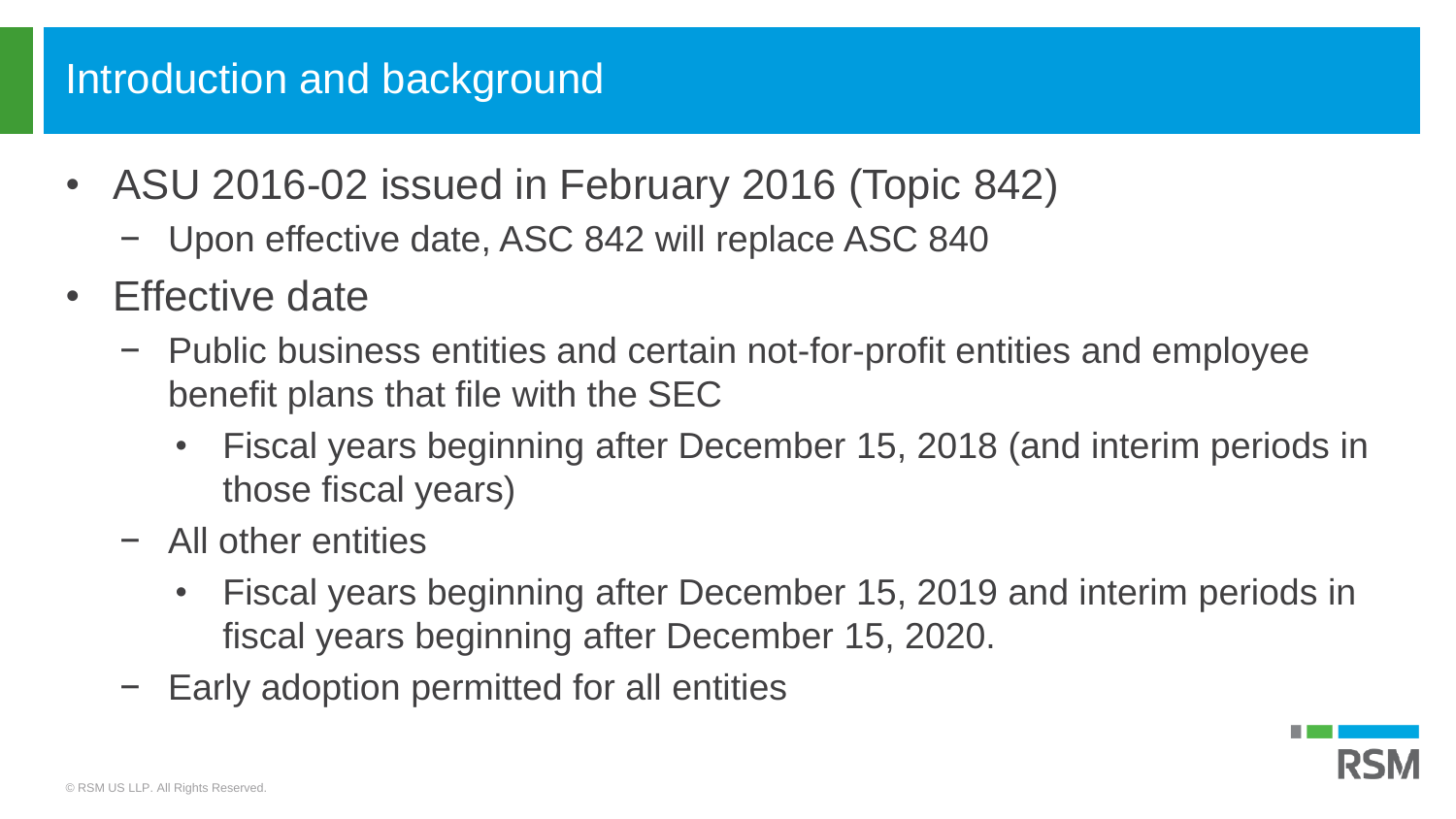## Introduction and background (continued)

- 2003 SEC report on off-balance sheet activities
	- − \$1.25 trillion of off-balance sheet commitments for operating leases for SEC registrants
- Lessees
	- − Off-balance sheet
	- − Limited information regarding operating leases
- **Lessors** 
	- − Lack of transparency on residual values
	- − Inconsistencies between leasing guidance and revenue guidance

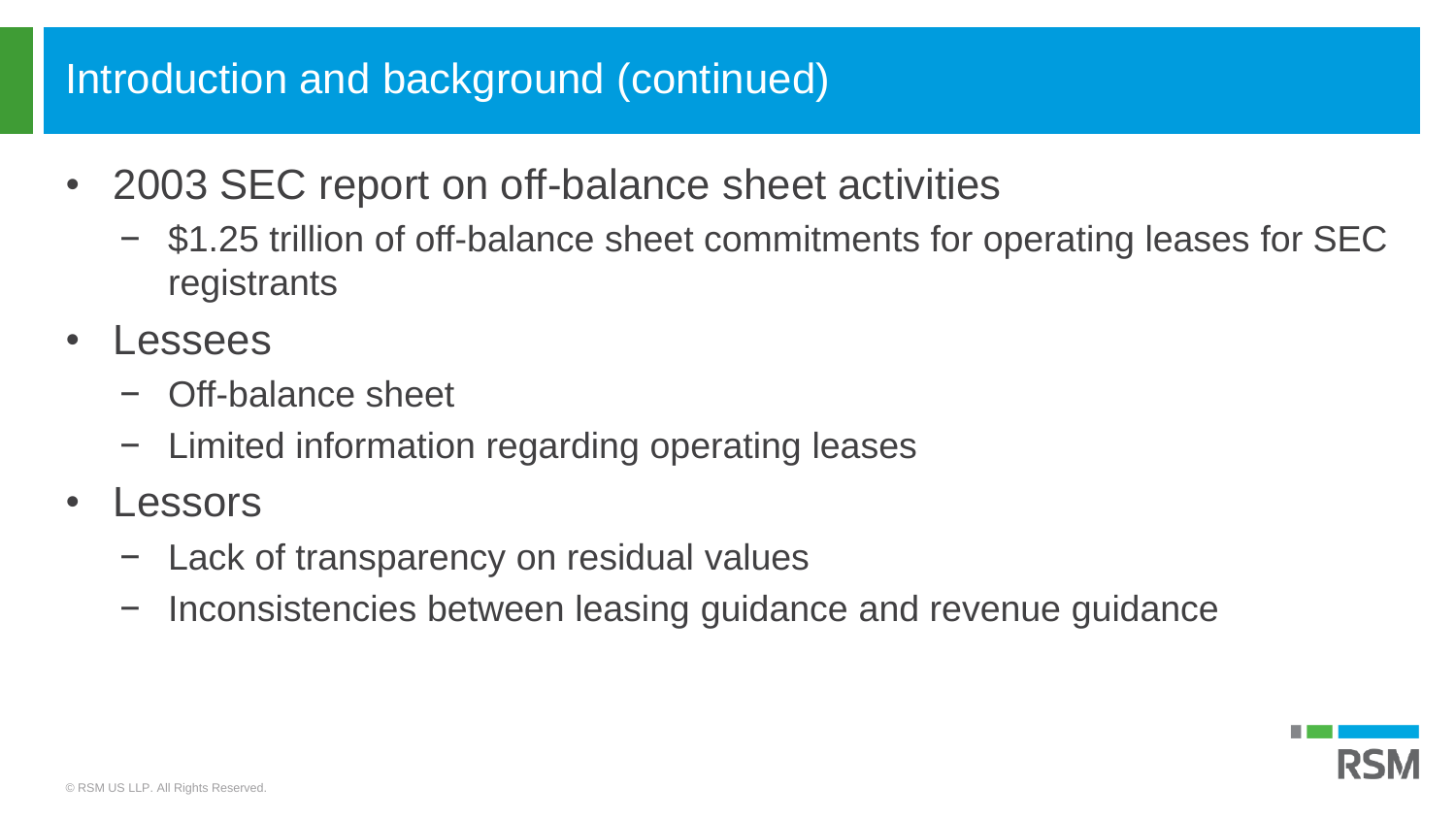## Introduction and background (continued)

- Article from Bloomberg Tax, dated March 1, 2016, emphasis added:
	- − The balance sheets of airlines, retailers, many banks, **hotel** and retail chains, telecoms and other companies are **expected to balloon** under the new lease accounting rules issued by the Financial Accounting Standards Board.
	- − About **85% of leases aren't** currently reported on balance sheets globally
	- − In U.S., public companies' operating leases carried off-balance sheet amount to more than **\$1 trillion in leasing obligations**

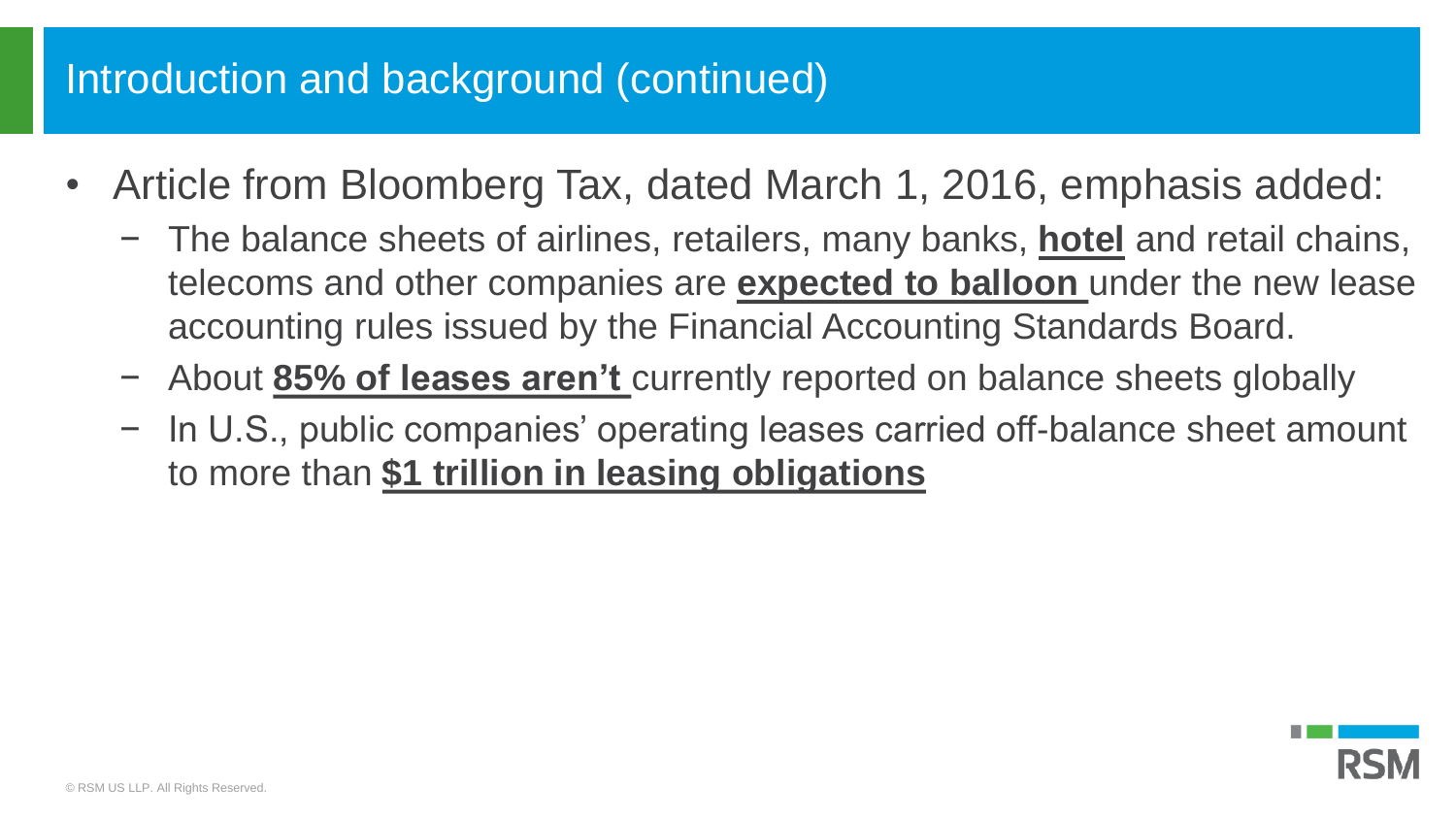### **Overview**

- Changes for lessees
	- − Will record lease liability and right-of-use (ROU) asset for most leases
	- − Income statement expense presentation will depend on classification of lease
	- − Requires more frequent reevaluation of arrangements
	- − Build-to-suit guidance changed significantly
- Changes for lessors
	- − Limited changes to lessor accounting model
	- − Better alignment with revenue recognition standard (ASC 606)
	- − Leveraged lease classification eliminated prospectively

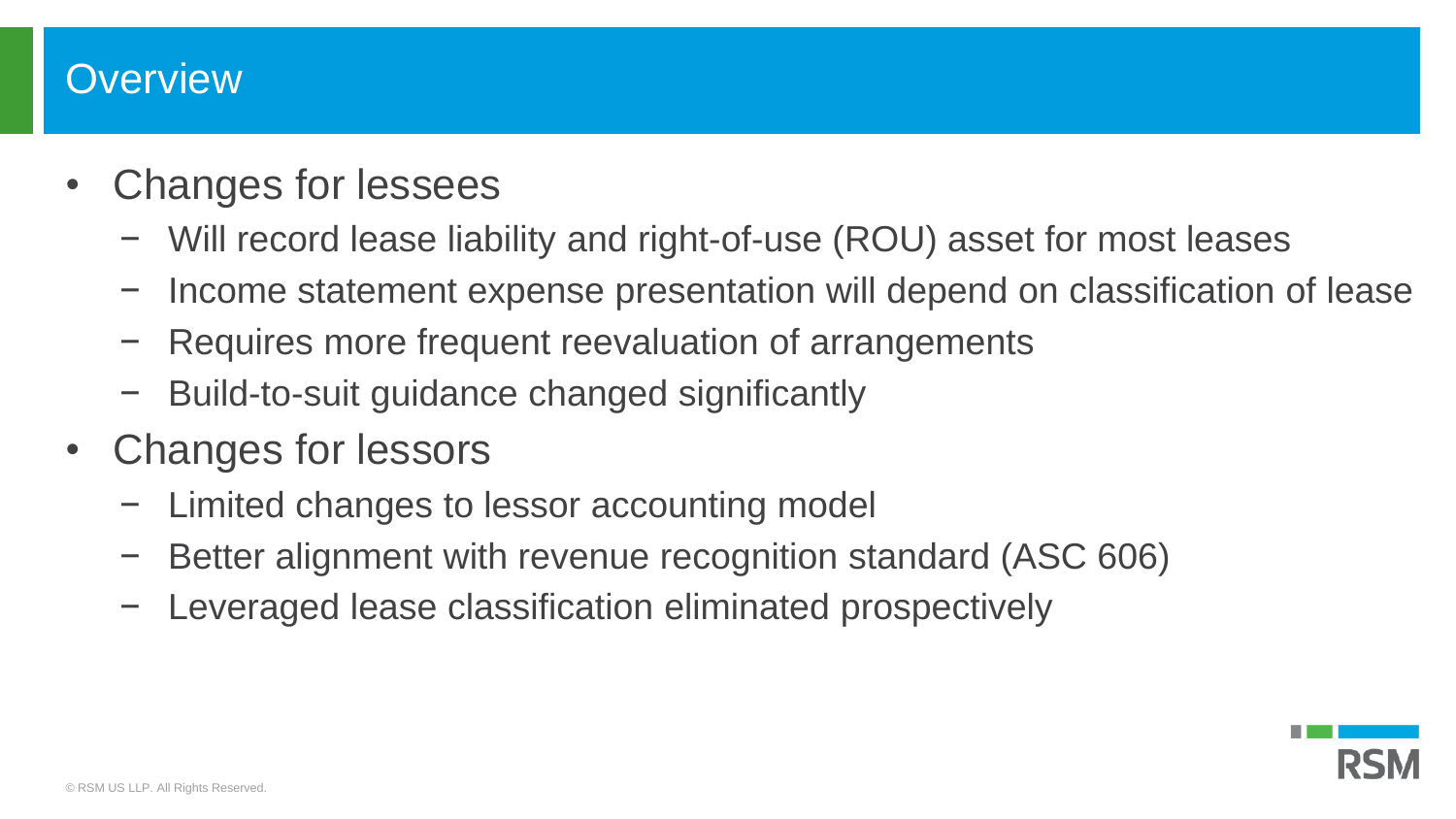## **Consideration**

- What potential effect will the adoption of this standard have on:
	- − Current ratios
	- − Debt covenants (e.g. debt to equity ratio)
	- − Other financial measurements
	- − Start discussions with lenders and other users of the financial statements to avoid surprises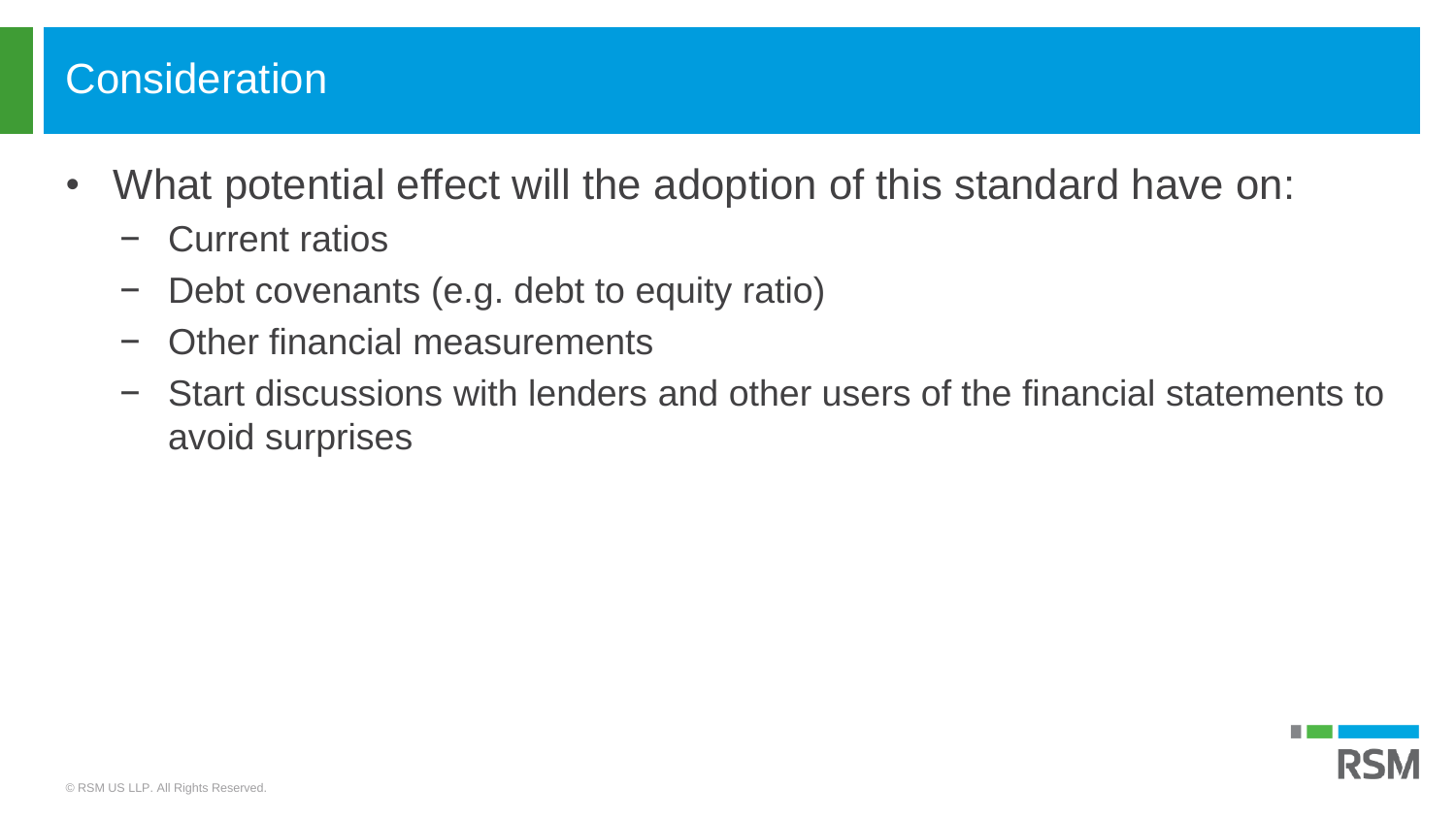



© RSM US LLP. All Rights Reserved.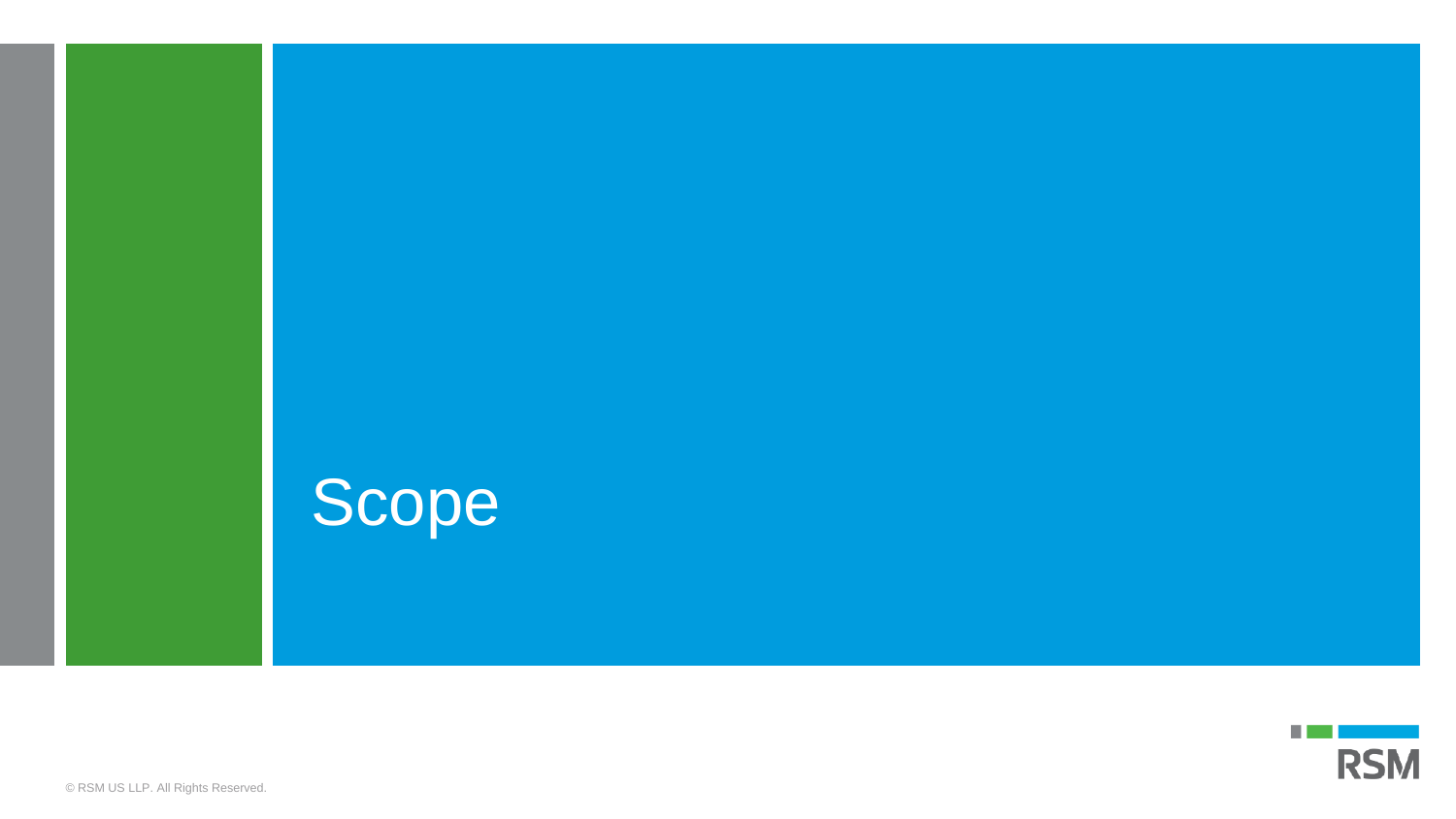

- Standard is applicable to all leases except:
	- − Leases of intangible assets
	- − Leases to explore for or use minerals, oil, natural gas, and similar nonregenerative resources
	- − Leases of biological assets
	- − Leases of inventory
	- − Leases of assets under construction
- Short-term leases election

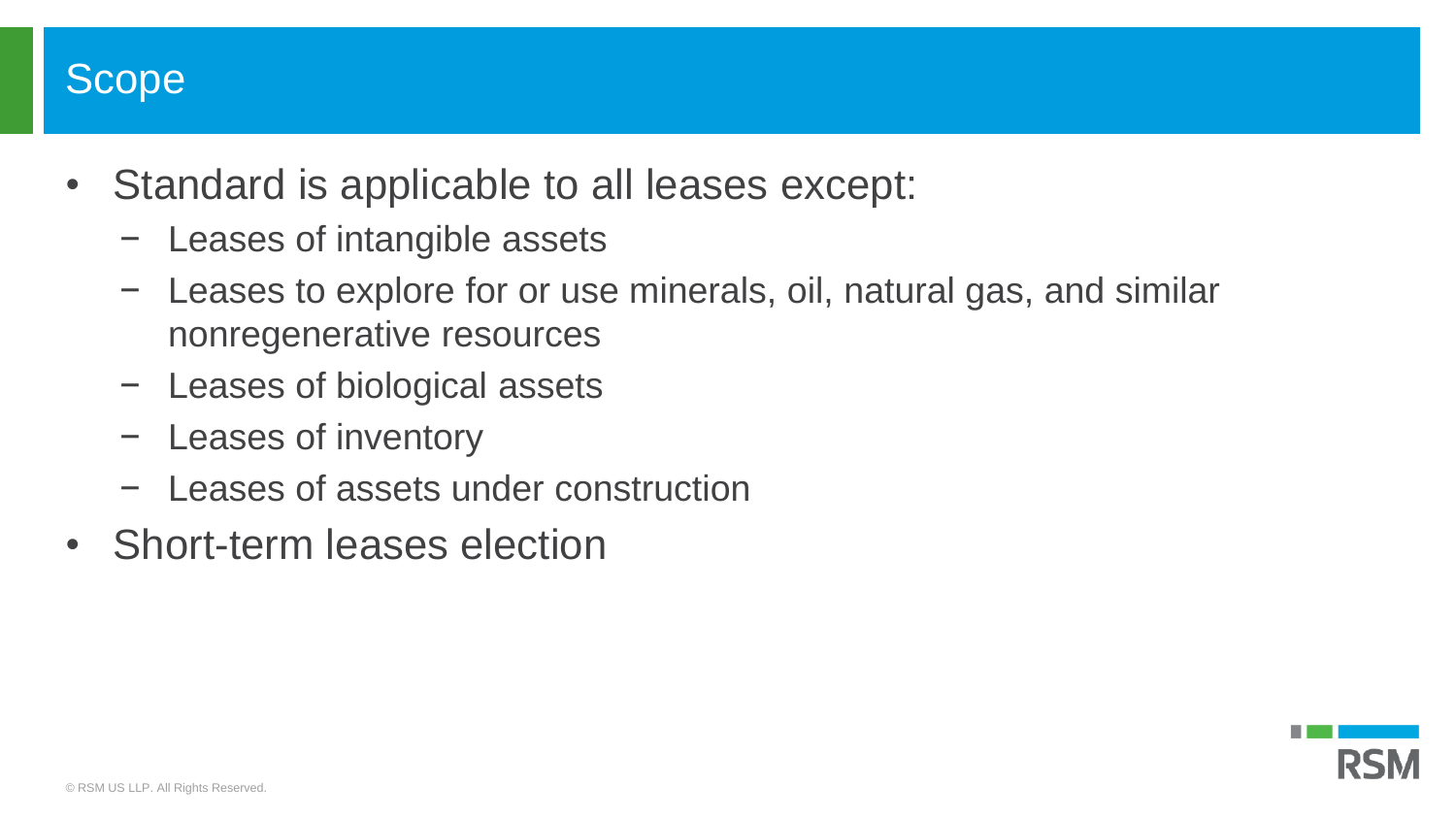## Definition of a lease

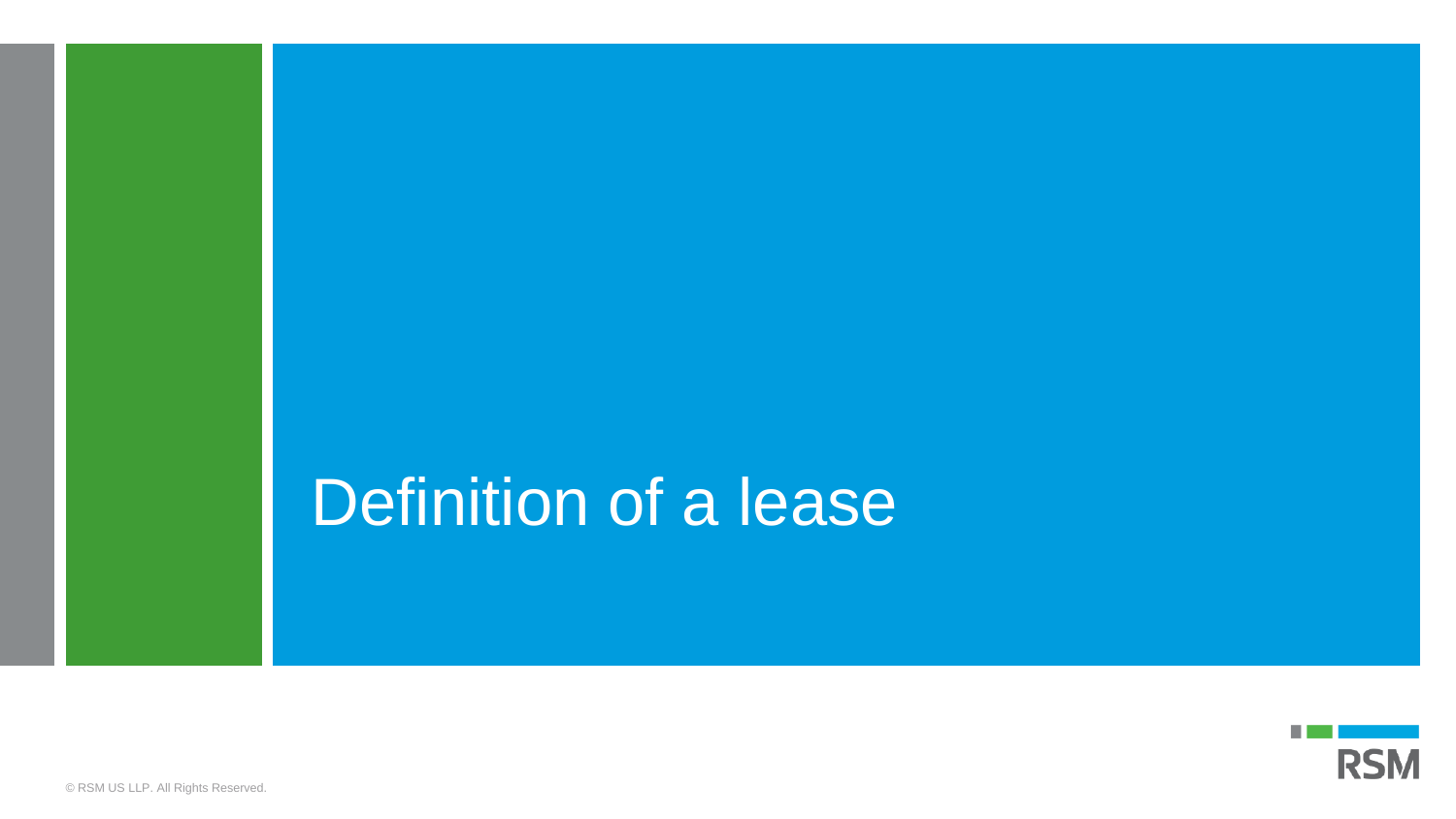## **Definition**

A contract, or part of a contract, that conveys the right to control the use of identified property, plant, or equipment (an identified asset) for a period of time in exchange for consideration

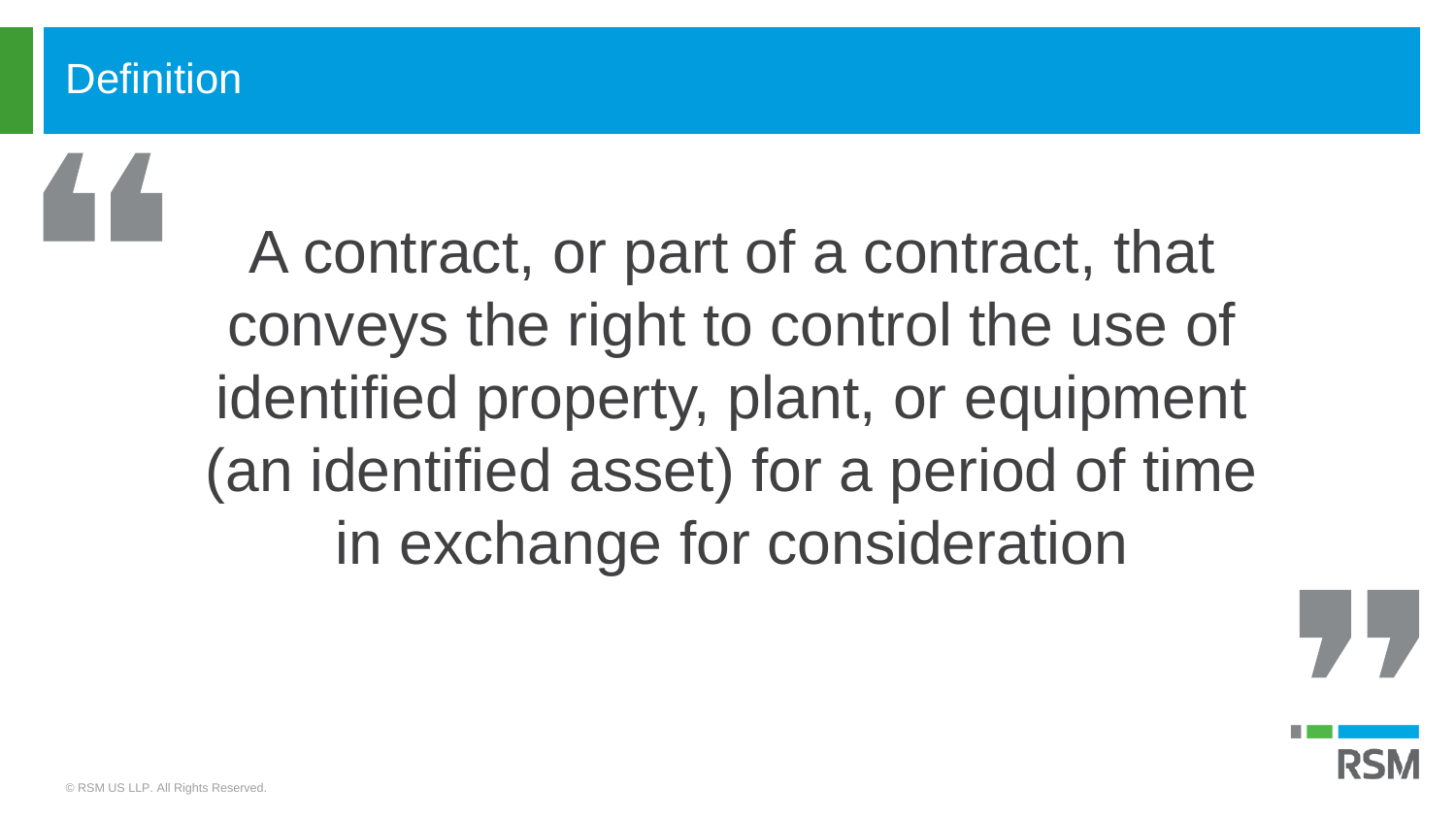## Determining if a contract contains a lease

- Identified asset
	- − The contract specifies an asset (explicitly or implicitly)
		- Physically distinct portions
		- **Capacity portions**
	- − Supplier does not have a substantive right of substitution
		- Warranty/upgrade
- Control
	- Customer has the right to:
		- Obtain substantially all of the economic benefits from using the asset
		- Direct the use of the asset

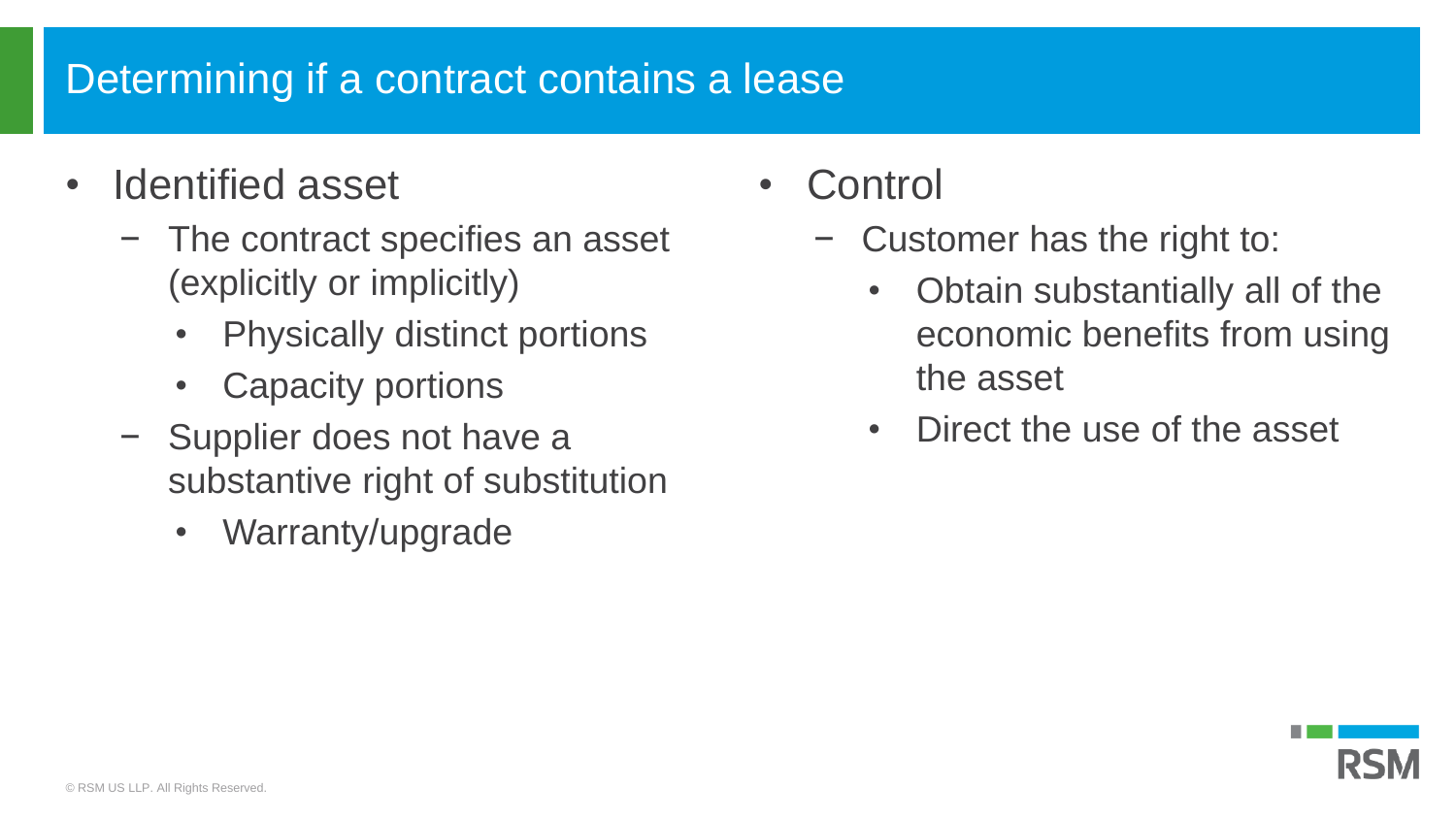## Potential contracts and leases to consider

- Ground lease
- Computer and network equipment
- Vehicles and shuttle buses
- Kitchen equipment
- Maintenance equipment
- Office equipment and copiers
- Arrangements where the hotel is the lessor: restaurant, retail space, spa

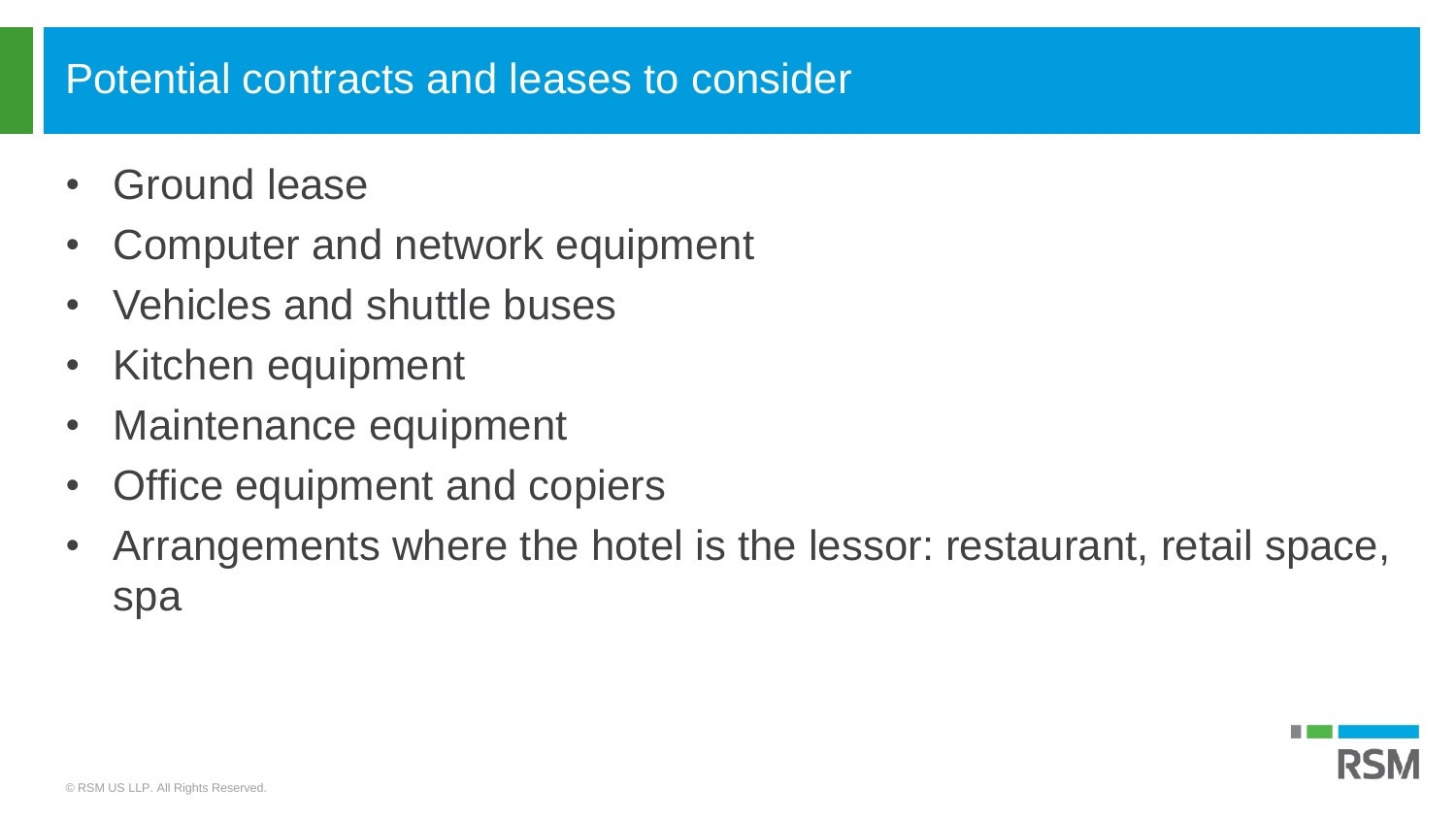## Identified asset

- Is there an identified asset?
	- − Is the asset specified in the contract?
		- Can be identified explicitly or implicitly
	- − Is the asset physically distinct?
		- Capacity portions
	- − Does the supplier have a substantive substitution right?
		- Must have practical ability to substitute throughout period of use
		- Must benefit economically from substitution

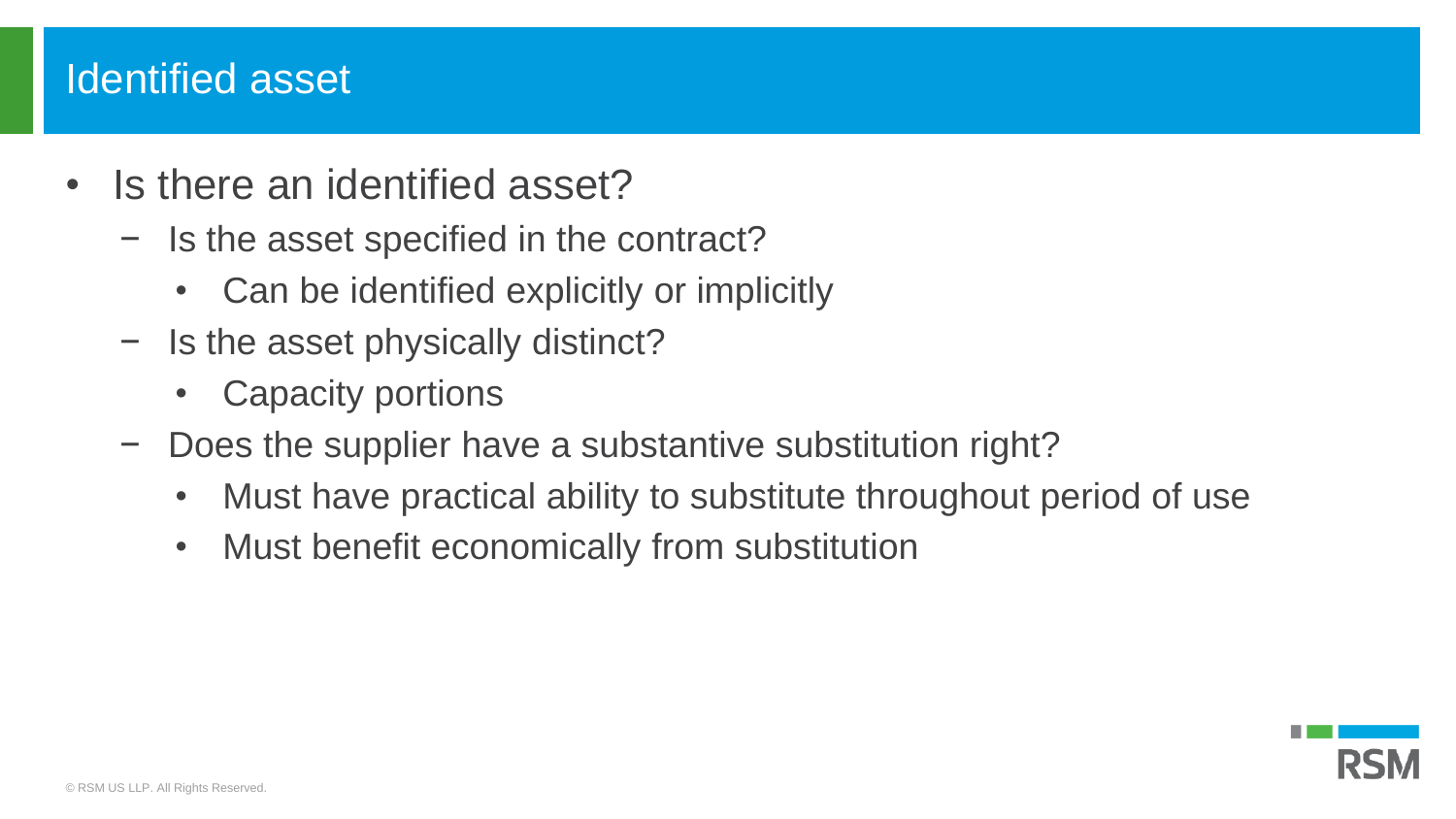## Change from current GAAP – definition of a lease

- Substitution right must economically benefit the supplier
	- − Entities will need to consider this criterion
	- − If you cannot determine that the substitution right is substantive, you assume that it is not
	- − Evaluation of substantive performed at inception

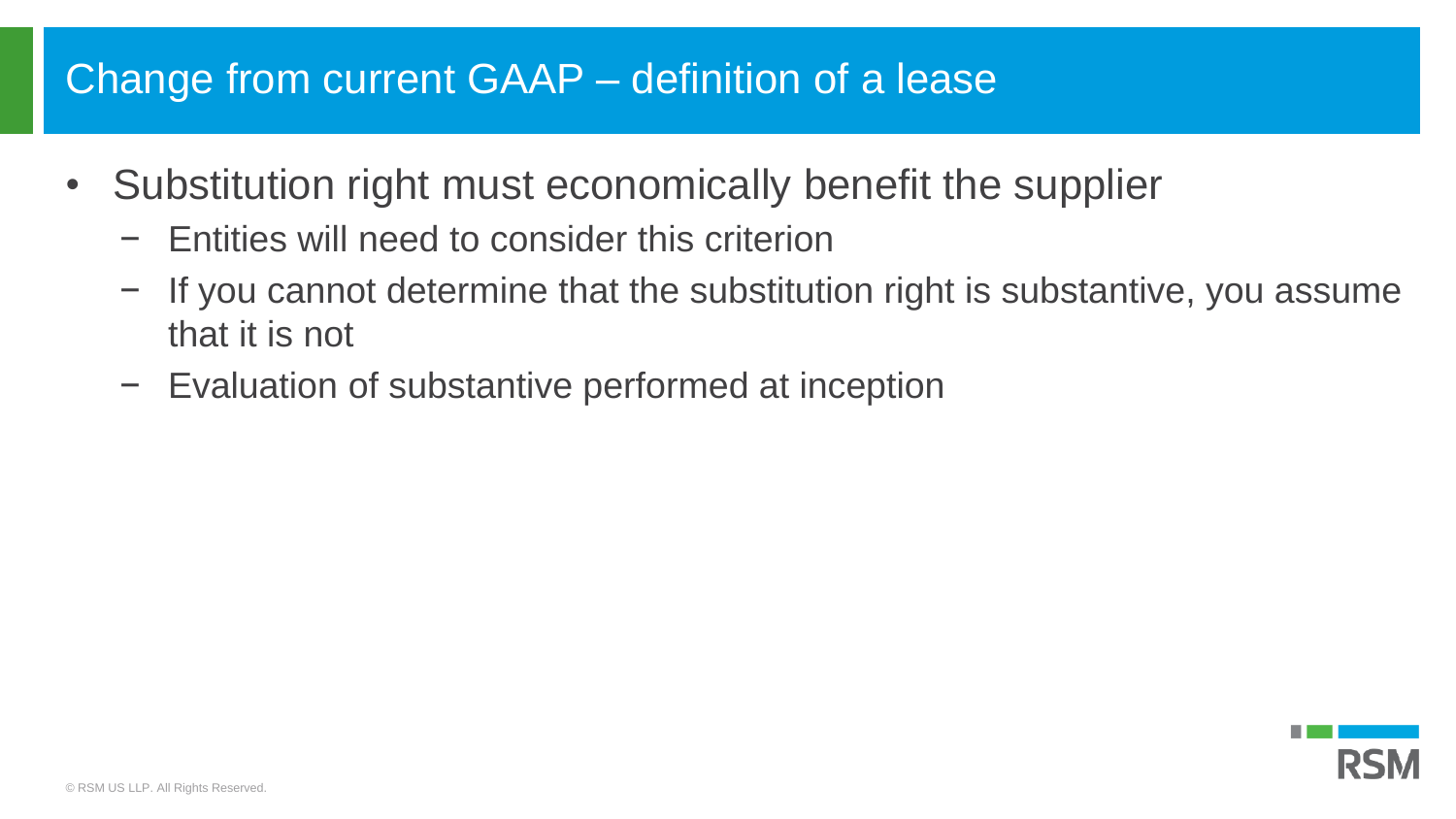## Does customer control the asset?

- Does the customer have the right to obtain substantially all of the economic benefits identified?
	- − A lease might not grant unlimited/unrestricted use, but might still be a lease
- Does customer have the right to direct the use of the asset?
	- − Direct "how and for what purpose" the asset is used
	- − Those decisions are predetermined, and at least one of following exists:
		- Entity has the right to operate asset throughout period of use
		- Customer designed the asset in a way that predetermines "how and for what purpose" asset will be used

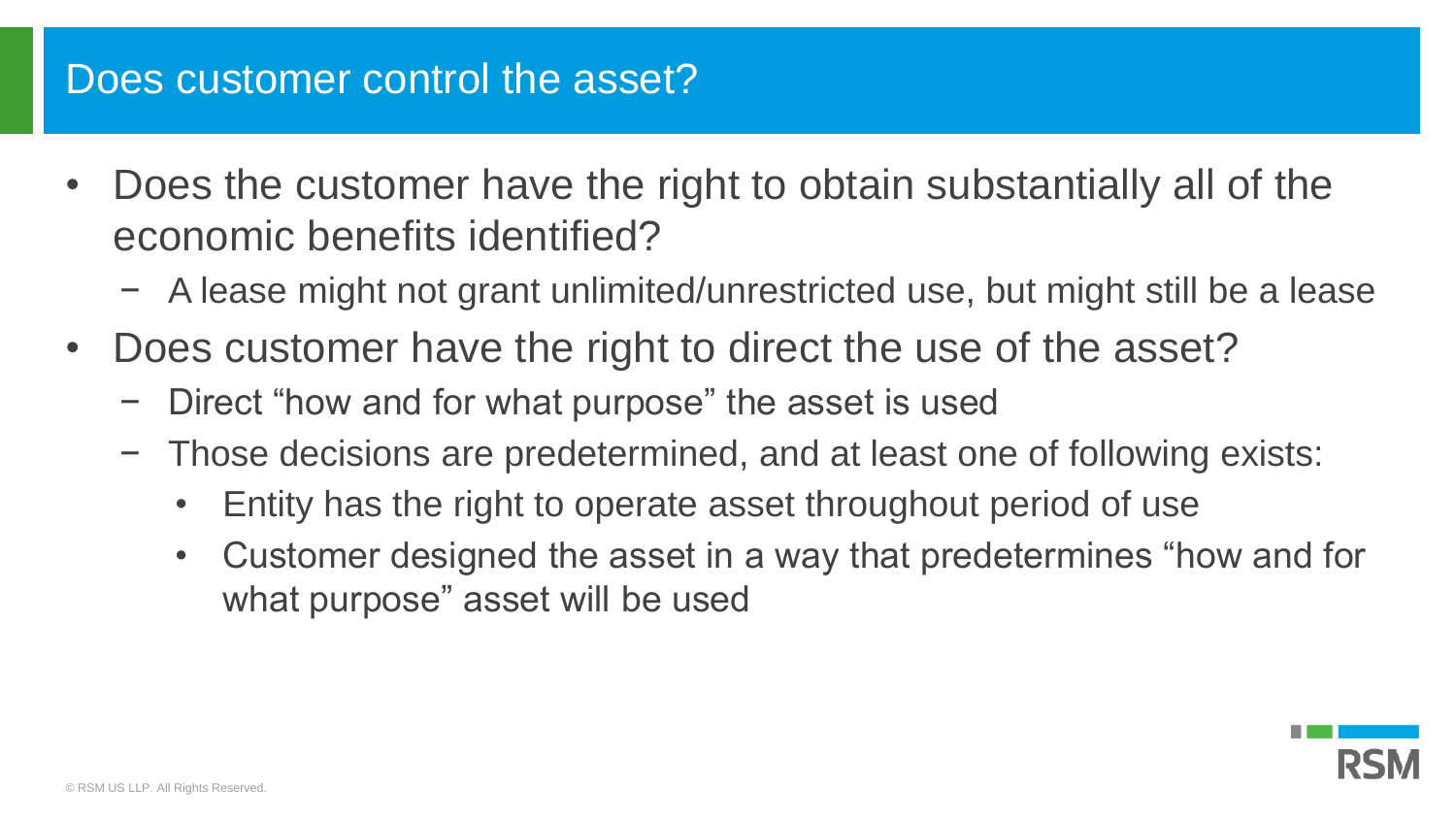## Change from current GAAP – customer control

- Current GAAP
	- − A lease may exist solely based on right to obtain substantially all of the economic benefits
- ASC 842
	- − Requires that customer have decision making rights
	- − Some contracts that were previously considered leases will no longer meet the definition

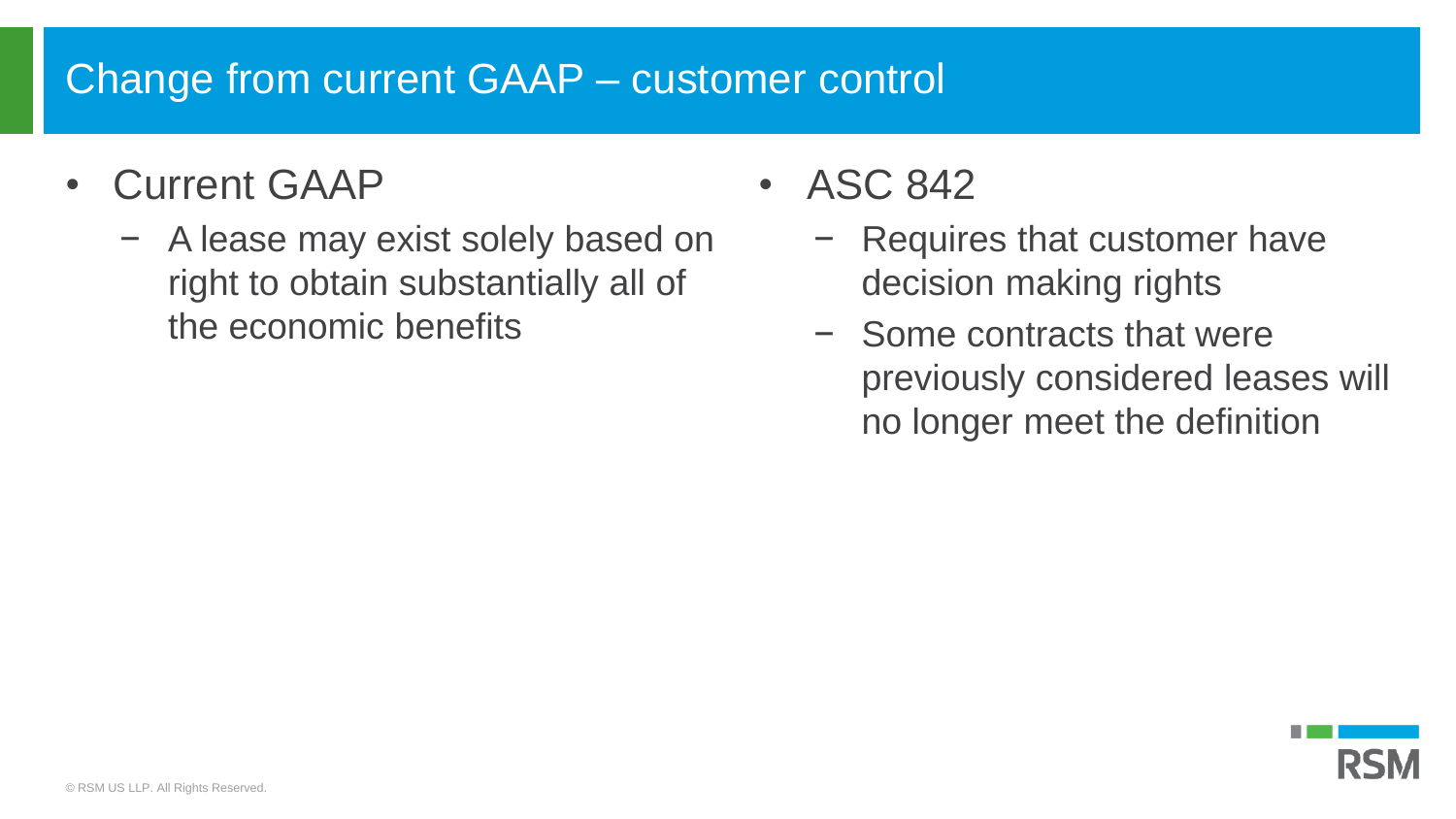# Identifying components



© RSM US LLP. All Rights Reserved.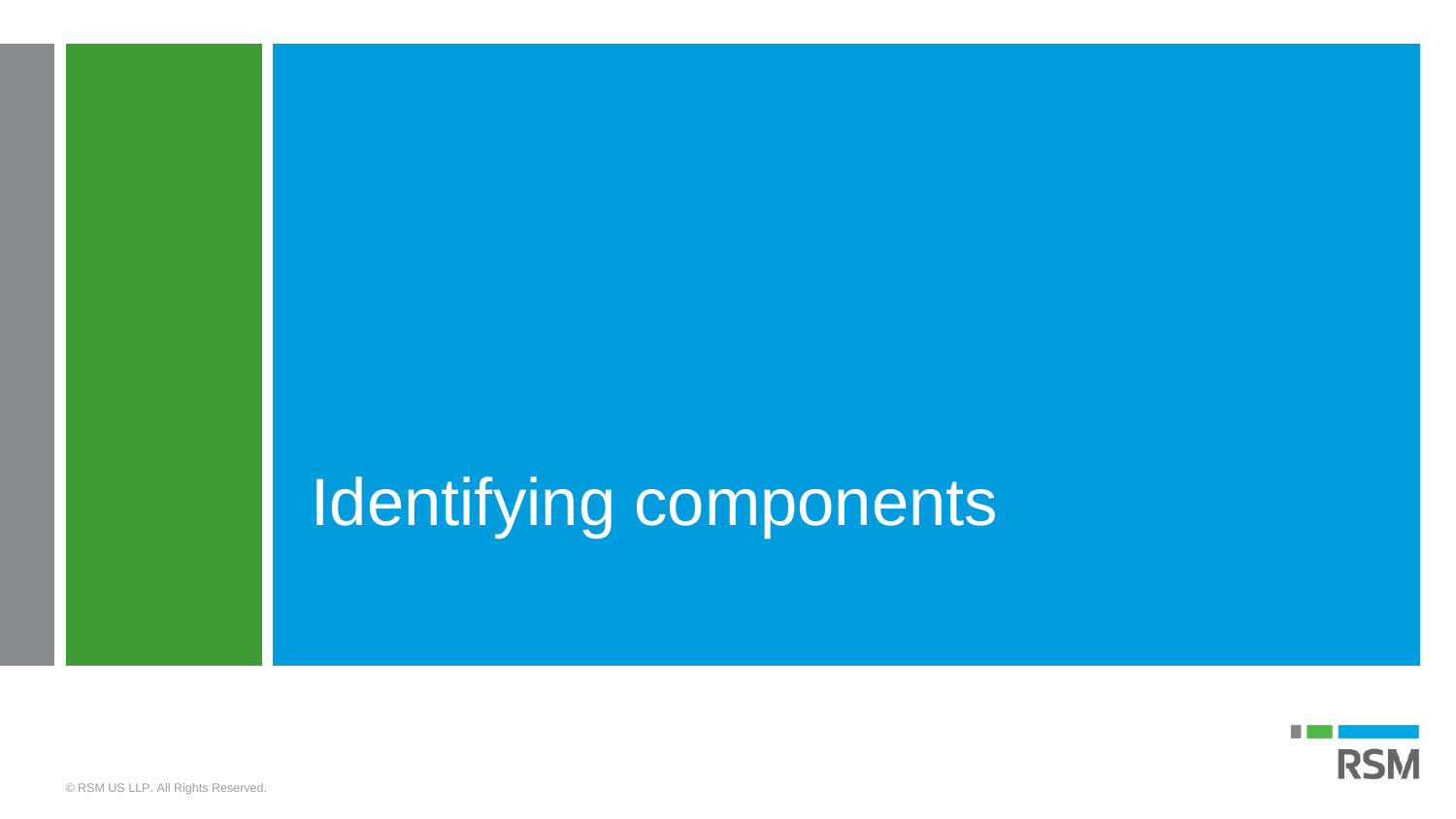#### Lease and nonlease components



- Separate and allocate based on relative standalone selling price
- Any activities that do not transfer a good or service to lessee are not components
- Lessee accounting practical expedient

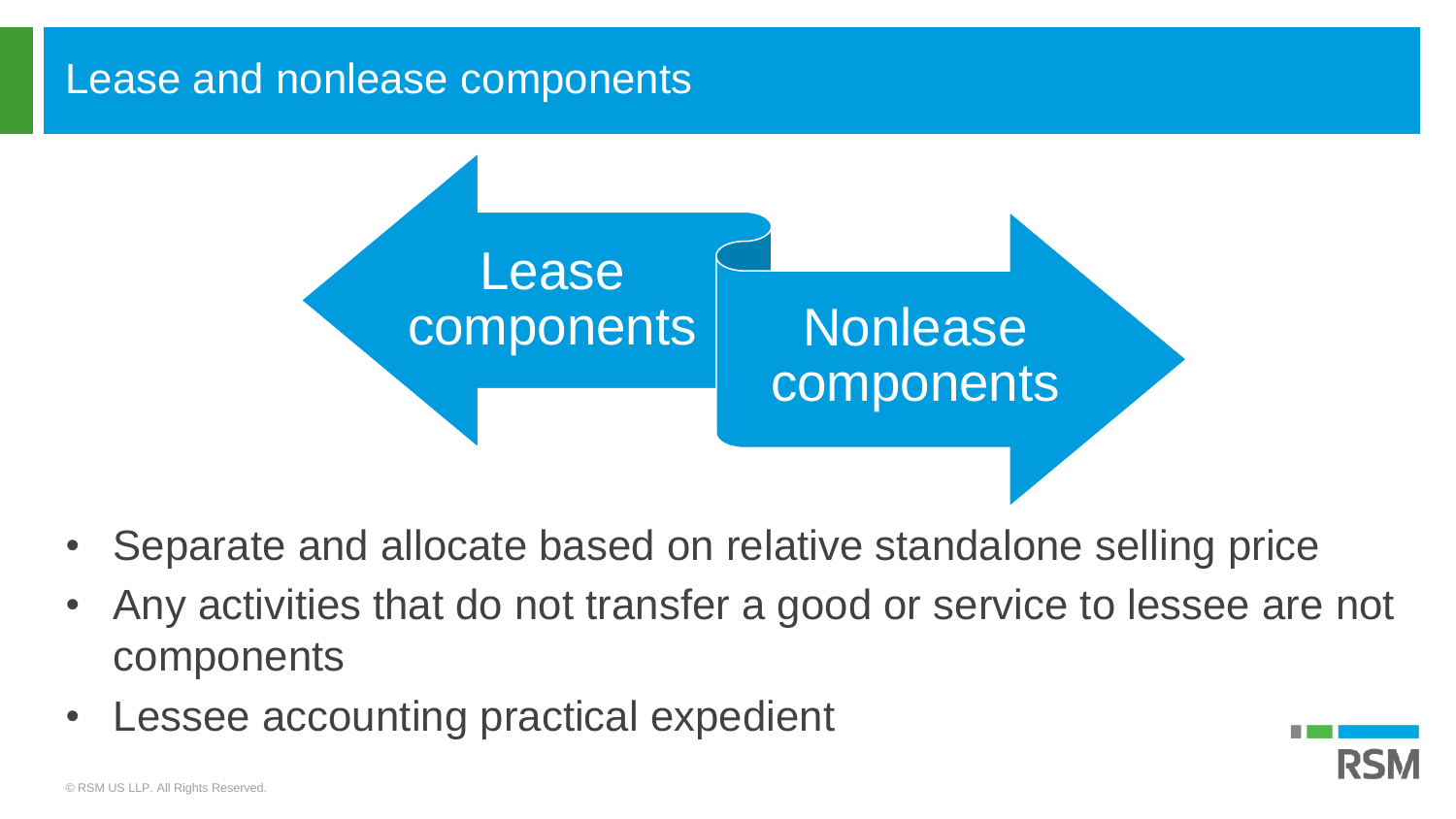## Lease and nonlease components (continued)

- Nonlease components
	- − Utilities
	- − Common area maintenance
	- − Maintenance on leased asset
- Examples of non-components
	- − Delivery of leased asset
	- − Reimbursement of insurance or property taxes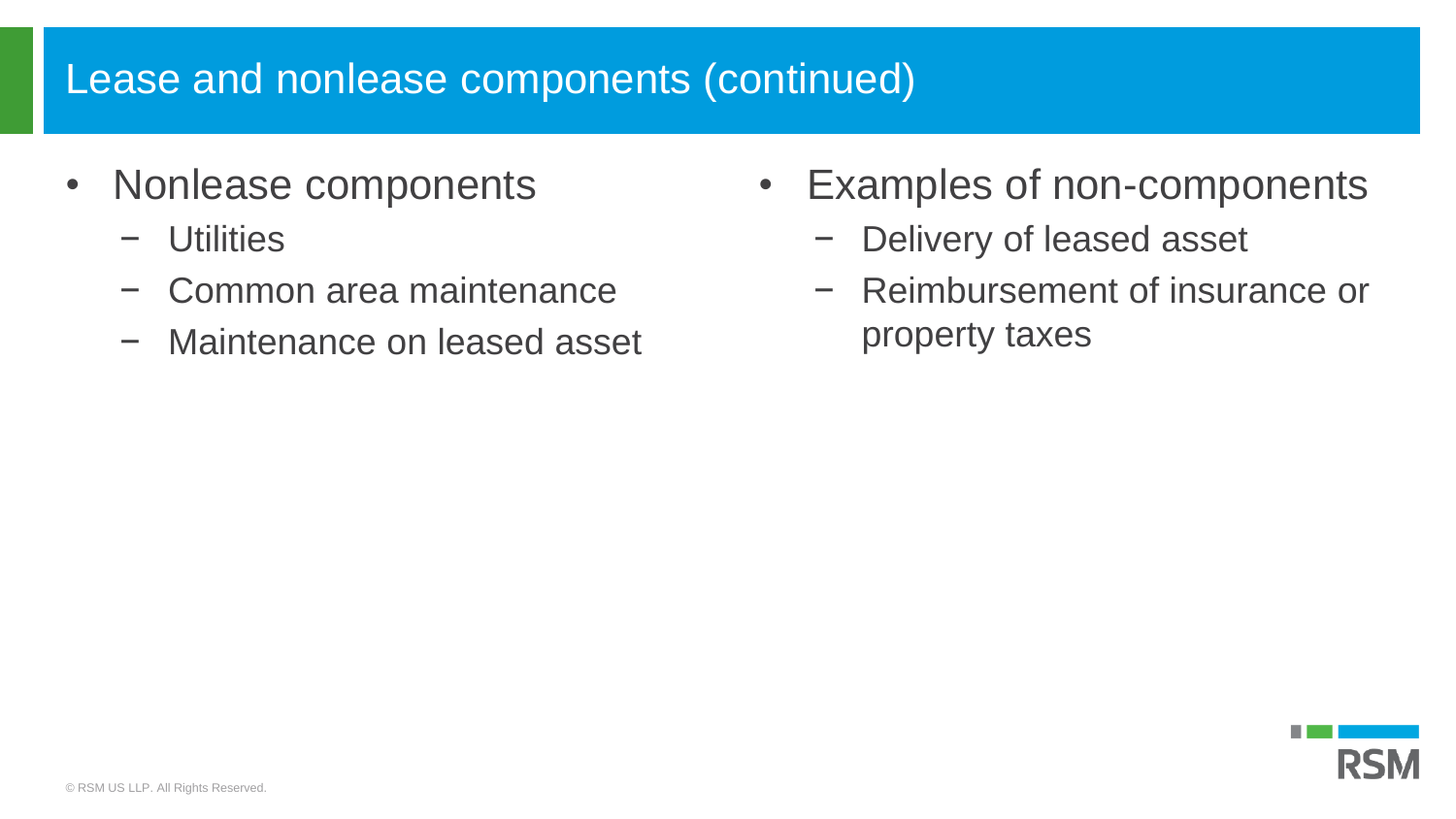## Identify and separate components

- A right to use an underlying asset is a separate lease component if:
	- − Lessee can benefit from the right of use on its own or together with other resources readily available
	- − Lease is not highly dependent on, nor highly interrelated with, other leases in the contract
- For leases that include a land element, right to use land is a separate lease component unless effect of separate accounting is insignificant
	- − Separation would have no effect on lease classification, or
	- − Amount that would be recognized for land component is insignificant

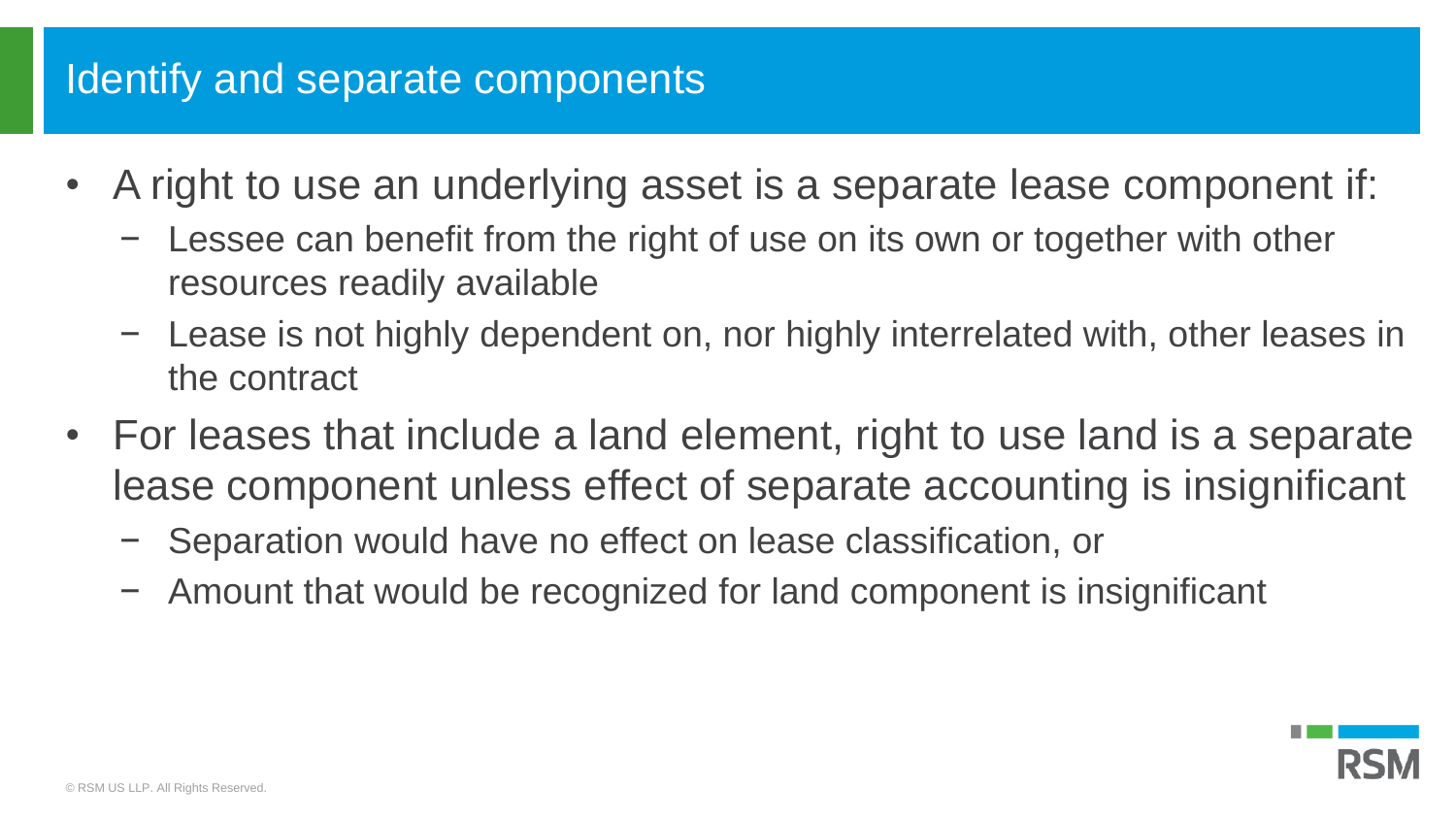## Allocation to components

- Lessees: Allocate contract consideration to separate lease components based on relative stand-alone selling prices of components
	- − Unless practical expedient is elected
- Lessors: consideration in the contract must be allocated to the lease and nonlease components in accordance with ASC 606-10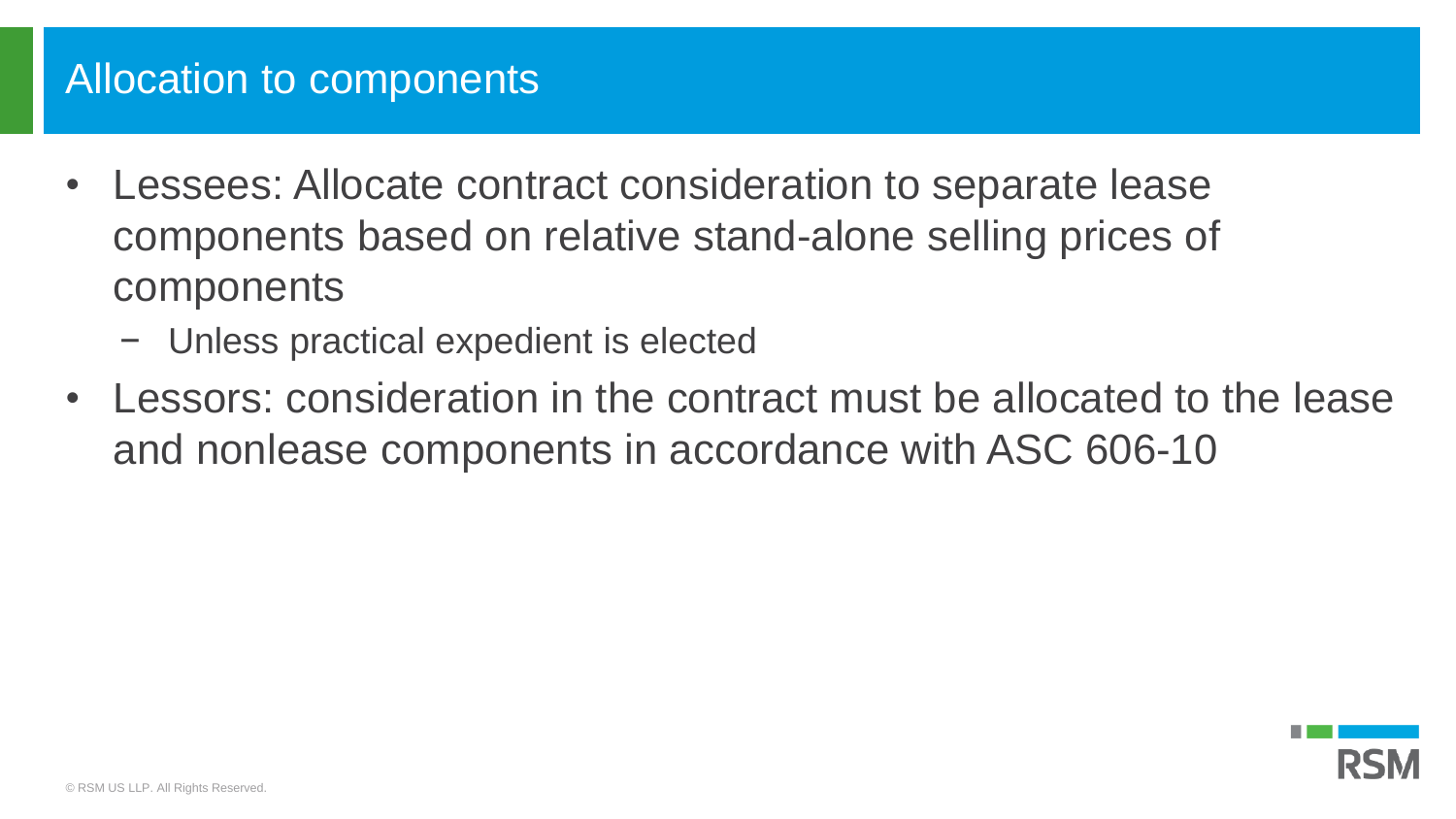## Polling question #1

- Lessor and Lessee enter into a five-year lease for space within a building.
- Lessee will pay \$13,000 per year, which includes rental, real estate taxes, insurance and common area maintenance.
- How many components are in this arrangement?
	- A. 0
	- B. 1
	- C. 2
	- D. 3
	- E. 4

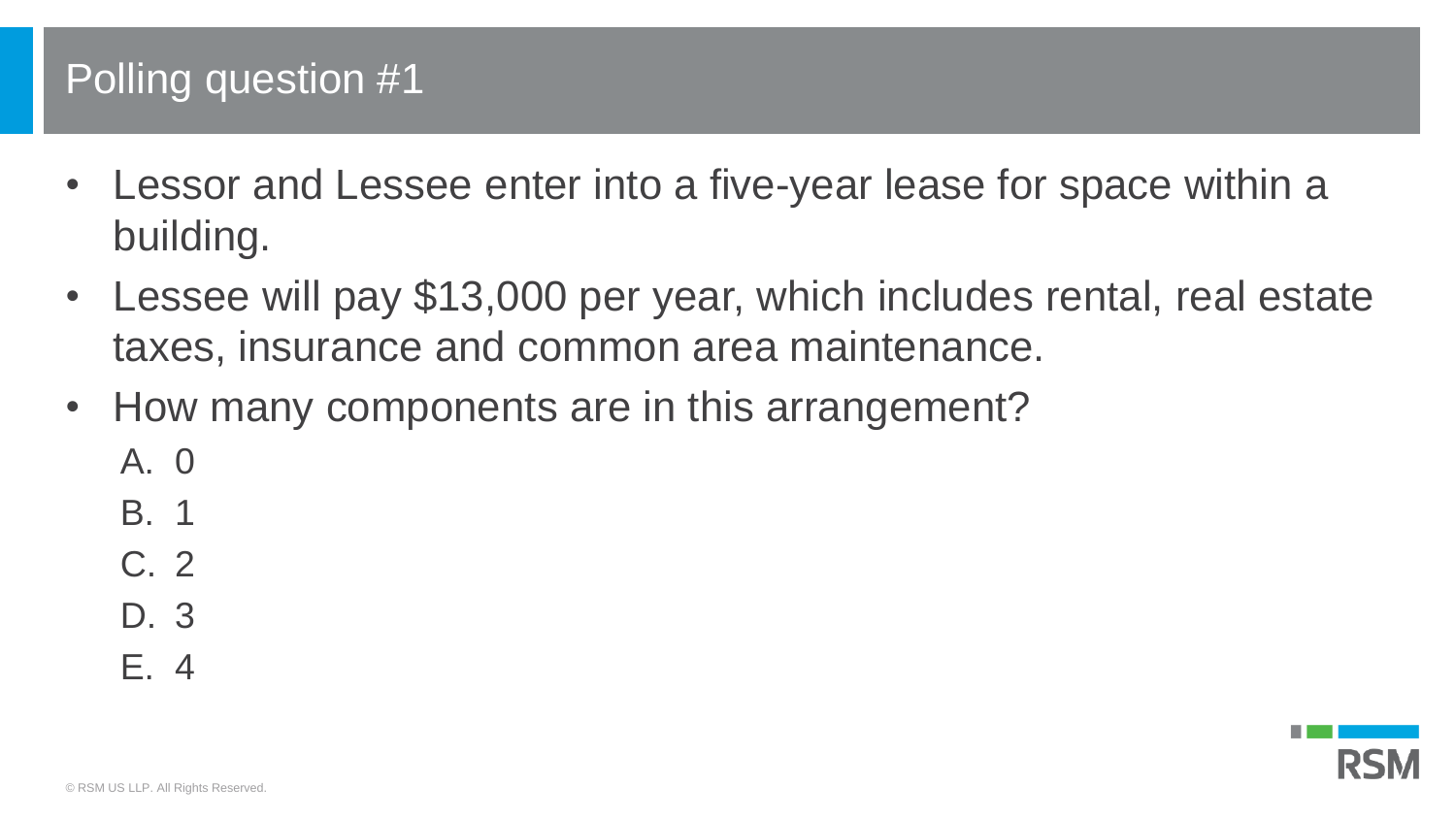#### *Live Content Slide*

*When playing as a slideshow, this slide will display live content*

#### **Poll: How many components are in this arrangement?**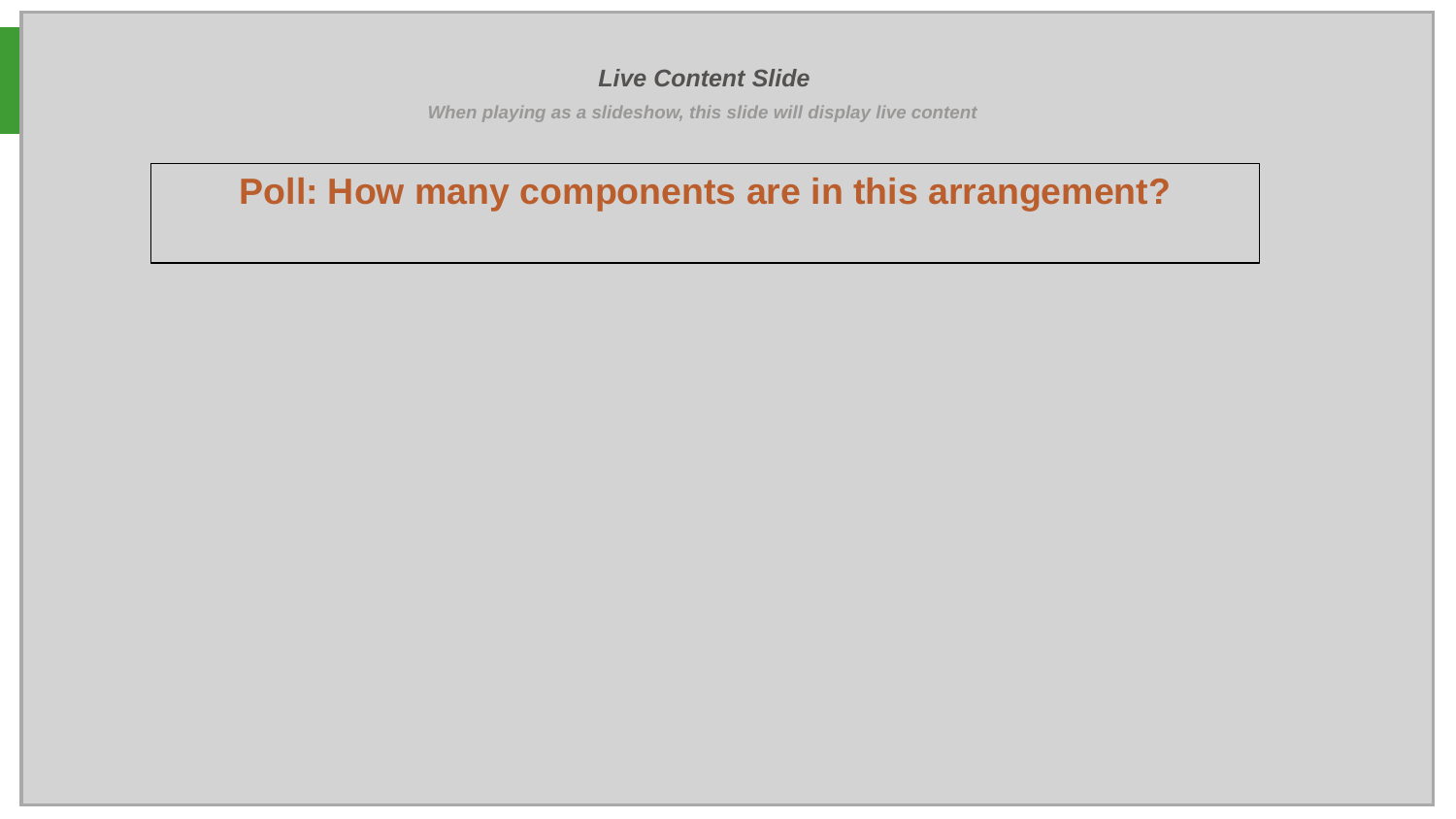## SOLUTION #1

- Answer is "C" (2).
- The components are (1) the lease component and (2) the common area maintenance
- Common area maintenance is a nonlease component because the lessor's activities will transfer a service to the lessee
- Insurance and Taxes are non-components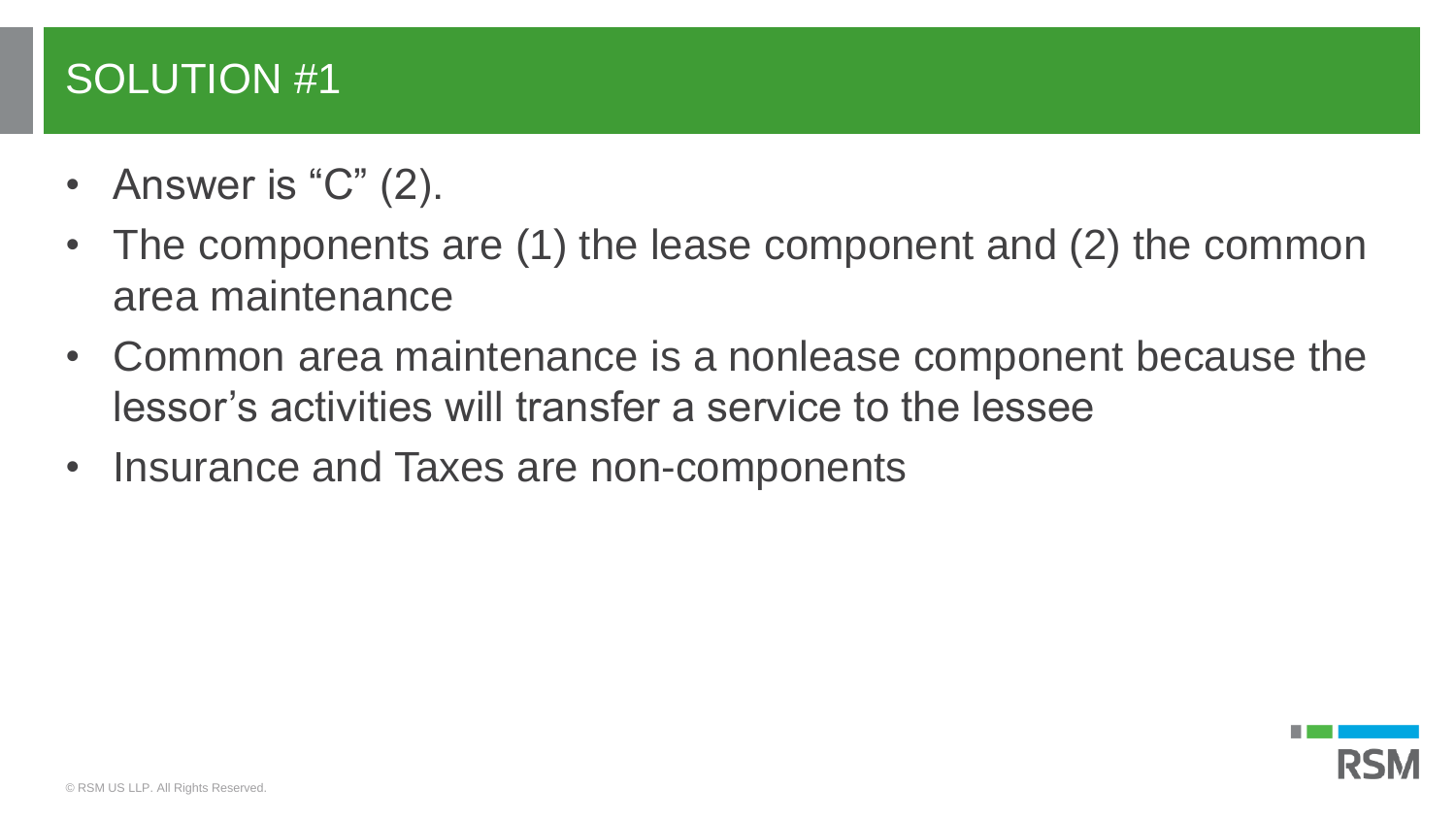## Change from current GAAP - components

- Current GAAP
	- − Equipment required to be separated from real estate
	- − But parties generally tend to account for leases of multiple underlying assets on a combined basis if the assets are interdependent
- ASC 842
	- − Separate lease components if (a) lessee can benefit from the right of use on its own and (b) not highly dependent
	- − Lease and nonlease components need to be separated (unless expedient is elected)

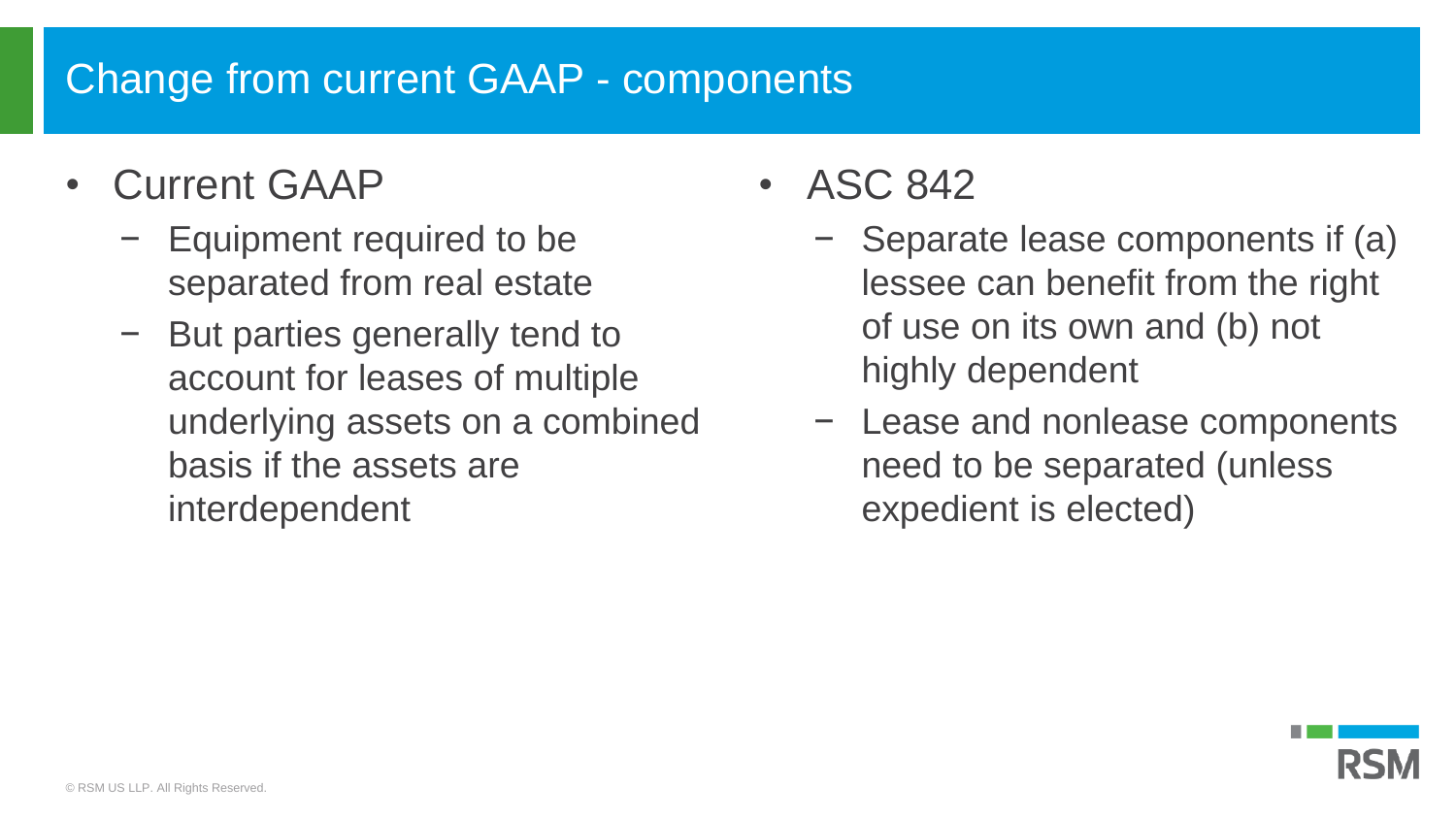## Change from current GAAP – components (continued)

- Current GAAP
	- − Land and building elements must be separated when FV of land is 25% or more of total FV of lease at inception
	- − Allocation: lease payments equal to FV of land multiplied by incremental borrowing rate allocated to land element

• ASC 842

− Allocation based on standalone selling price

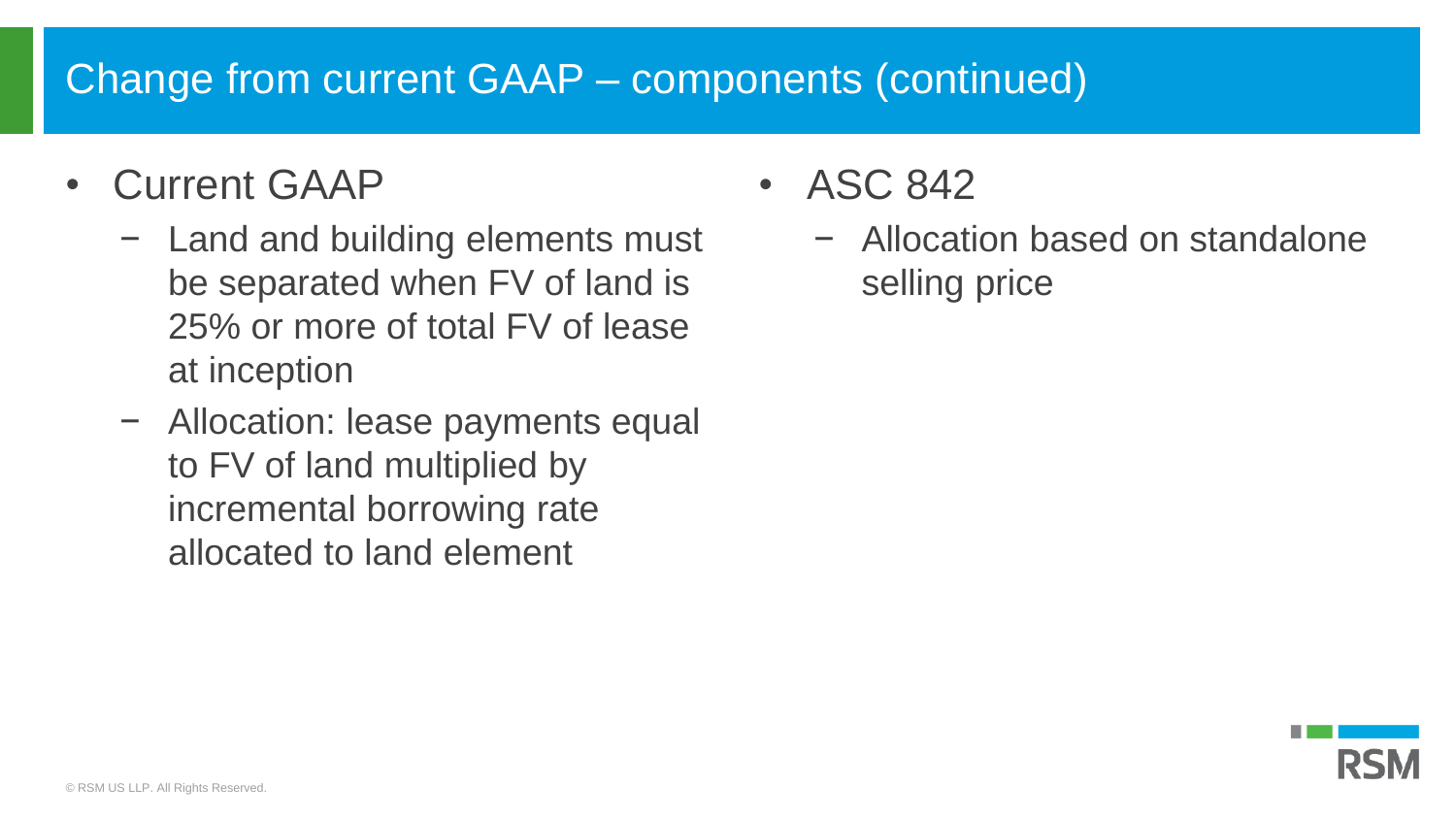## Concepts and definitions

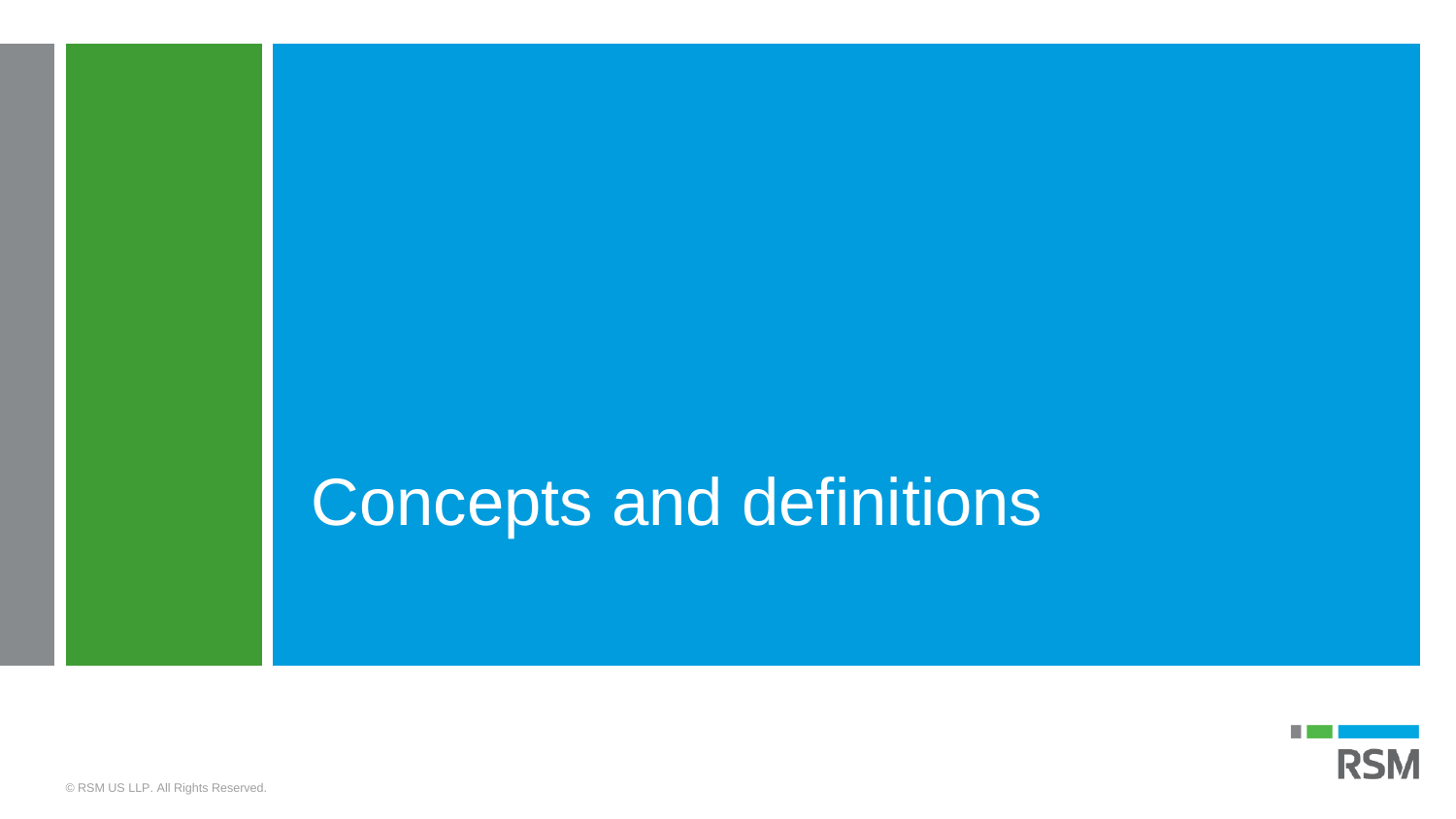## Commencement date

• Date on which the lessor makes the underlying asset available to lessee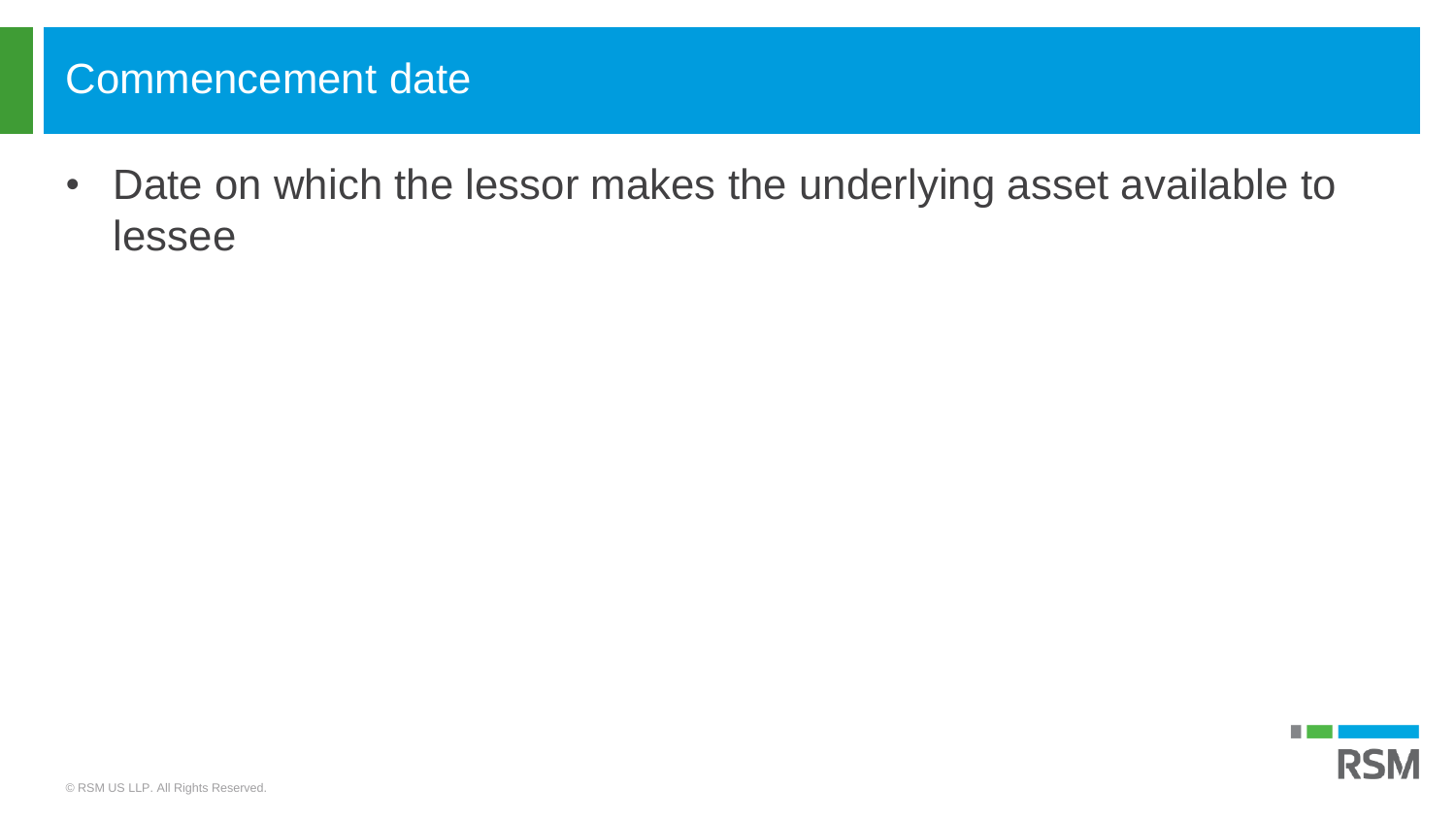## Change from current GAAP – commencement date

- Current GAAP
	- − Initial measurement occurs at inception
	- − Classification assessed at inception
	- − Recognition at commencement
- ASC 842
	- − Initial measurement occurs at commencement
	- − Classification assessed at commencement
	- Recognition at commencement

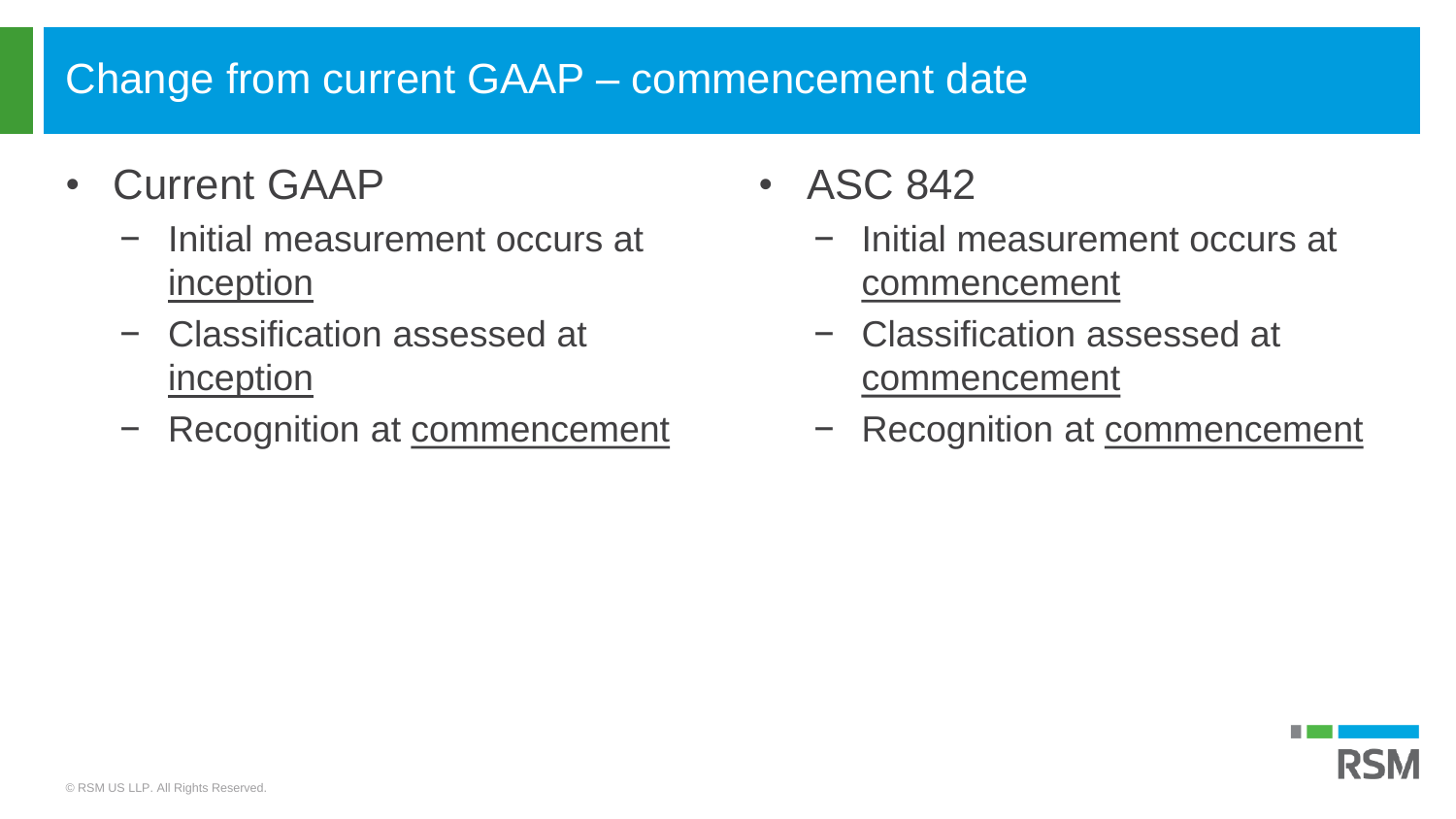#### Lease term

## Noncancellable period

## Optional renewal periods if lessee is *reasonably certain* to exercise

Lease term

Periods covered by options to extend/not terminate exercisable by lessor

Periods after a termination option if lessee is *reasonably certain* not to exercise

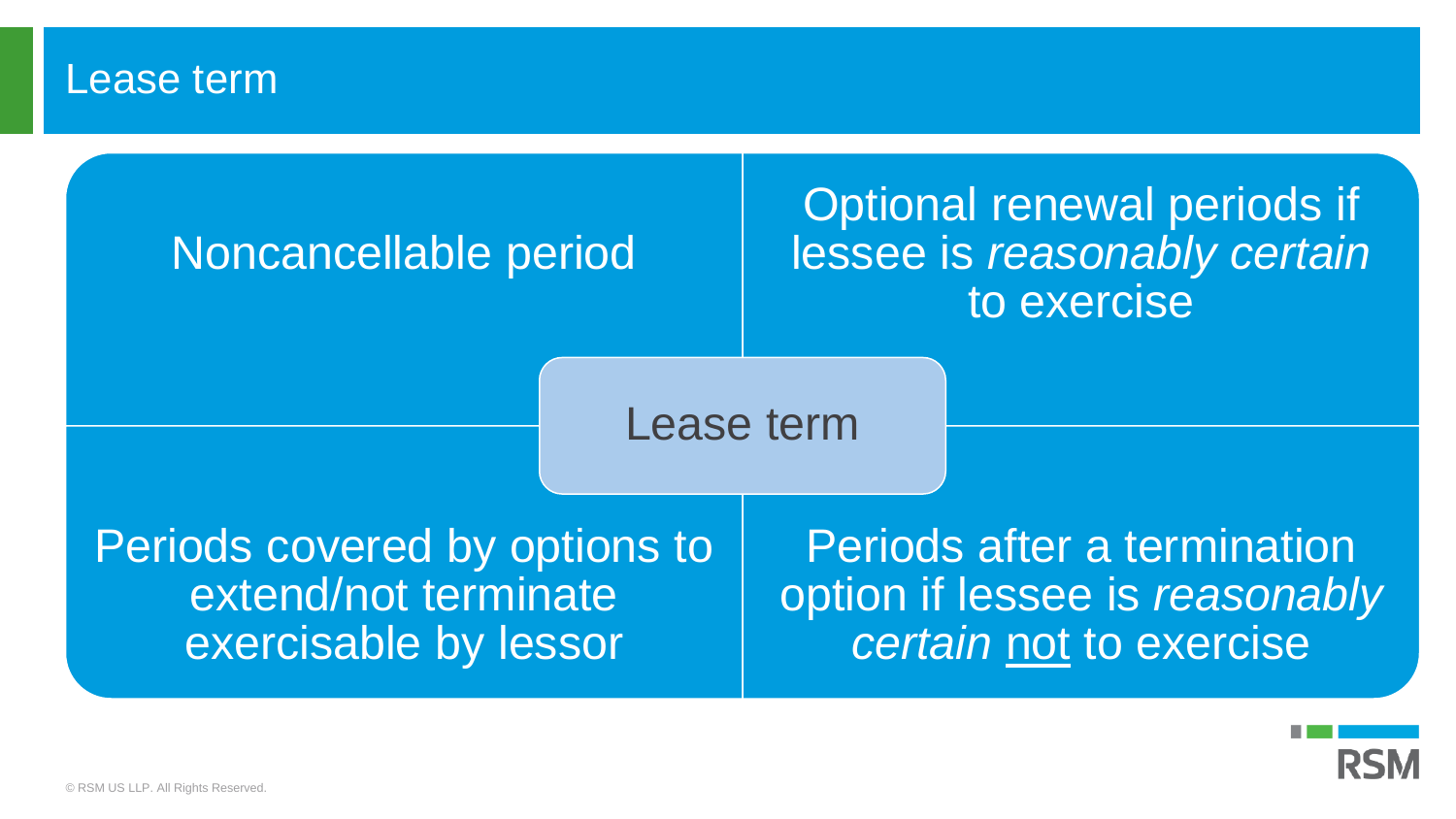## Lease term (continued)

- No stated term/evergreen
	- − Consider if it is "reasonably certain" that lessee will continue to use the asset
- Lessees reassess lease term
	- − When there is a significant event or change in circumstances within control of lessee
	- − An event is written into contract requiring renewal or termination
	- − Lessee elects to exercise an option that had previously not been "reasonably certain" of exercise (or inverse)
	- − Lessors do not reassess unless lease is modified.

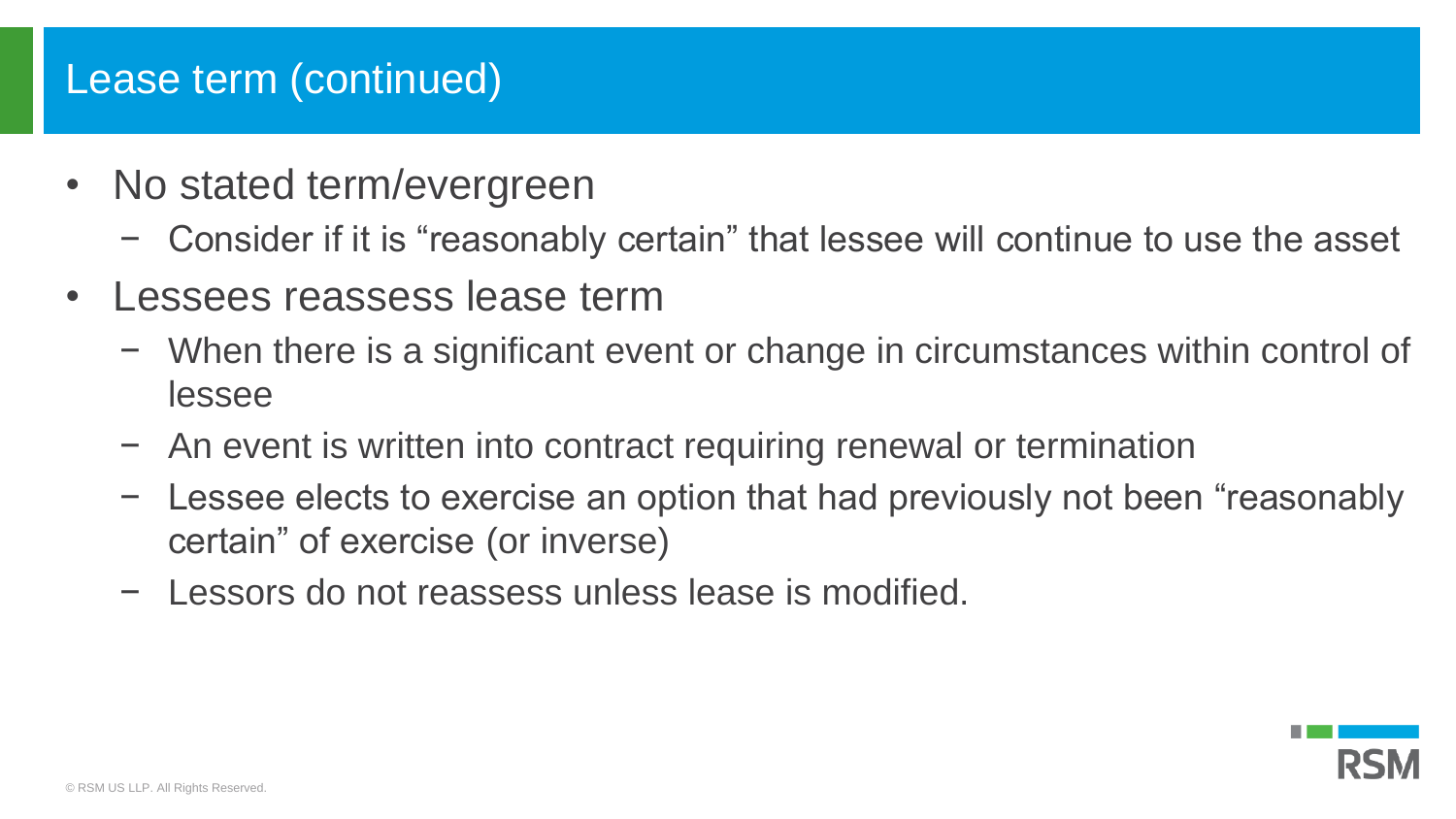#### Lease payments

## Fixed payments (including "insubstance")

Purchase options (if exercise is reasonably certain)

**Termination** options (if exercise is reasonably certain)

Residual value guarantees (if probable of being owed)

Variable lease payments that depend on an index or rate

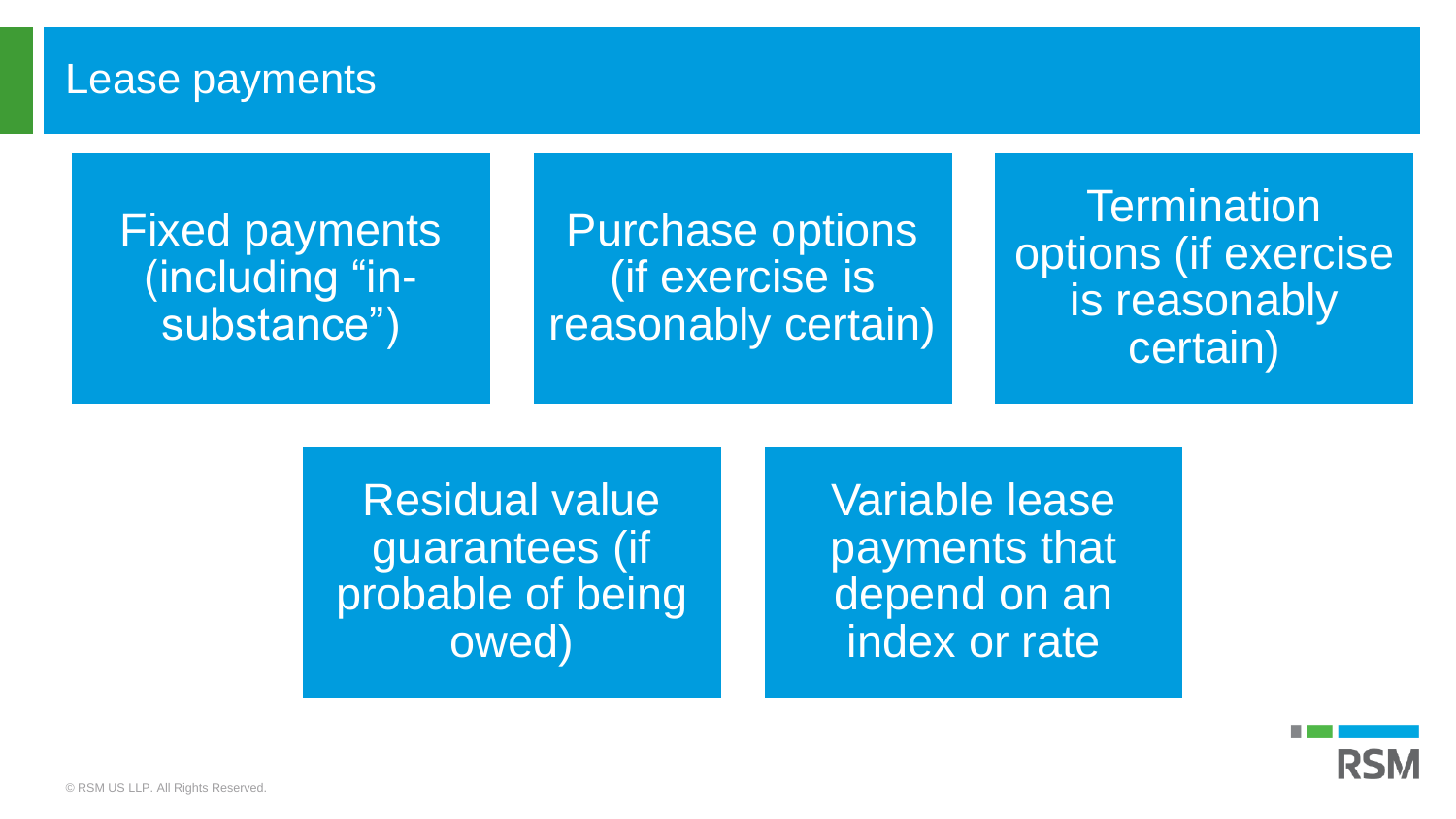## Variable lease payments

- Lease payments only include variable lease payments that depend on an index or rate
	- − Derived using rate or index at commencement
	- − Remeasure only when lease payments are remeasured for another reason
- Exclude other variable lease payments
- Excluding variable payments from lease payments
	- − Smaller liability and ROU asset
	- − More likely to result in operating lease classification
	- − More likely to result in "straight line accounting"

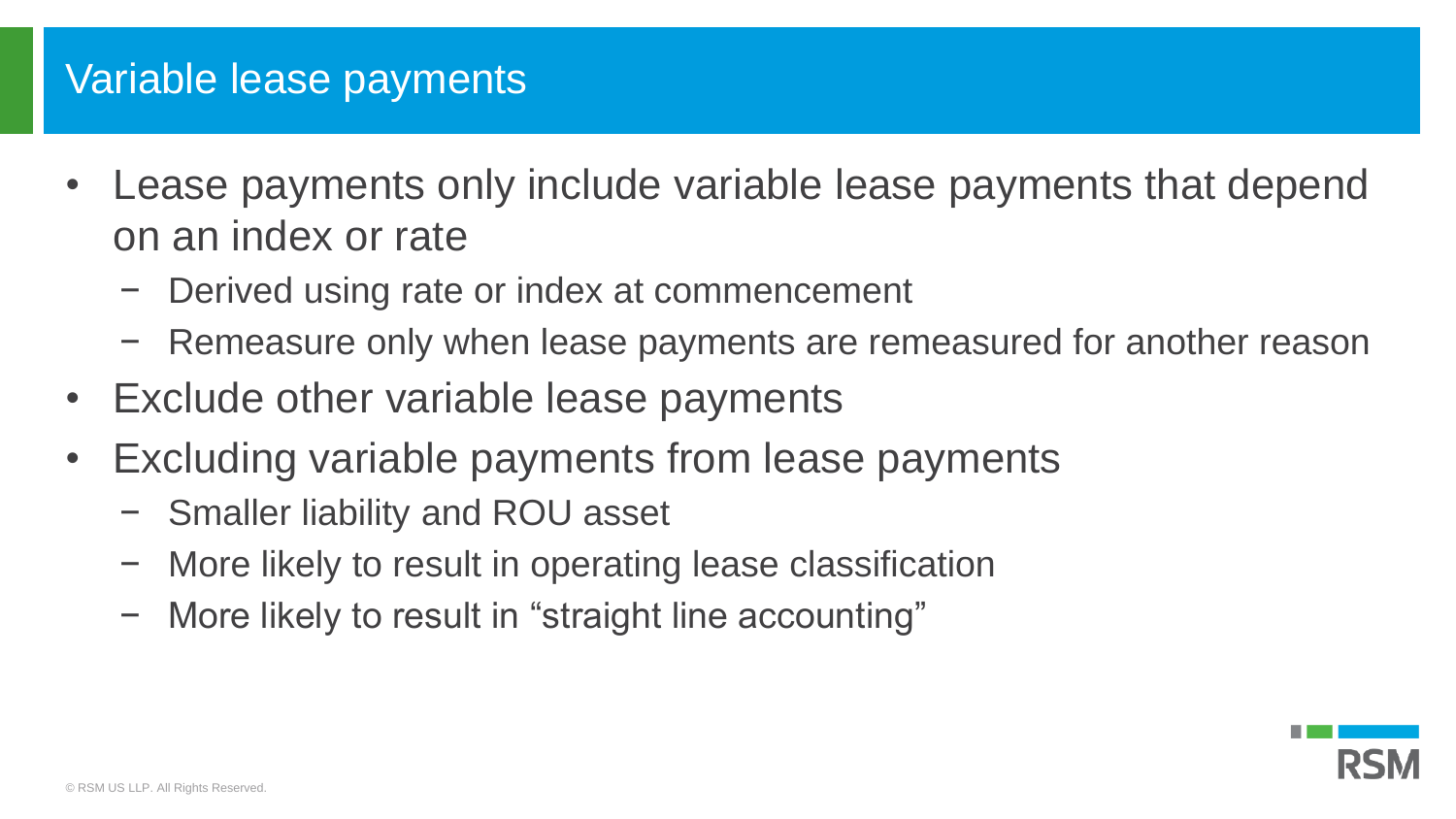# Change from current GAAP - residual value guarantees (RVG)

- Current GAAP
	- − Minimum lease payments include full amount of RVG provided, rather than amount likely to be owed

• ASC 842

- − Lease payments include amount likely to be owed
- − Likely to reduce lease liability and ROU asset for finance leases (compared to capital leases)

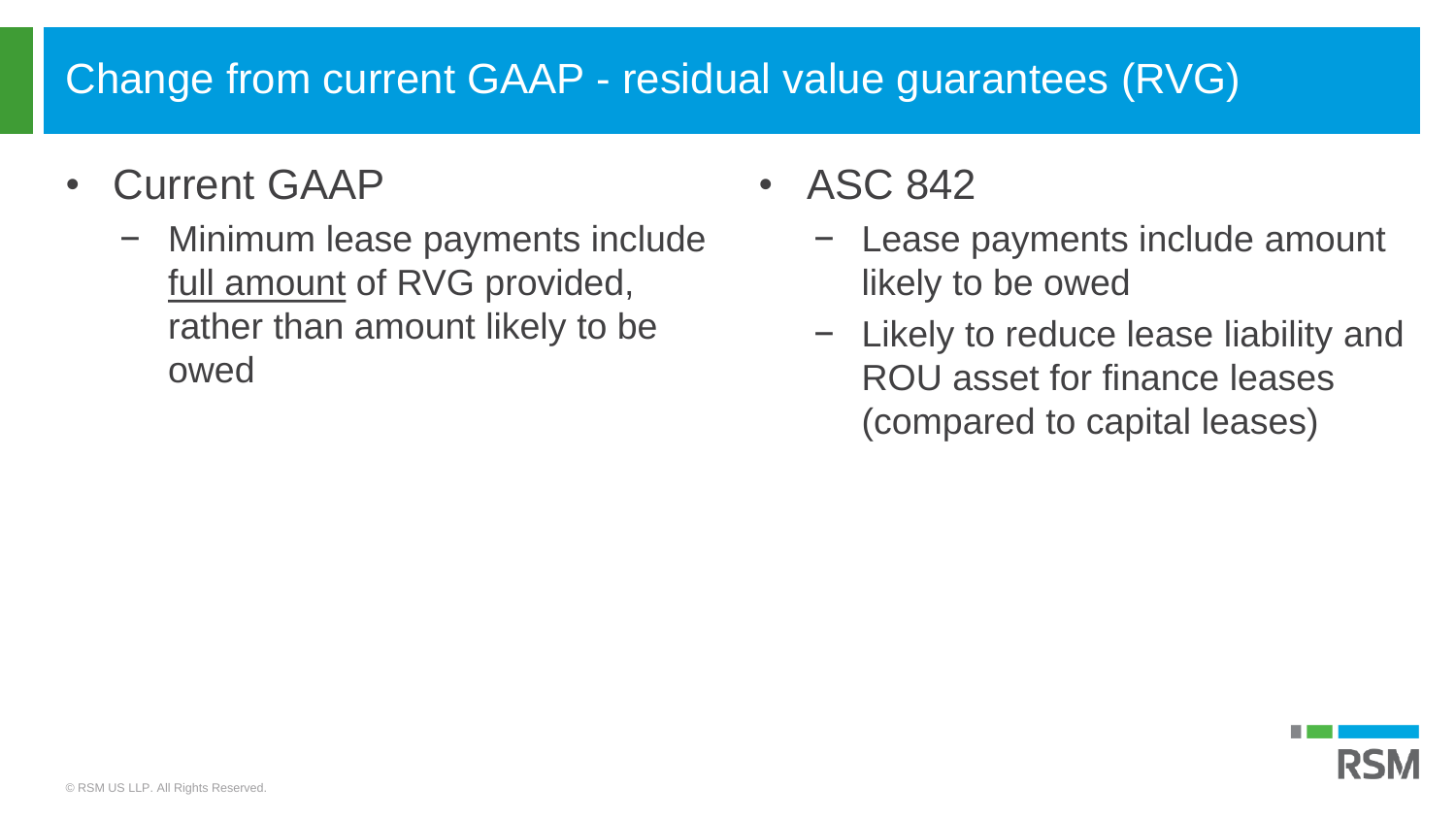## Initial direct costs

- Incremental costs of a lease that would not have been incurred if the lease had not been obtained
- Typical initial direct costs include:
	- − Commissions
	- − Payments made to an existing tenant to incentivize that tenant to terminate the lease
- Typical initial direct costs do not include:
	- − Legal fees
	- − Costs of evaluating prospective lessee's financial condition
	- − Costs of negotiation
	- − General overheads/allocations

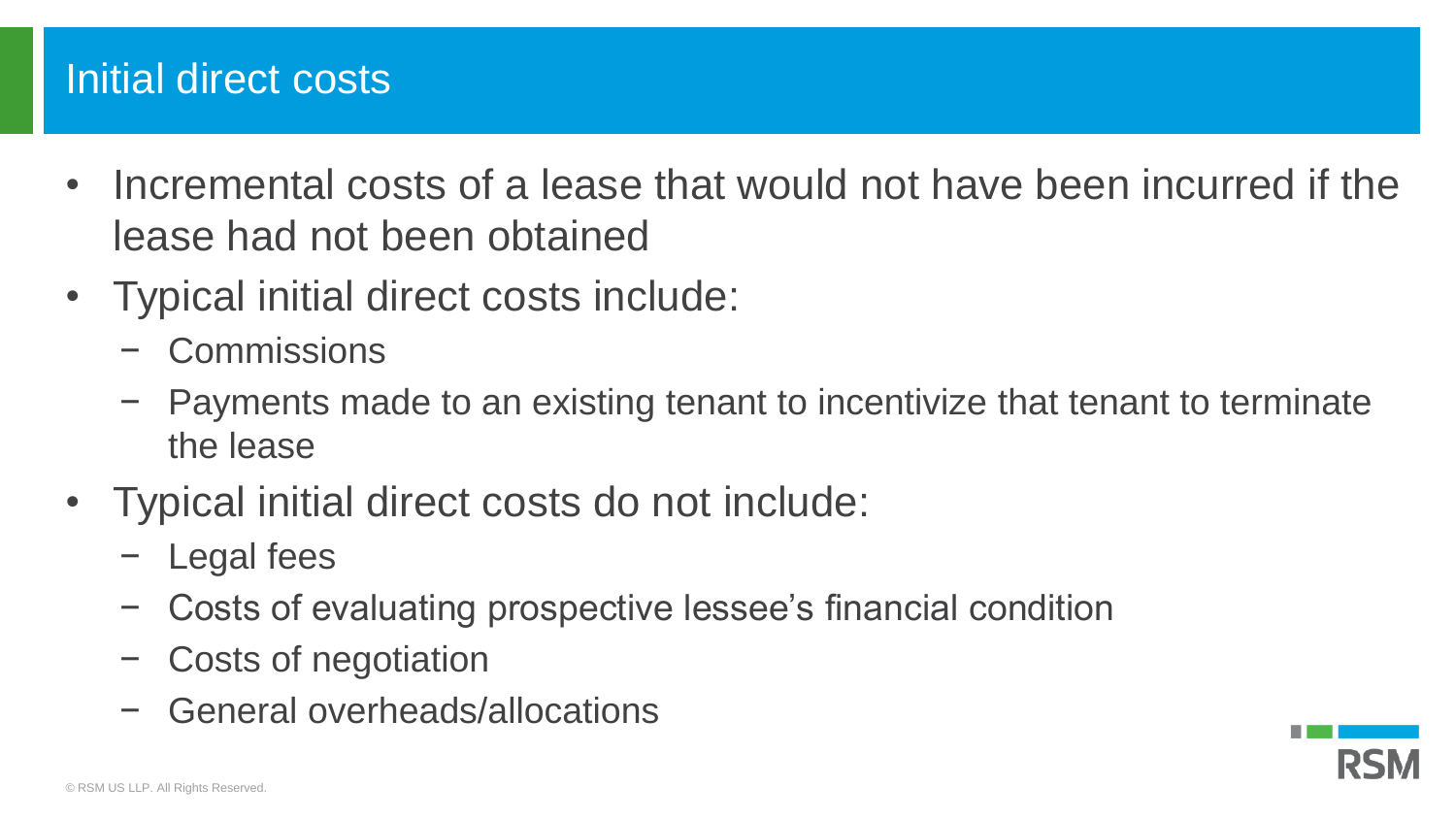# Polling question #2

- Lessee and lessor enter into a lease. Lessor incurs the following costs:
	- 1. \$30,000 in allocated costs of salaries of employees that negotiated the lease
	- 2. \$35,000 external legal fees for negotiating and drafting the lease
	- 3. \$40,000 Commissions payable to the listing agent
- Which of the above qualify as initial direct costs?
	- A. None
	- B. All
	- C. Allocated costs
	- D. External legal fees
	- E. Commissions

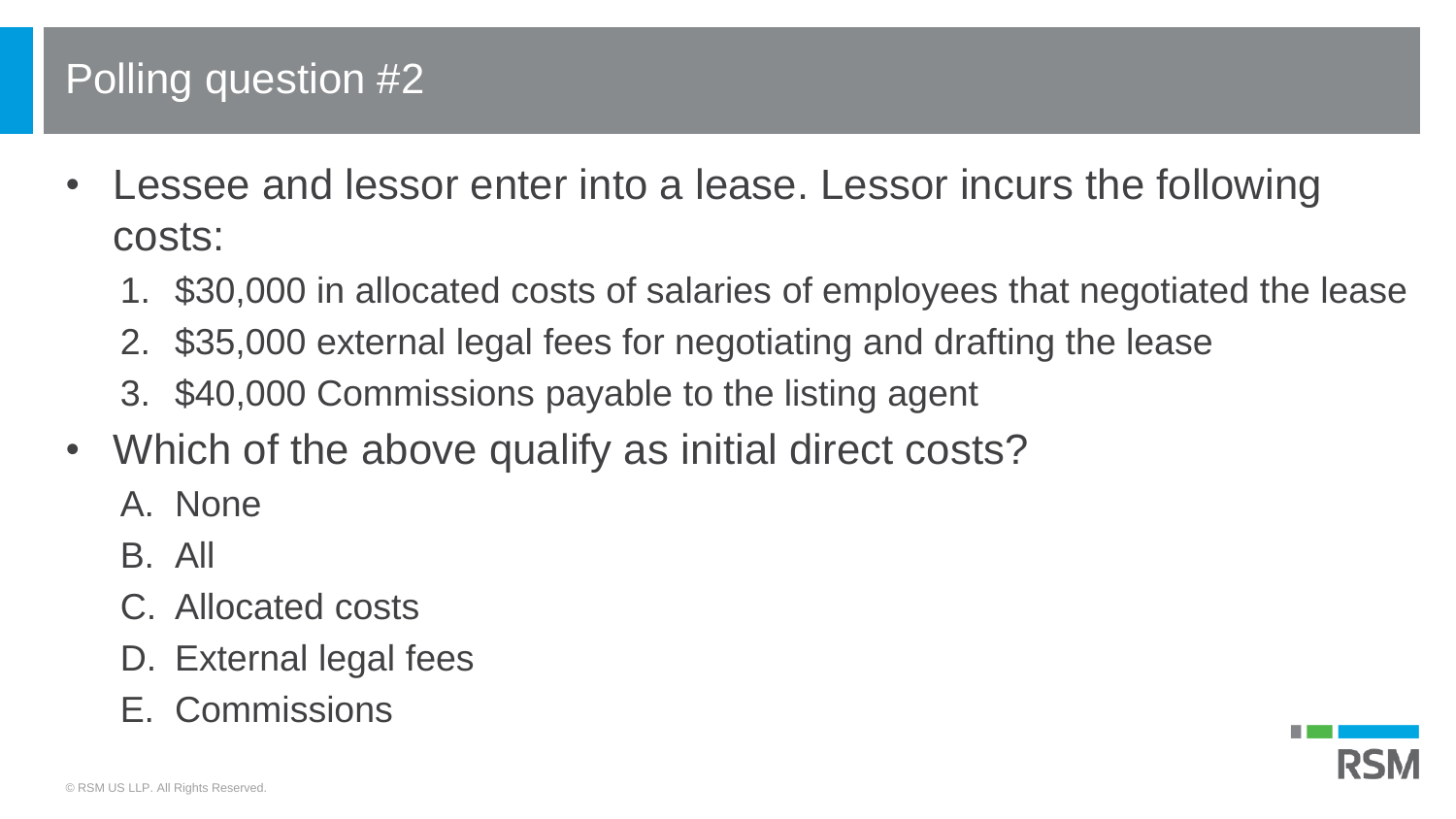#### *Live Content Slide*

*When playing as a slideshow, this slide will display live content*

### **Poll: Which of the above qualify as initial direct costs?**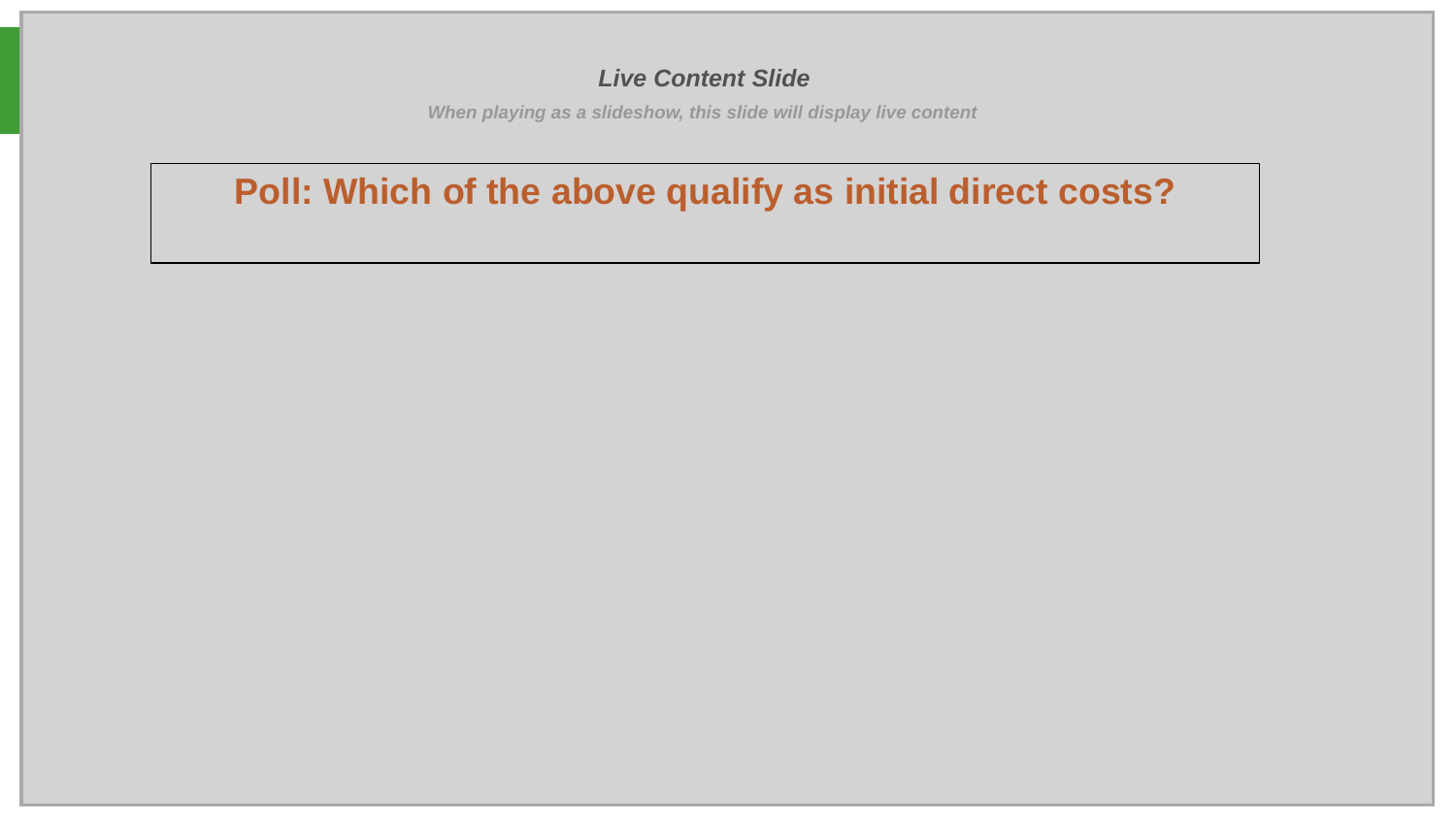# SOLUTION #2

- Answer is "E"—only the commission qualifies
- The commission qualifies because it would not have been incurred if the lease had not been obtained
- The employee salaries would have been paid whether the lease was obtained or not
- Similarly, the external legal fees would have been incurred even if the lease had not been executed

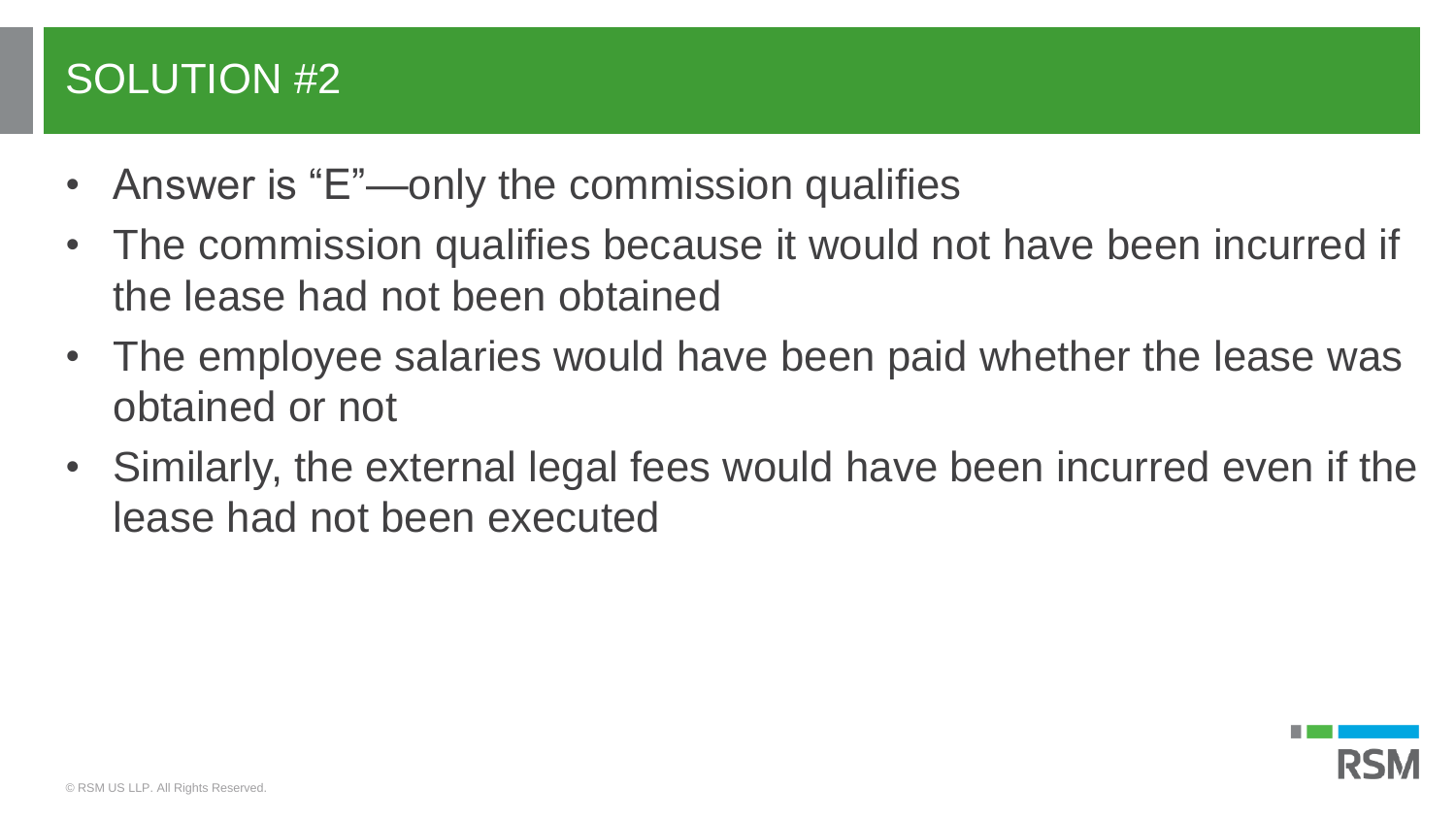# Change from current GAAP - initial direct costs

- Current GAAP
	- − Includes other incremental costs incurred directly as a result of the lease (including some fees that would have been incurred even if lease was not executed)
	- − Many costs related to negotiating and arranging the lease
- ASC 842
	- − Significantly narrower definition
	- − Will likely result in higher origination costs recognized

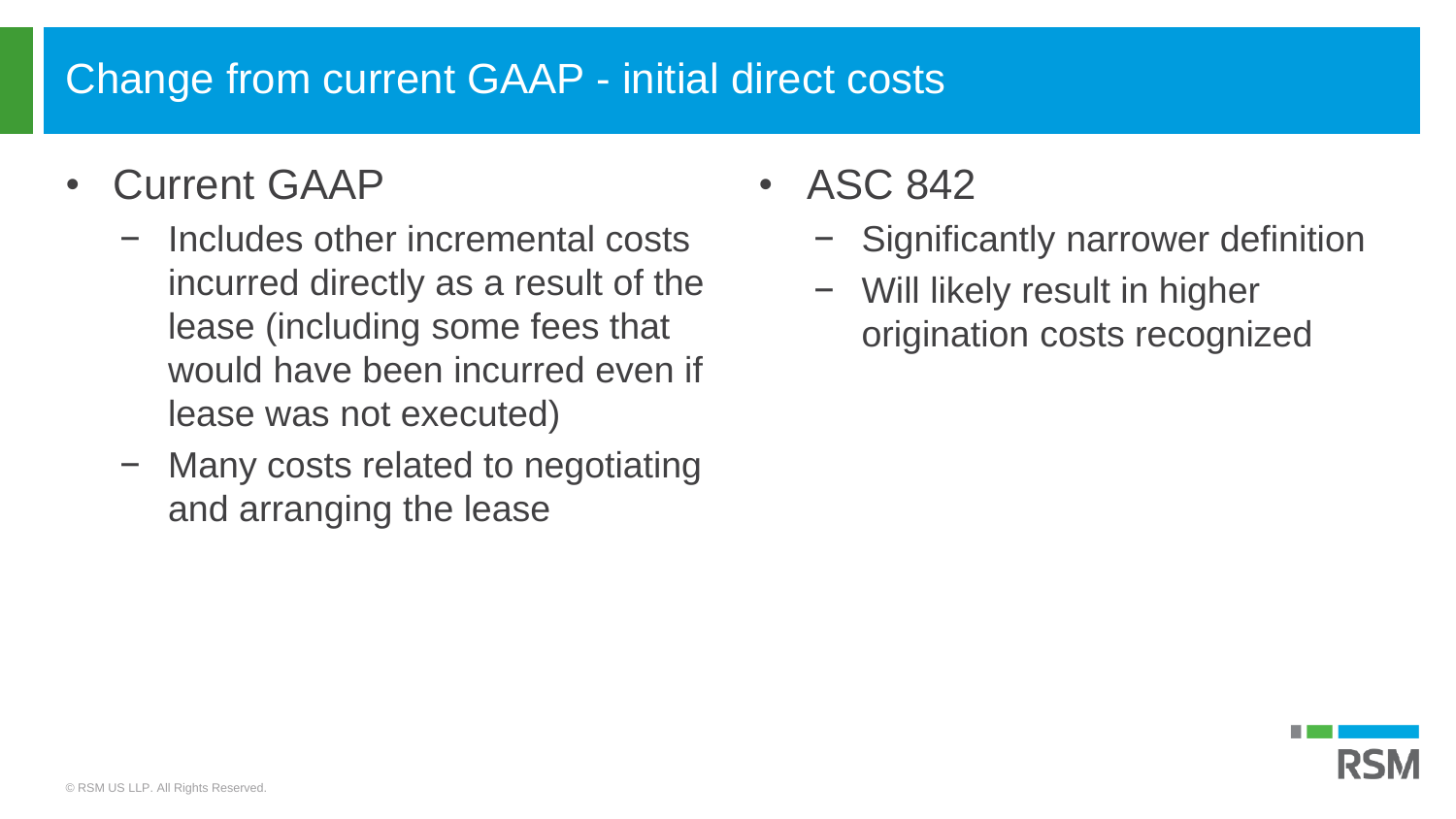## Discount rate

- Use the rate implicit in the lease unless that rate cannot be readily determined
	- − In that case, use incremental borrowing rate
- Rate determined at lease commencement
- Policy election: lessee that is not a public business entity may use a risk-free discount rate for all leases
- Likely will result in use of incremental borrowing rate
	- − Must use a secured incremental borrowing rate ("collateralized" basis)

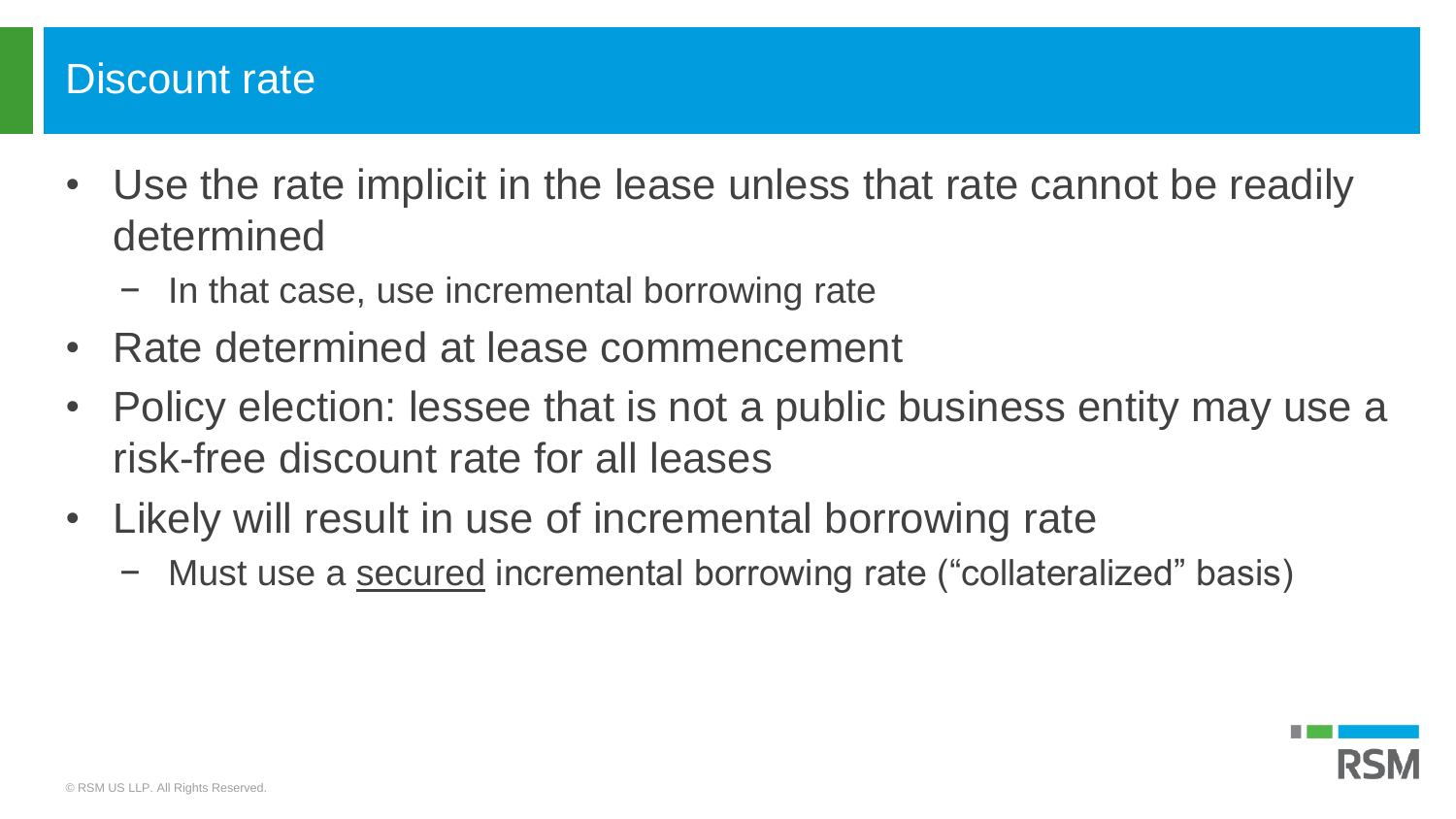# Lessee accounting

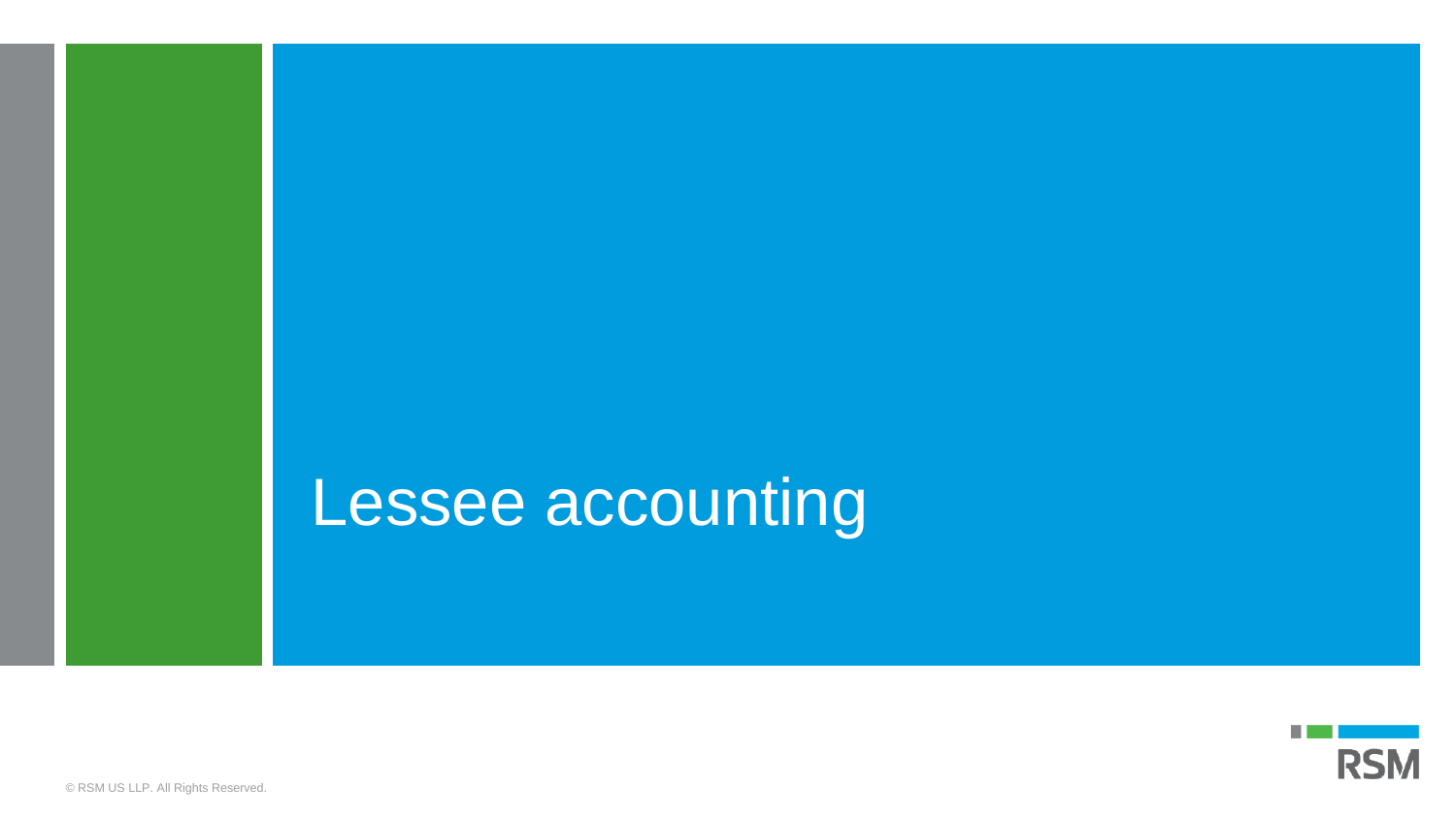## Lease classification criteria

- 1. Does the lease transfer ownership to the lessee by the end of the lease term?
- 2. Does the lease contain a purchase option that the lessee is *reasonably certain* to exercise?
- 3. Is the lease term for the *major part* of the remaining economic life of the asset?
- 4. Is the sum of the present value of the lease payments and any residual value guaranteed by the lessee equal to or greater than *substantially all*  of the fair value of the asset?
- 5. Is the underlying asset of a specific nature such that it would have no alternative use to the lessor?
- **Similar to current criteria, but without bright lines**

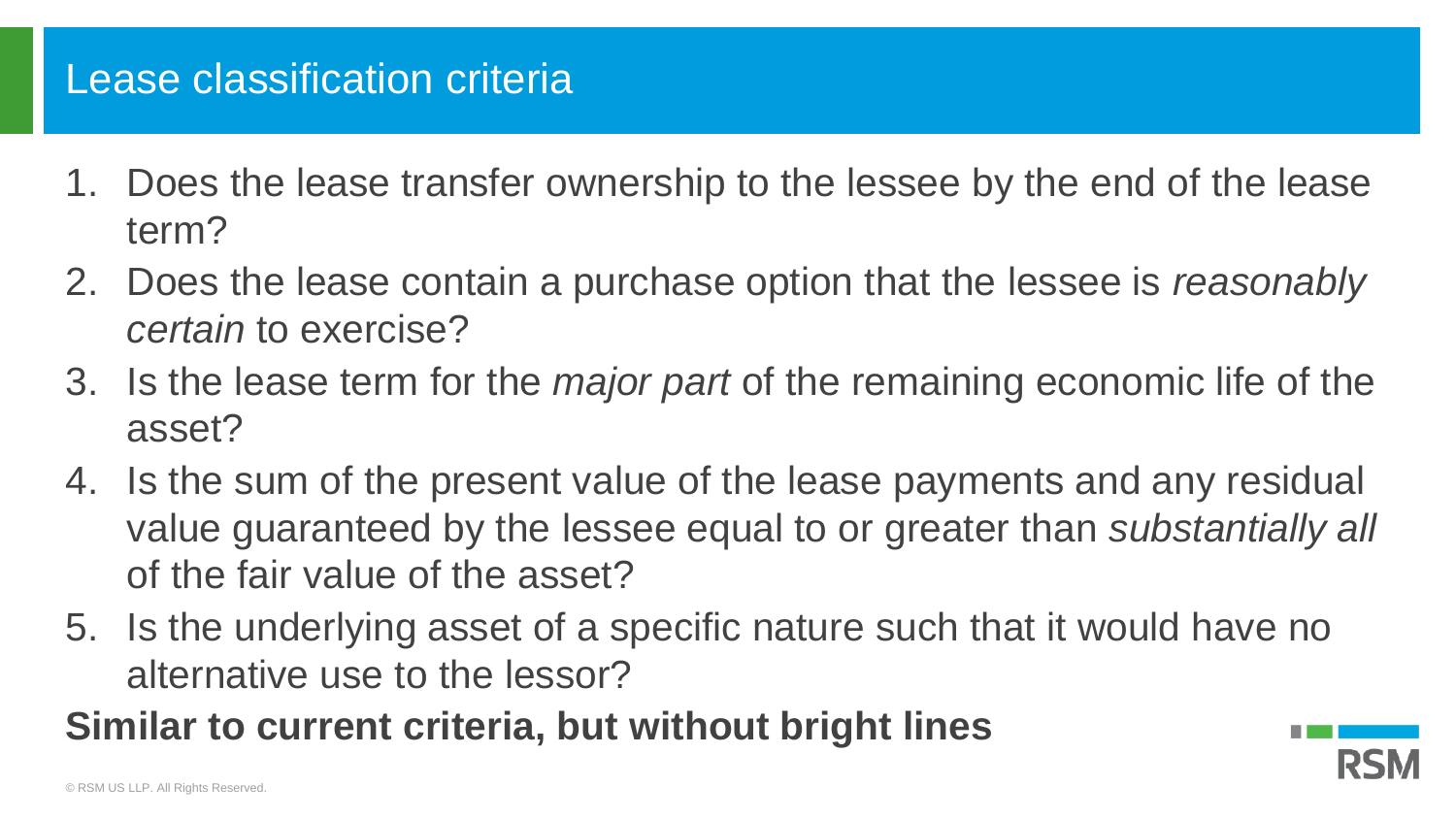# Polling question #3

- Lessor and Lessee enter into a three-year contract under which a specific piece of equipment will be customized for Lessee's use.
- After three years, Lessor would have to incur significant costs to repurpose the equipment to be able to see or lease.
- There are no transfers of ownership and no renewal/purchase options.
- The present value of the lease payments does not represent substantially all of the FV.
- Remaining economic life of equipment is seven years.
- How should Lessee classify the lease?
	- A. Operating
	- B. Finance

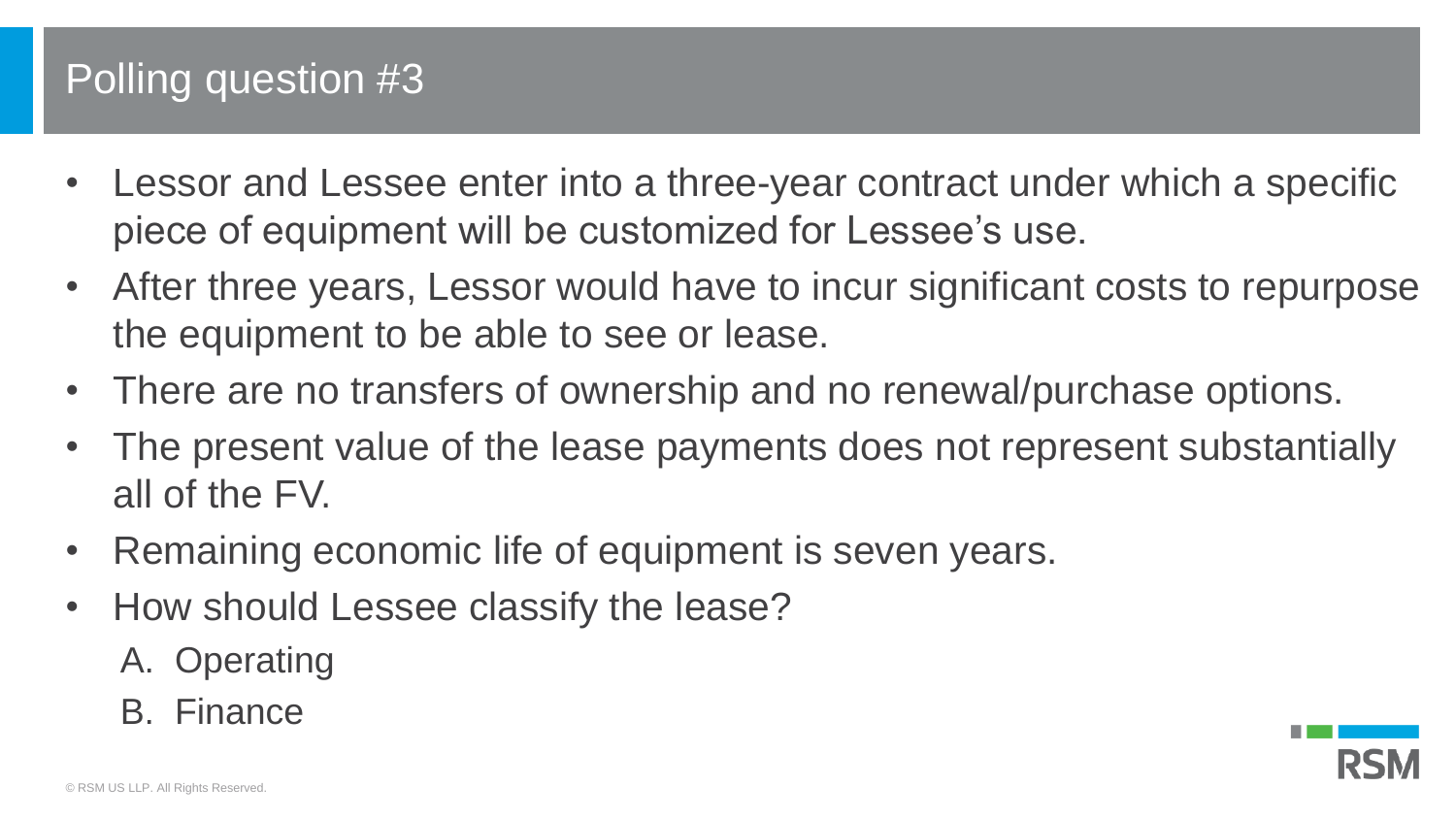#### *Live Content Slide*

*When playing as a slideshow, this slide will display live content*

### **Poll: How should Lessee classify the lease?**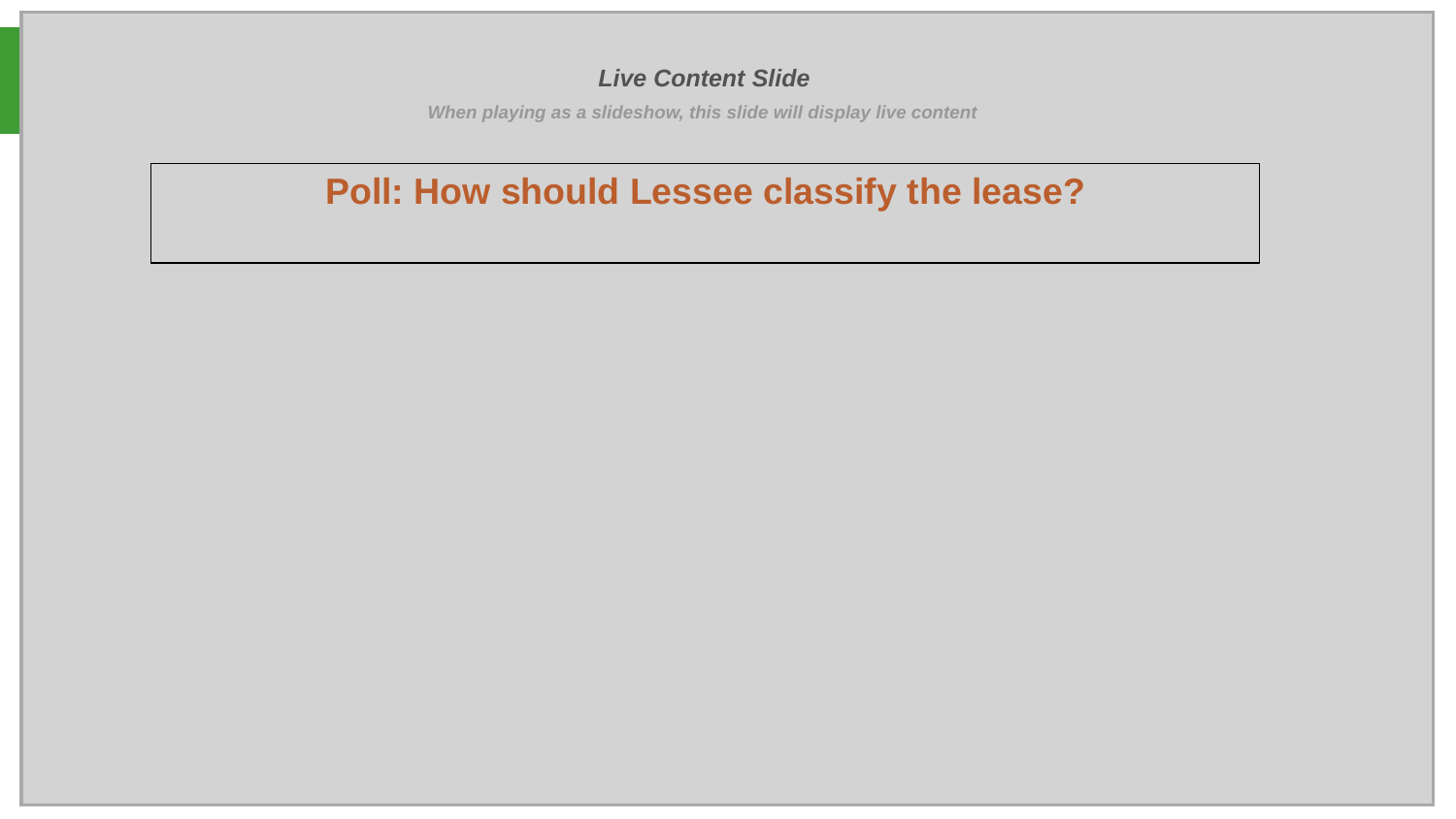# SOLUTION #3

- Answer is "B"—Lessee should classify the lease as a finance lease
- The fact that the equipment has no alternative use to Lessor results in finance lease classification, regardless of other terms and conditions of the lease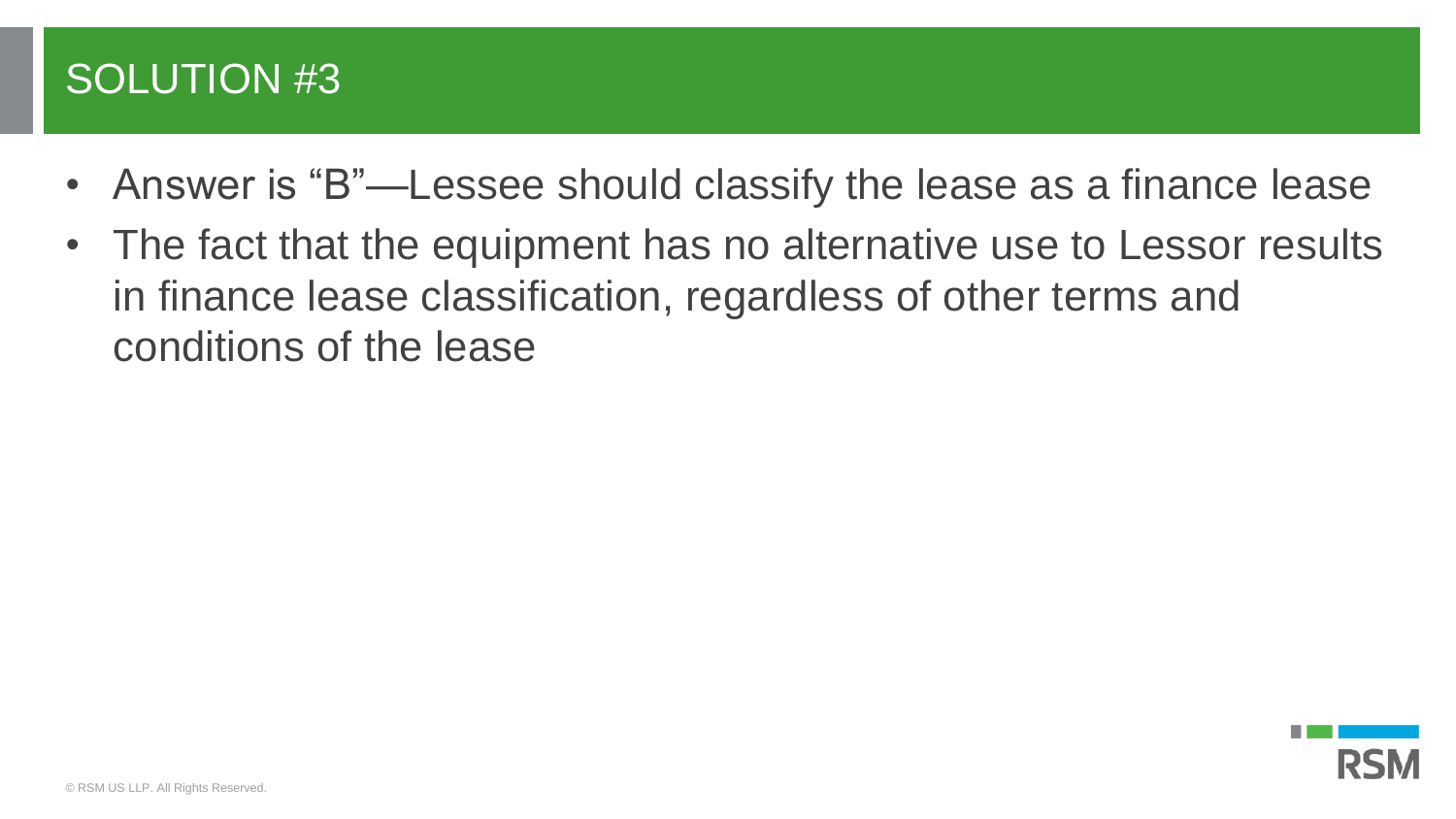# Initial recognition and measurement

- Recognize a lease liability and right-of-use (ROU) asset at lease commencement
	- − Unless short-term exception is available and applied
- Lease liability = PV of unpaid lease payments
- *ROU* asset *calculation*:

Initial measurement of lease liability

- + Initial direct costs
- + Prepaid lease payments
- Lease incentives received

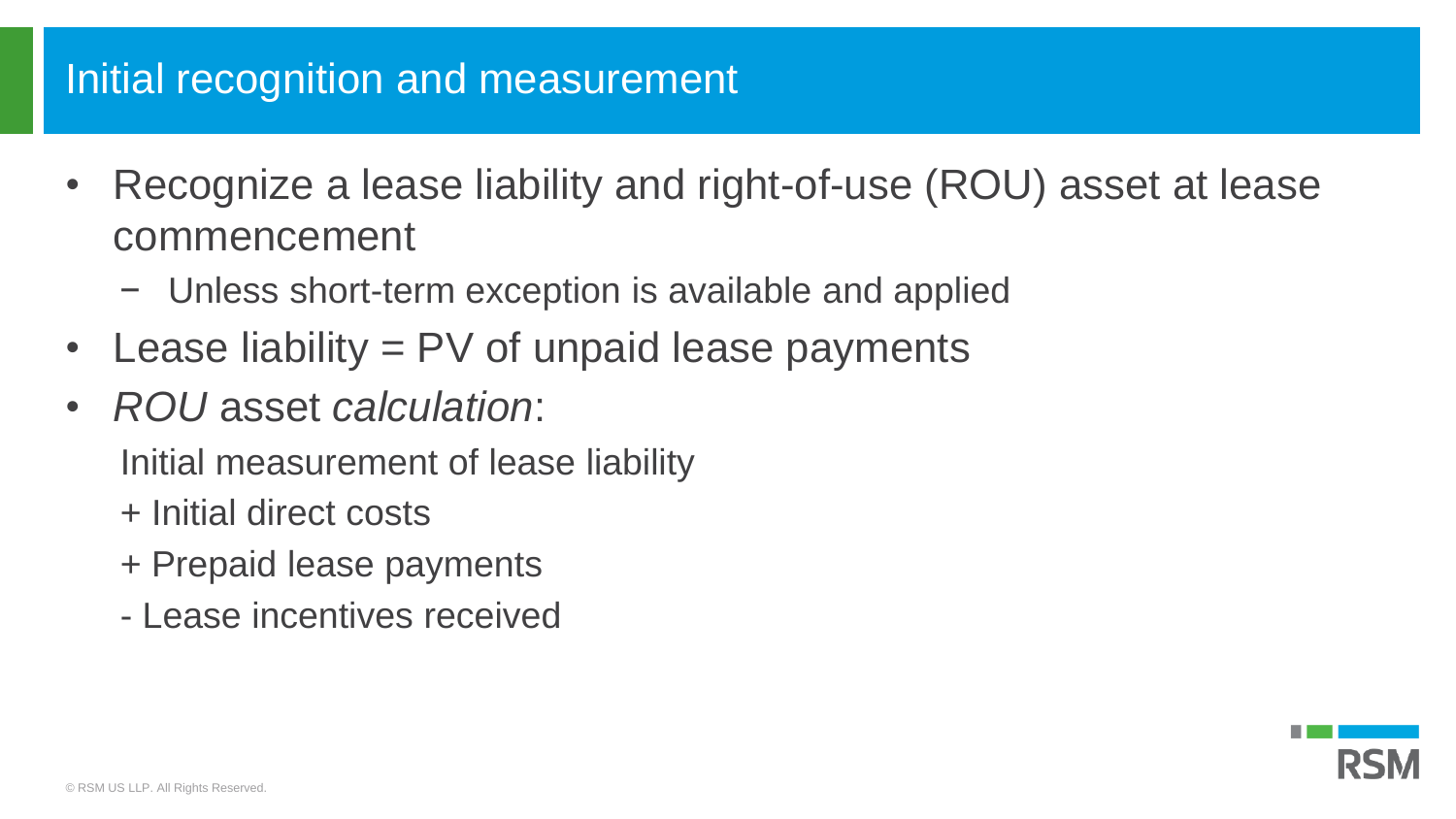## Subsequent measurement - finance leases

- Lease liability measured on amortized cost basis
	- − Increase for interest; decrease for payments
- ROU asset measured at cost less accumulated amortization and impairment losses
	- − Amortize on a straight-line basis
- Income statement recognition
	- − Amortization of ROU asset
	- − Interest on lease liability
	- − Variable lease payments incurred
	- − Impairment of ROU asset

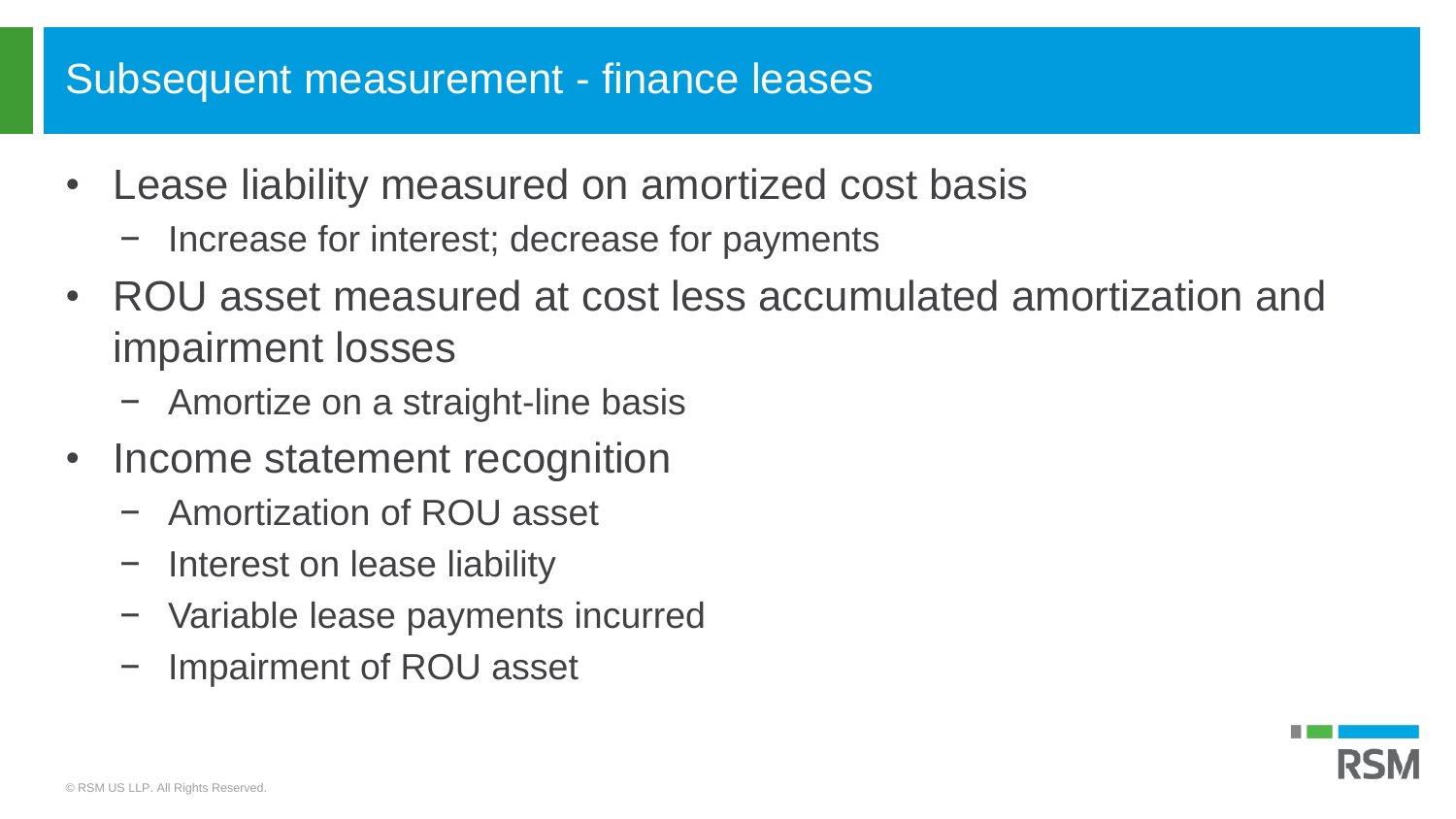# Change in current GAAP - finance lease vs capital lease

- Current GAAP
	- − No reassessment criteria
- ASC 842
	- − Must reassess for significant events that change lease term or other items
	- − Remeasure lease liability and ROU asset upon reassessment
	- − Modifications

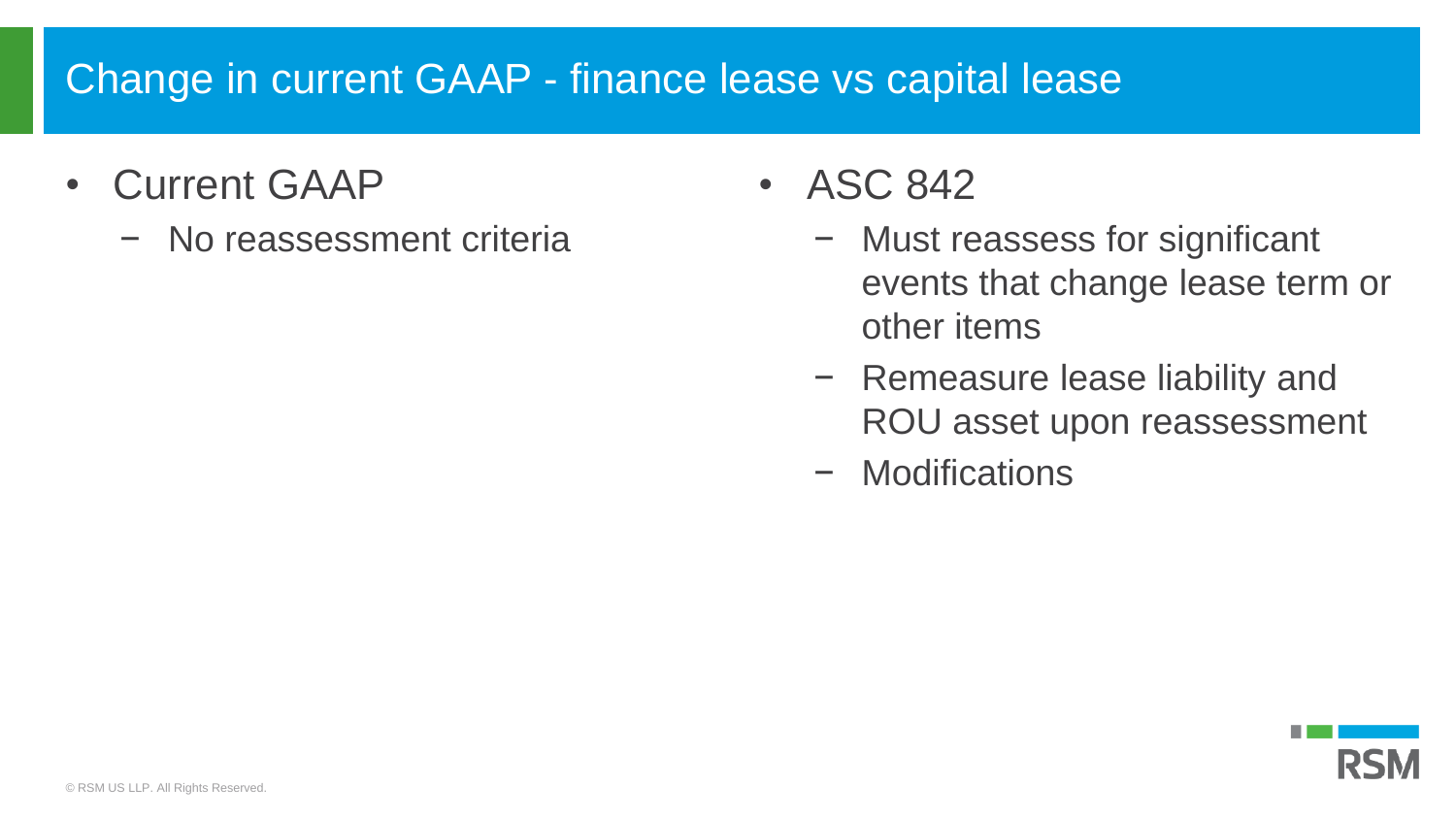# Subsequent measurement - operating leases

- Lease liability measured at PV of unpaid lease payments
	- − Use discount rate determined at commencement, unless a remeasurement has occurred
- ROU asset (if not impaired) measured at: Lease liability amount
	- + Unamortized initial direct costs
	- + (or –) prepaid (accrued) lease payments
	- Unamortized balance of incentives received
- Income statement recognition
	- − Single lease cost
	- − Variable lease payments
	- − Impairment

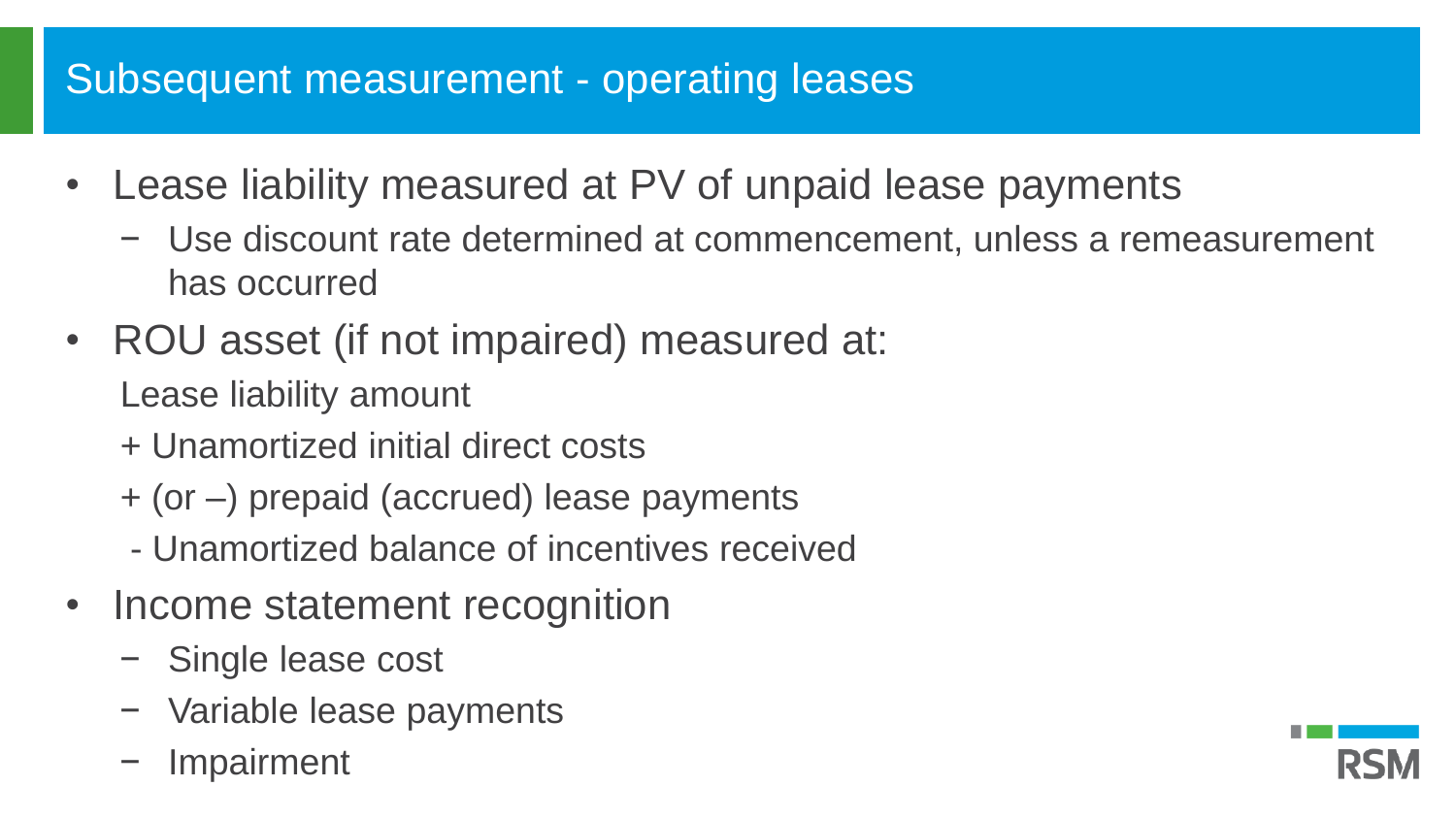### Lease reassessments

- A lease modification or reassessment that is not accounted for as a separate contract often leads to remeasurement
- Five situations can lead to remeasurement
	- − Lease modification not accounted for as a separate contract
	- − Upon a triggering event
		- Change in lease term
		- Change in assessment of likelihood of lessee exercising a purchase option
	- − When facts and circumstances change
		- Change in amount probable of being owed under RVG
		- Variable lease payments become lease payments (after contingency resolution)

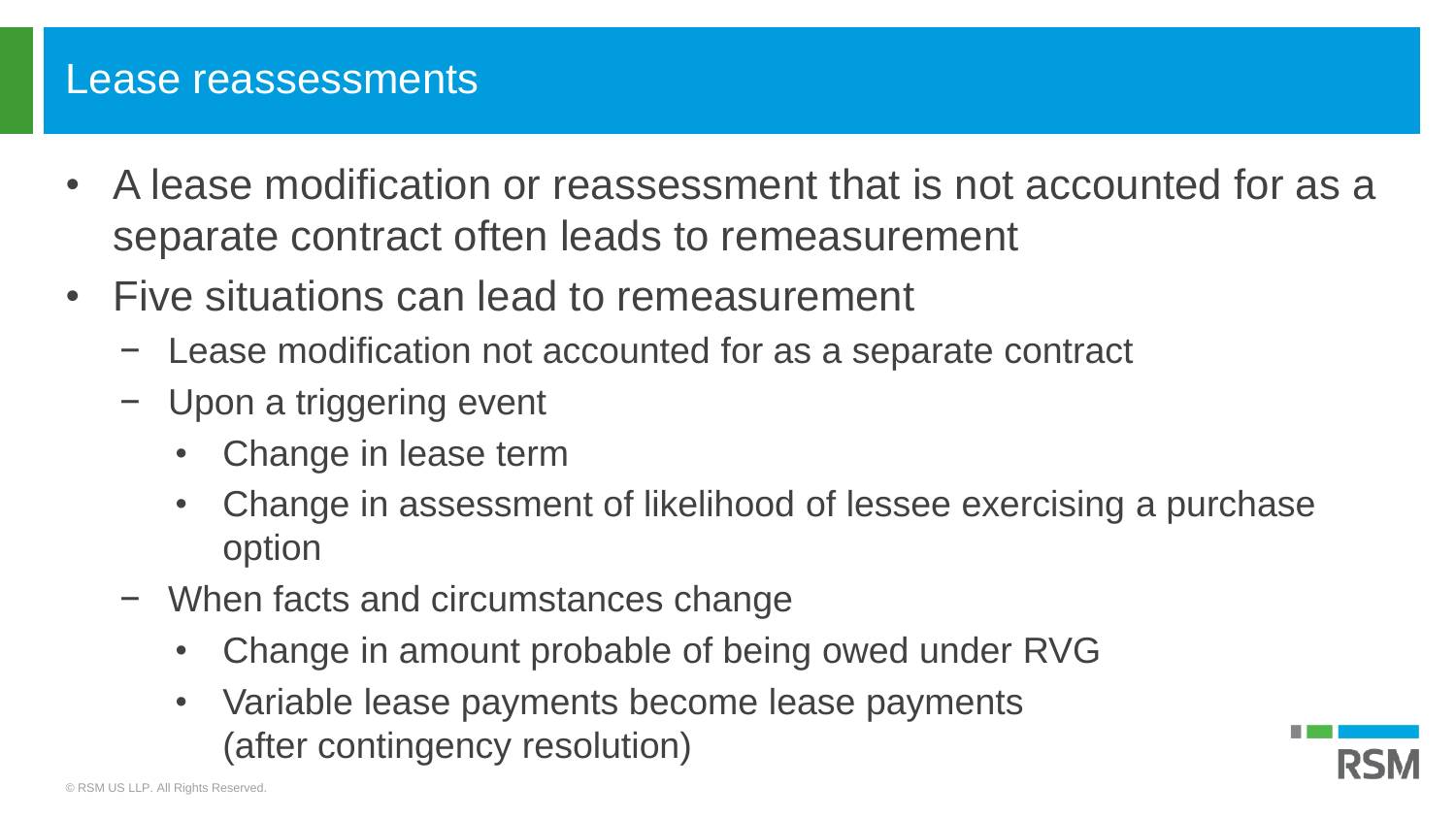### Lease reassessments (continued)

- In remeasuring, the following are updated:
	- Lease payments
	- − Contract consideration
	- − Allocation of consideration
	- − Discount rate
	- − Lease classification
- Lease modification not treated as new contract: update all
- Change in lease term/option exercise: update all
- Change in amount probable under RVG/resolution of contingency for variable lease payments: do not update discount rate or classification

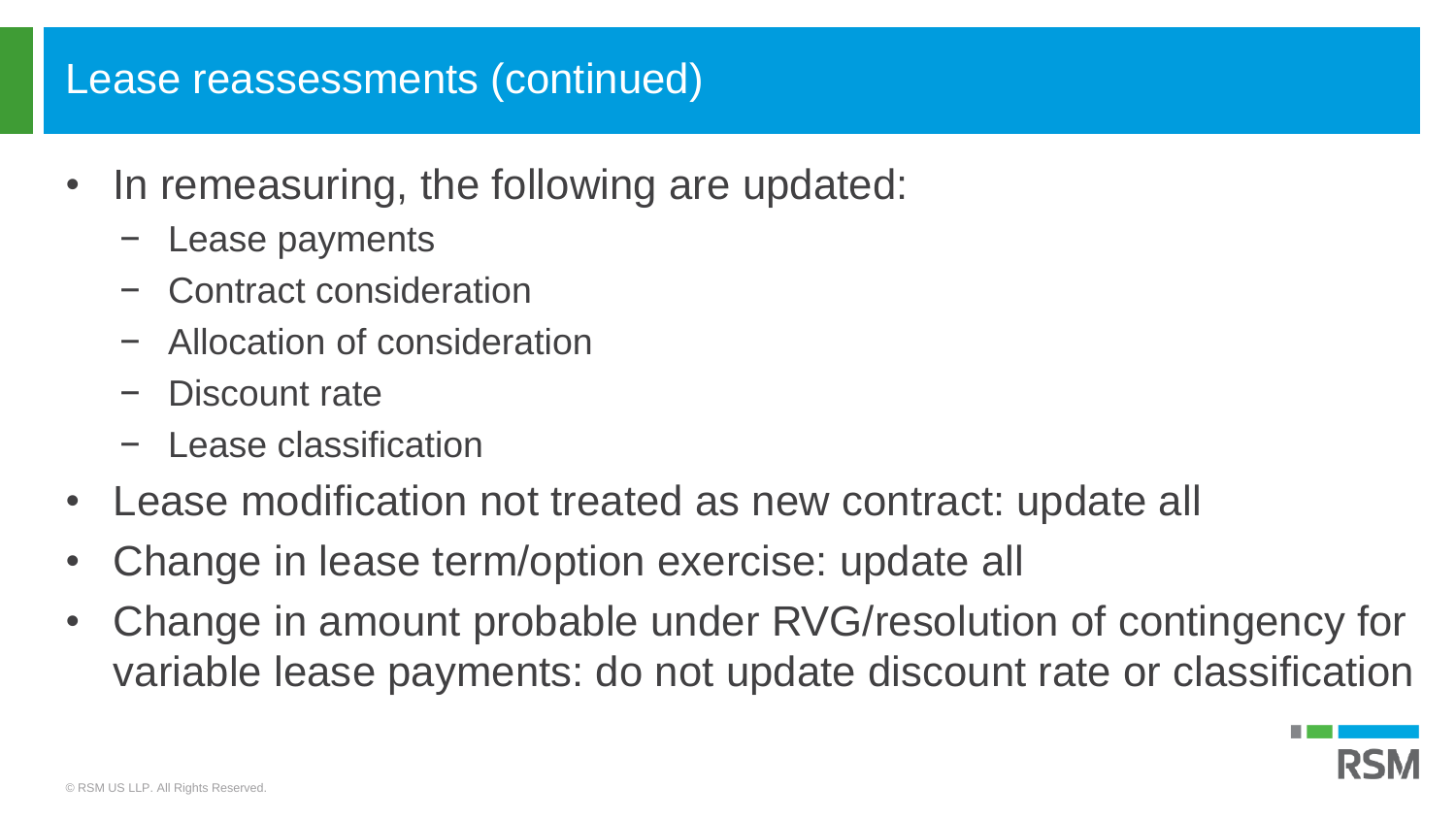# Lease reassessments (continued)

|                                                                                                                                      |            |     |                    | <b>Term   Option   RVG   Contingency</b> |
|--------------------------------------------------------------------------------------------------------------------------------------|------------|-----|--------------------|------------------------------------------|
| Remeasure consideration and reallocate to<br>remaining components                                                                    | Yes        | Yes | Yes                | Yes                                      |
| Remeasure liability using revised payments Yes Yes<br>(Term and Option: use updated rate; RVG<br>and Contingency: use original rate) |            |     | <b>Paraget Yes</b> | Yes                                      |
| <b>Adjust ROU asset</b>                                                                                                              | <b>Yes</b> | Yes | Yes                | Yes                                      |
| <b>Reassess classification (using</b><br>circumstances at reassessment date)                                                         | Yes        | Yes | <b>No</b>          | <b>No</b>                                |

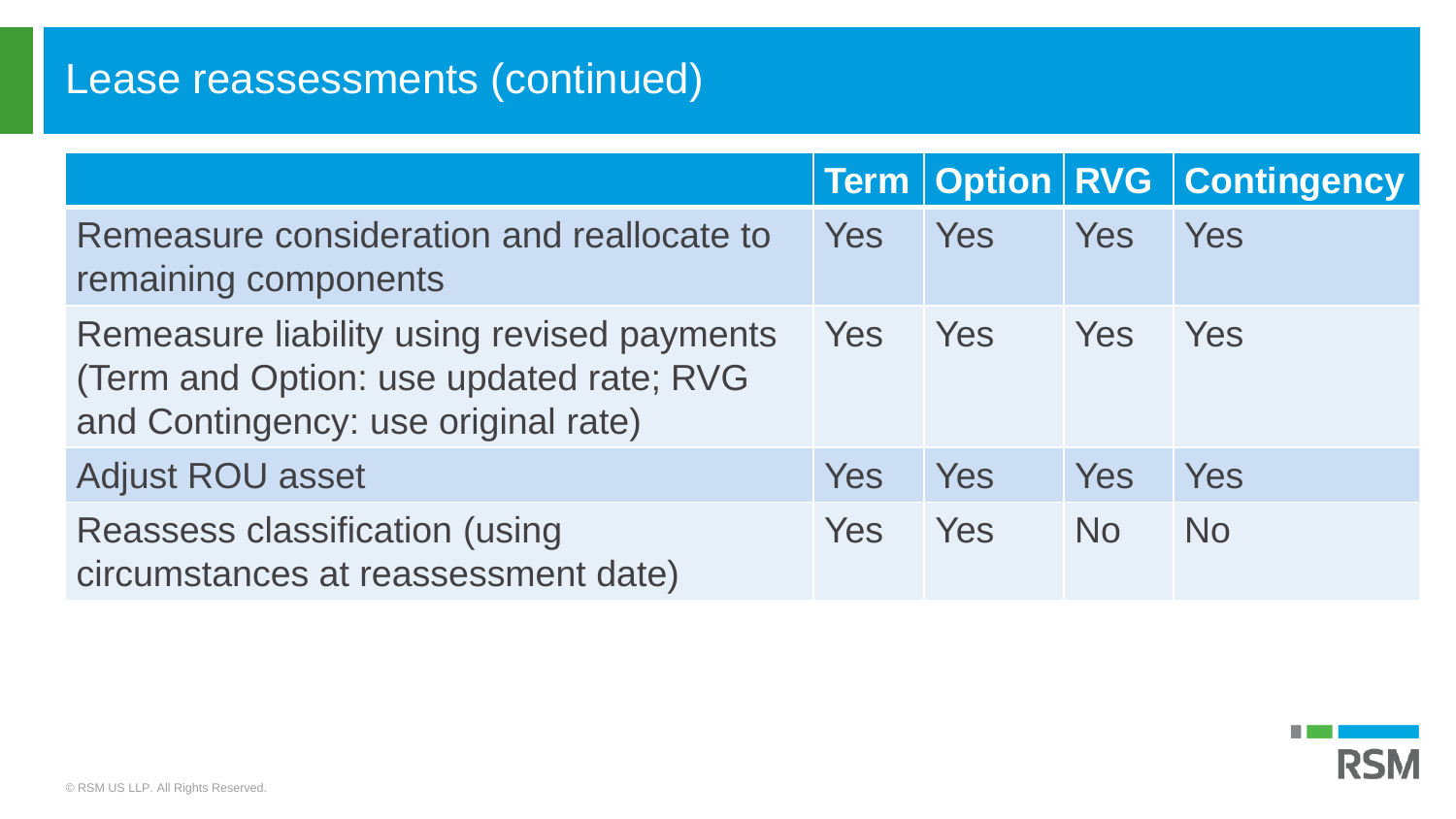# Lessor accounting

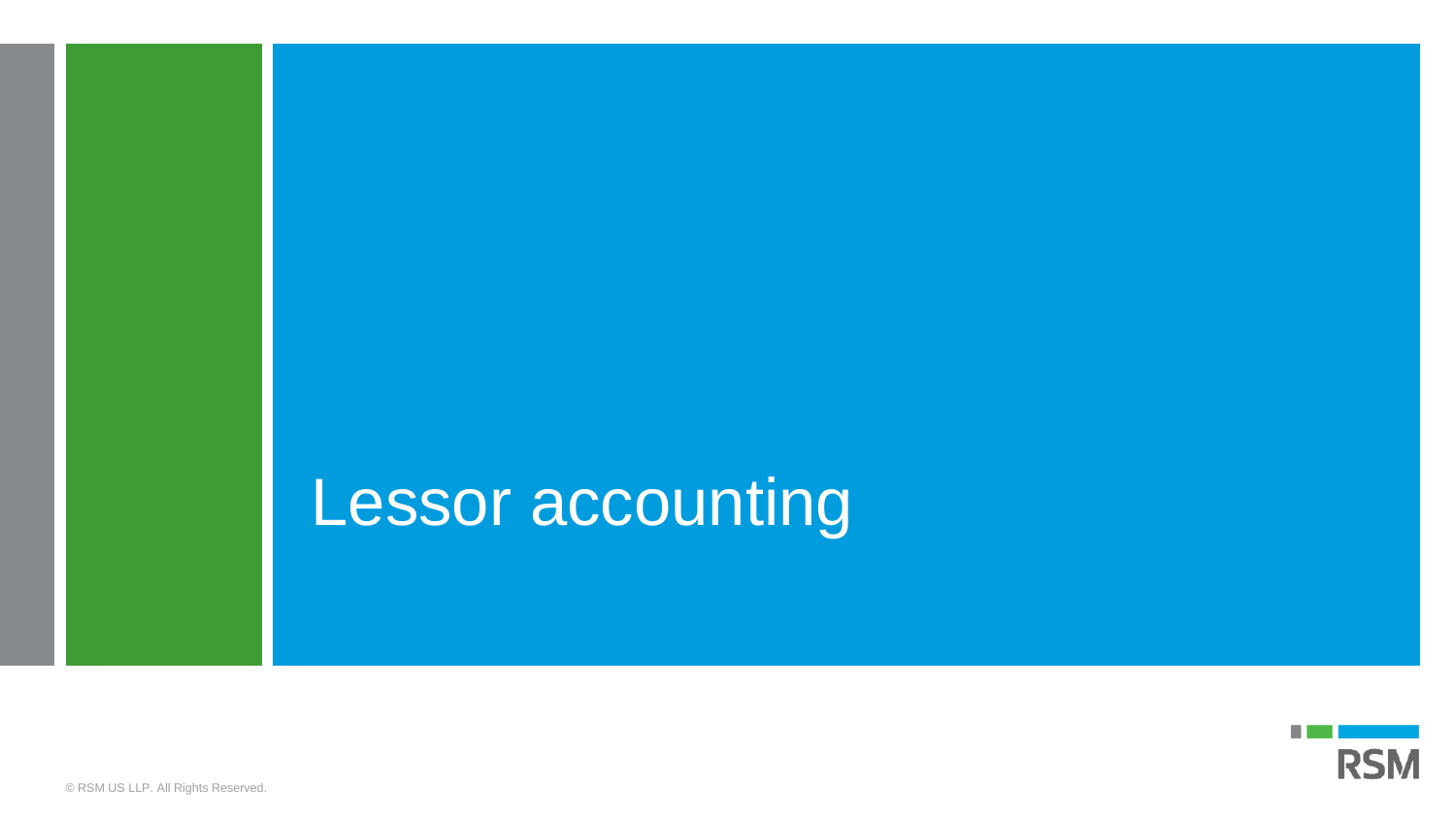## Lessor classification

- If any of the five lessee classification tests is met, lessor classifies as a sales-type lease
- If none are met, classify as a direct financing lease if both of following are met:
	- − PV of the sum of lease payments and any residual value guarantees equals or exceeds substantially all of the FV of the underlying asset, and
	- − It is probable that the lessor will collect the lease payments plus any amount necessary to satisfy a RVG
- If one or both of these additional criteria are not met, classify as an operating lease

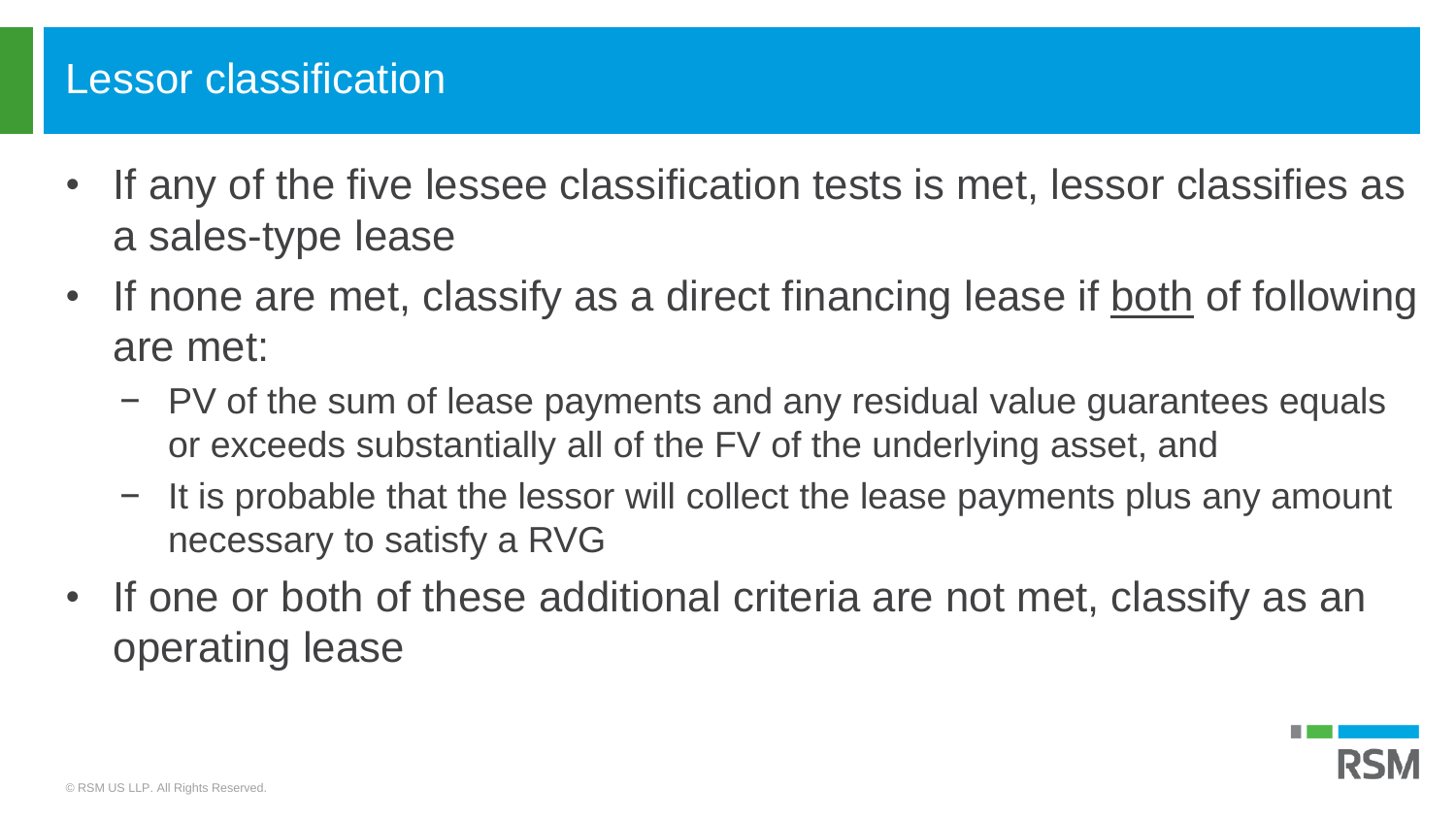# Changes to lessor accounting

| Lease classification (sales<br>type and direct financing) | Classification no longer driven by existence of profit or loss<br>$\bullet$<br>Now dependent on transfer of risks and benefits<br>A lot of leases that would be classified as DFL under 840 will be<br>classified as ST under 842<br>• Selling profit in DFL will be deferred and recognized over lease term |
|-----------------------------------------------------------|--------------------------------------------------------------------------------------------------------------------------------------------------------------------------------------------------------------------------------------------------------------------------------------------------------------|
| Allocation of consideration •                             | Apply ASC 606; different guidance for variable consideration                                                                                                                                                                                                                                                 |
| <b>Collectibility</b>                                     | • Uncertainty will no longer drive classification<br>More leases will qualify for sales type classification                                                                                                                                                                                                  |
| Variable lease payments                                   | • Leases with mostly variable payments might be classified as sales<br>type or direct financing                                                                                                                                                                                                              |
| Initial direct costs                                      | • Significantly fewer costs will qualify as IDC<br>Higher cost recognition prior to lease commencement                                                                                                                                                                                                       |
| Leveraged leases                                          | <b>Eliminated prospectively</b>                                                                                                                                                                                                                                                                              |
| Leases of real estate                                     | <b>Special rules eliminated</b>                                                                                                                                                                                                                                                                              |
|                                                           |                                                                                                                                                                                                                                                                                                              |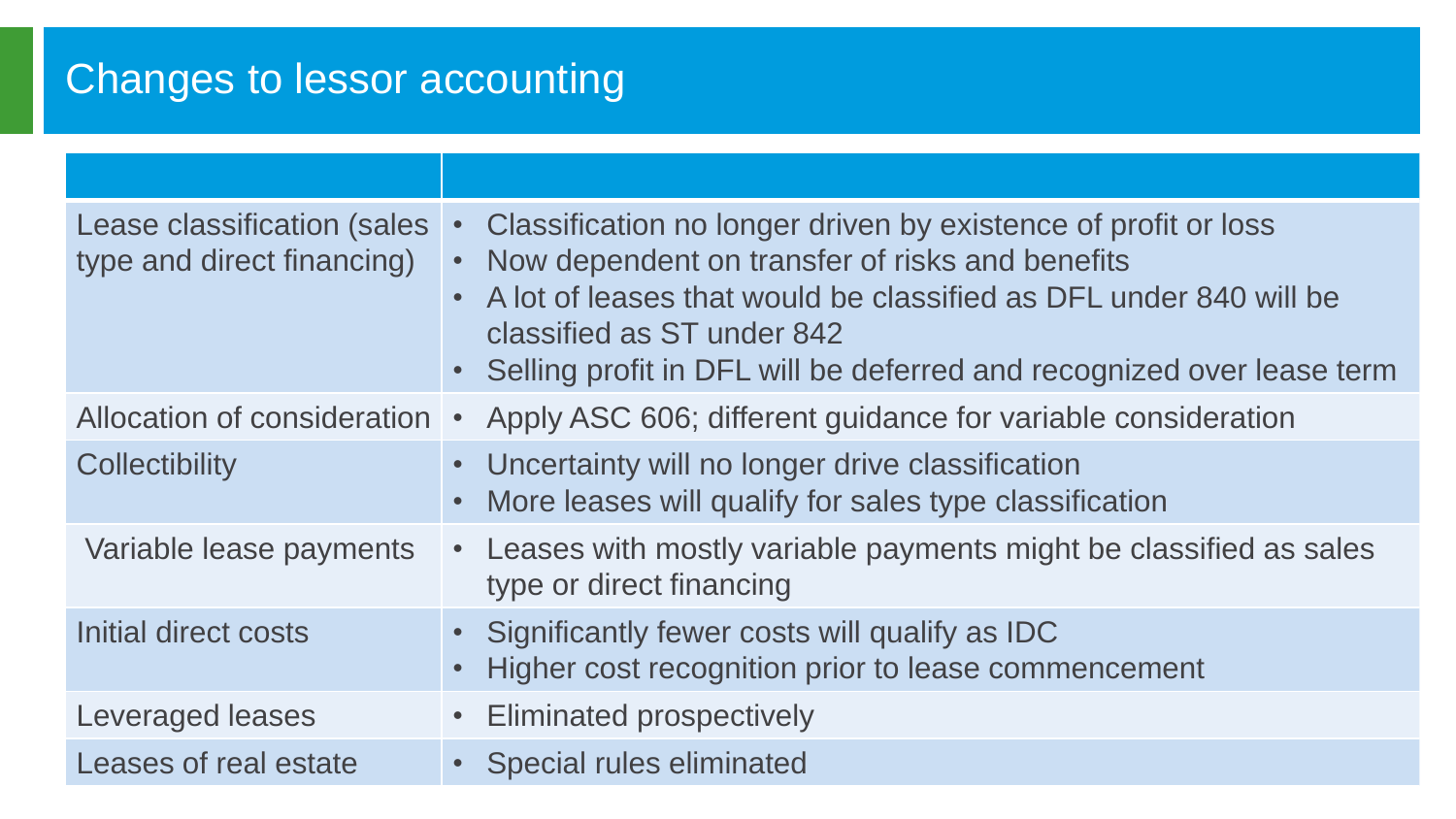# Lease modifications

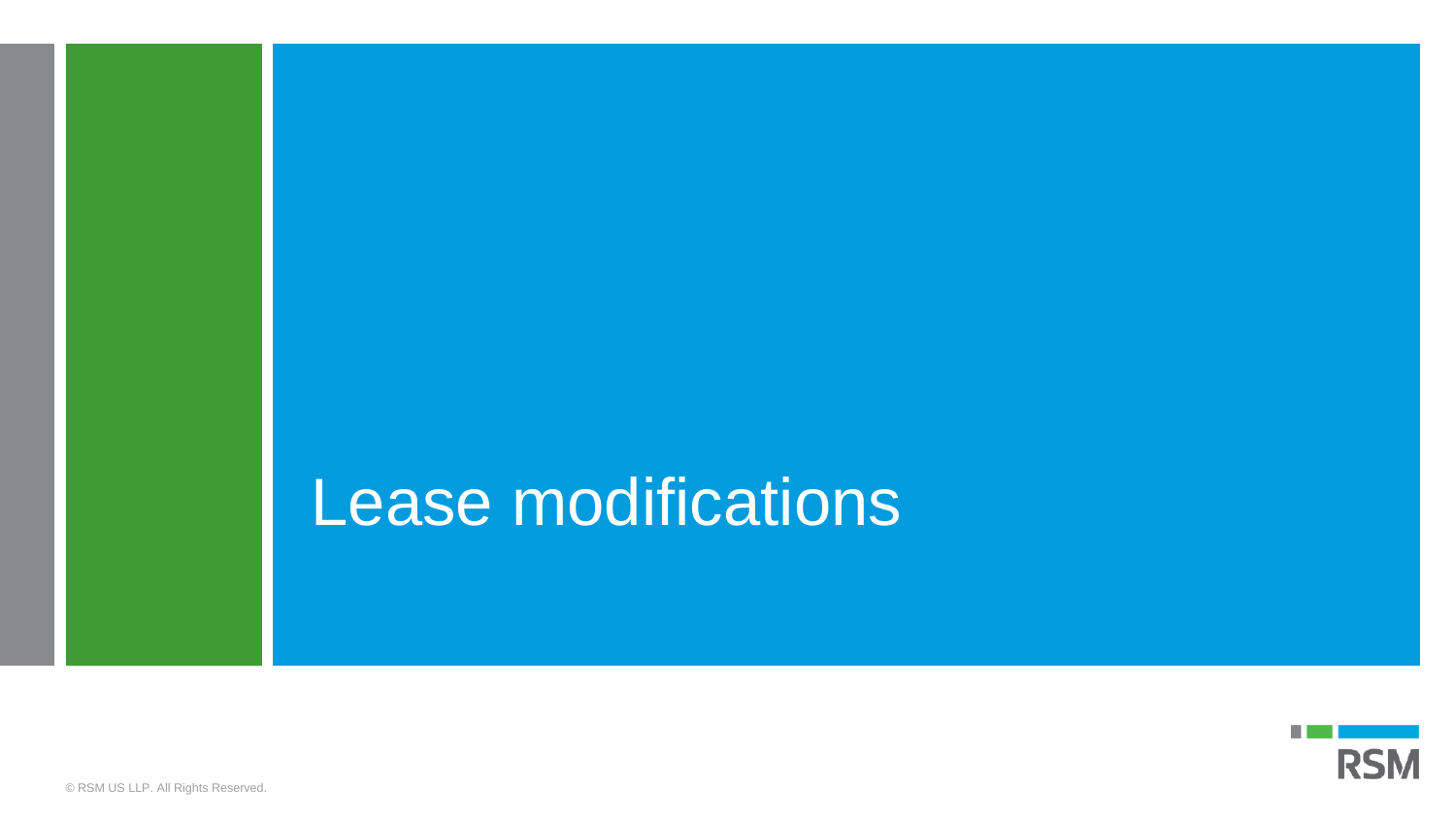## Lease modifications

- "A change to the terms and conditions of a contract that results in a change in the scope of or the consideration for a lease"
	- − Add or terminate a right to use one of the underlying assets
	- − Extend or shorten the contractual lease term
- Determine if the modification should be accounted for as a separate contract or as a change to existing contract
	- − Modification grants the lessee an additional right-of-use not included in the original lease, and
	- − Lease payments increase commensurate with the standalone price for the additional right of use

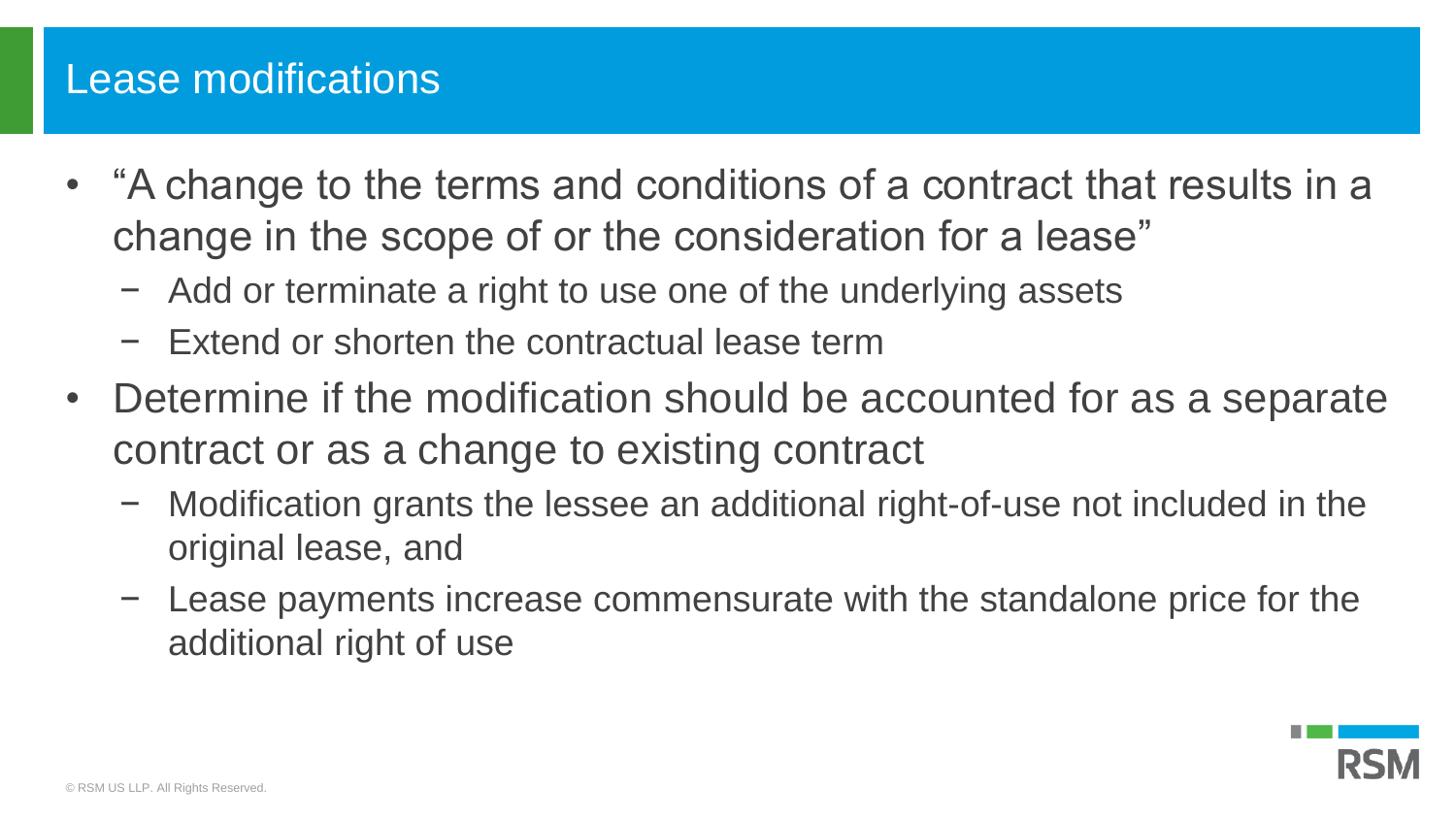## Lease modifications (continued)

- If not a separate contract, the lessee must:
	- − Remeasure the lease liability as of the effective date of the modification as if the modification were a new lease commencing on that date
	- − Remeasure the right-of-use asset
	- − Reassess the lease classification

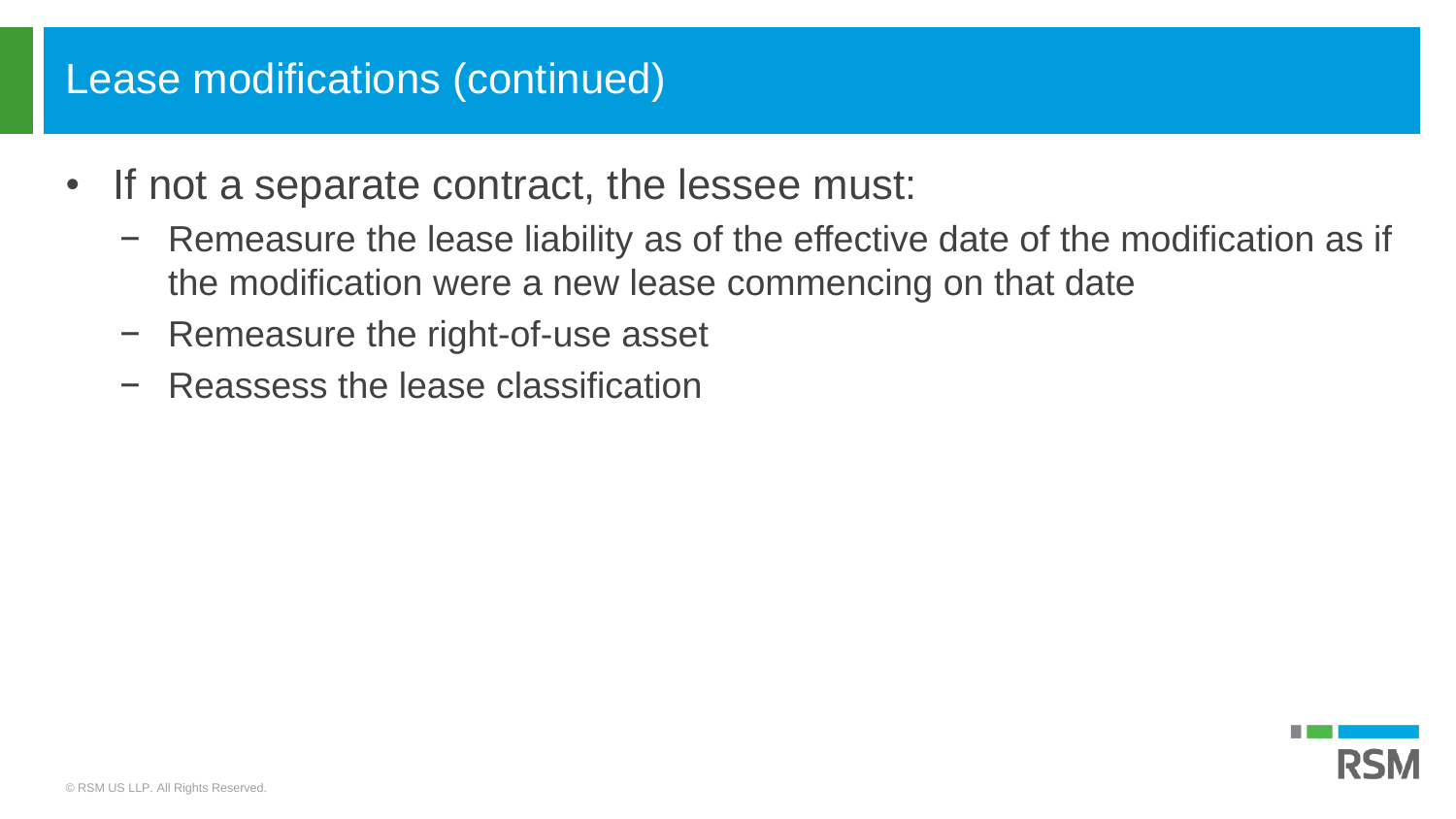# **Disclosures**



© RSM US LLP. All Rights Reserved.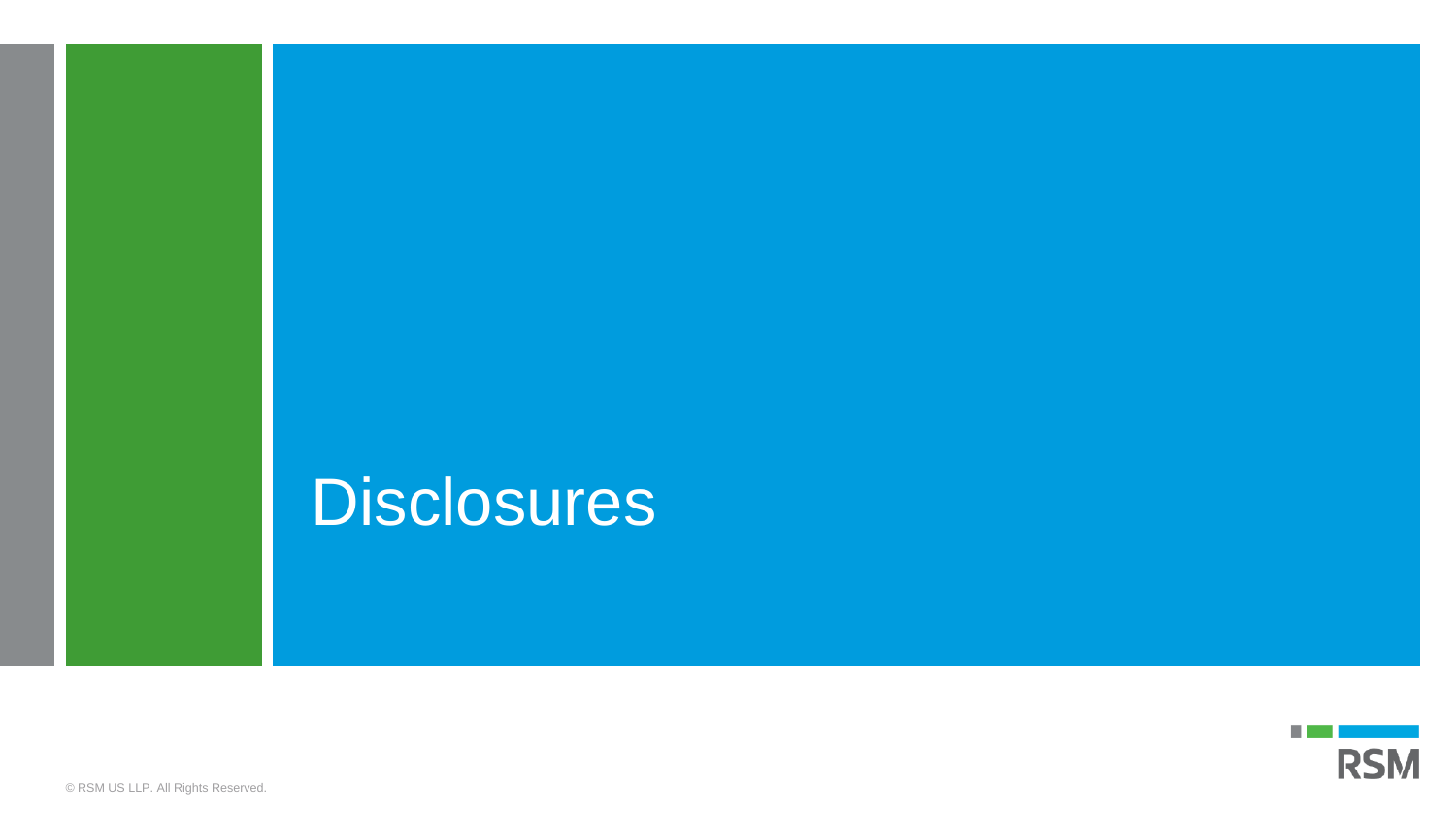## Lessee disclosures - qualitative information

- Nature of leases
	- − General description
	- − Terms and conditions of variable lease payments
	- − Existence, terms and conditions of extension or termination options and residual value guarantees
	- − Restrictions/covenants imposed by leases
- Significant judgments and assumptions used in lease accounting
	- − E.g., Allocation, discount rate, whether contract contains a lease
- Related party leases
- Practical expedients and short-term exception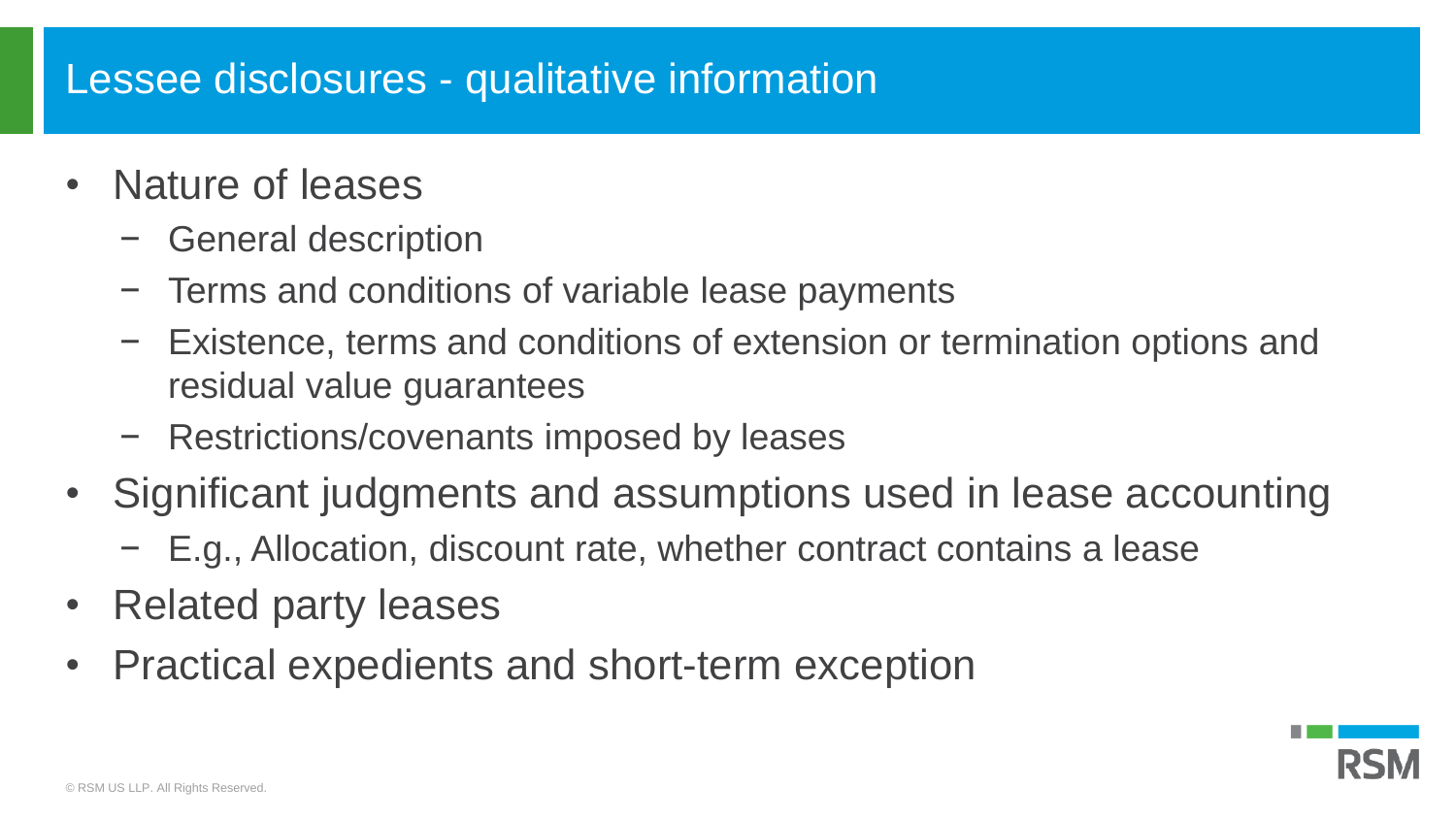## Lessee disclosures - quantitative information

- Finance leases: amortization of ROU assets and interest
- Operating leases: lease cost
- Short-term lease cost
- Variable lease cost
- Sublease income
- Net gains/losses on sale-leaseback transactions
- Weighted-average remaining lease term
- Weighted average discount rate (operating and finance)
- Maturity analysis

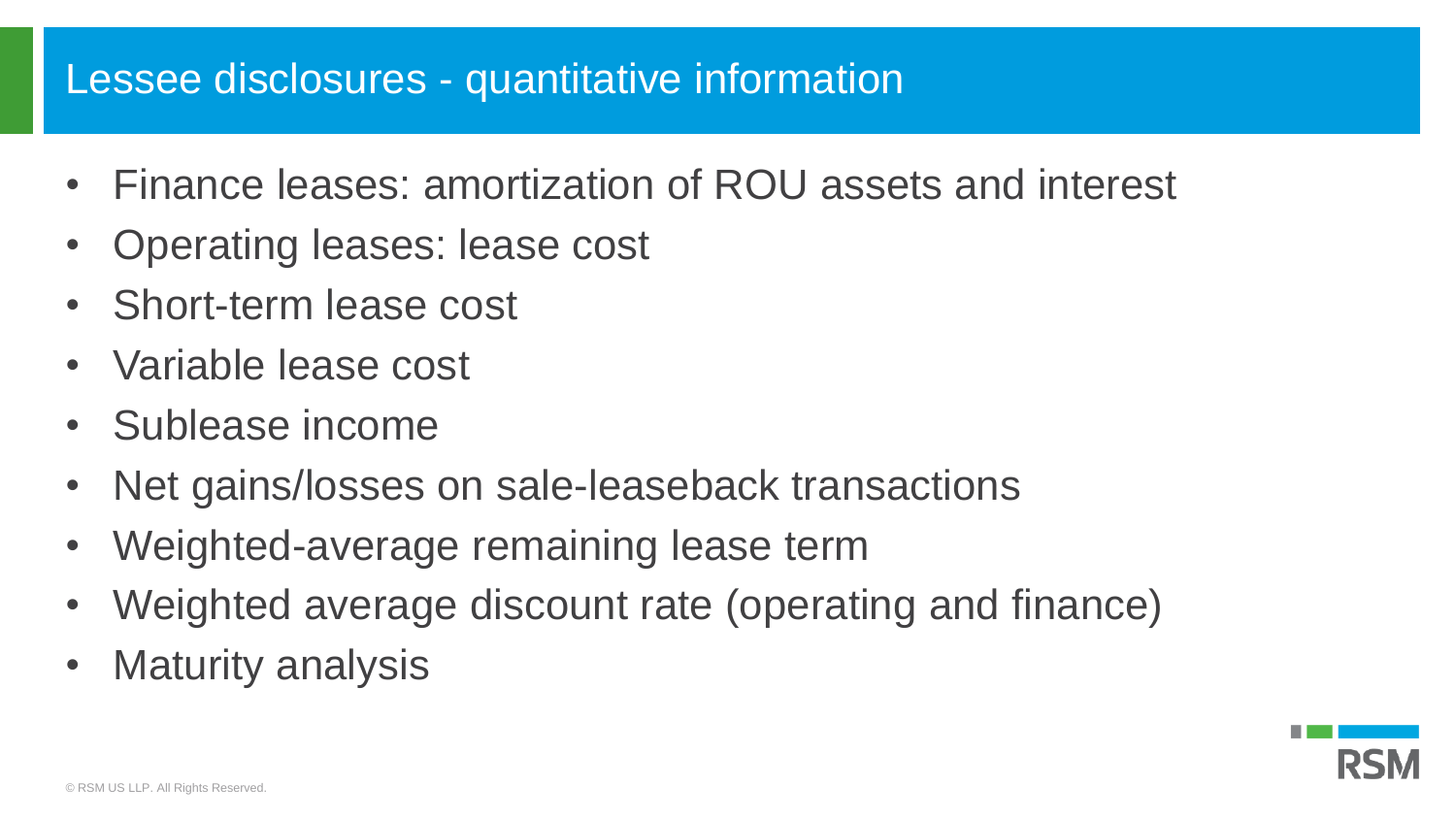## Lessor disclosure - qualitative information

- Nature of leases
	- − General description
	- − Terms and conditions of variable lease payments
	- − Existence, terms and conditions of extension options, termination options and lessee purchase options
- Significant assumptions and judgments
- Related party leases
- Significant changes in certain net investment accounts
- Information on management of residual value risk

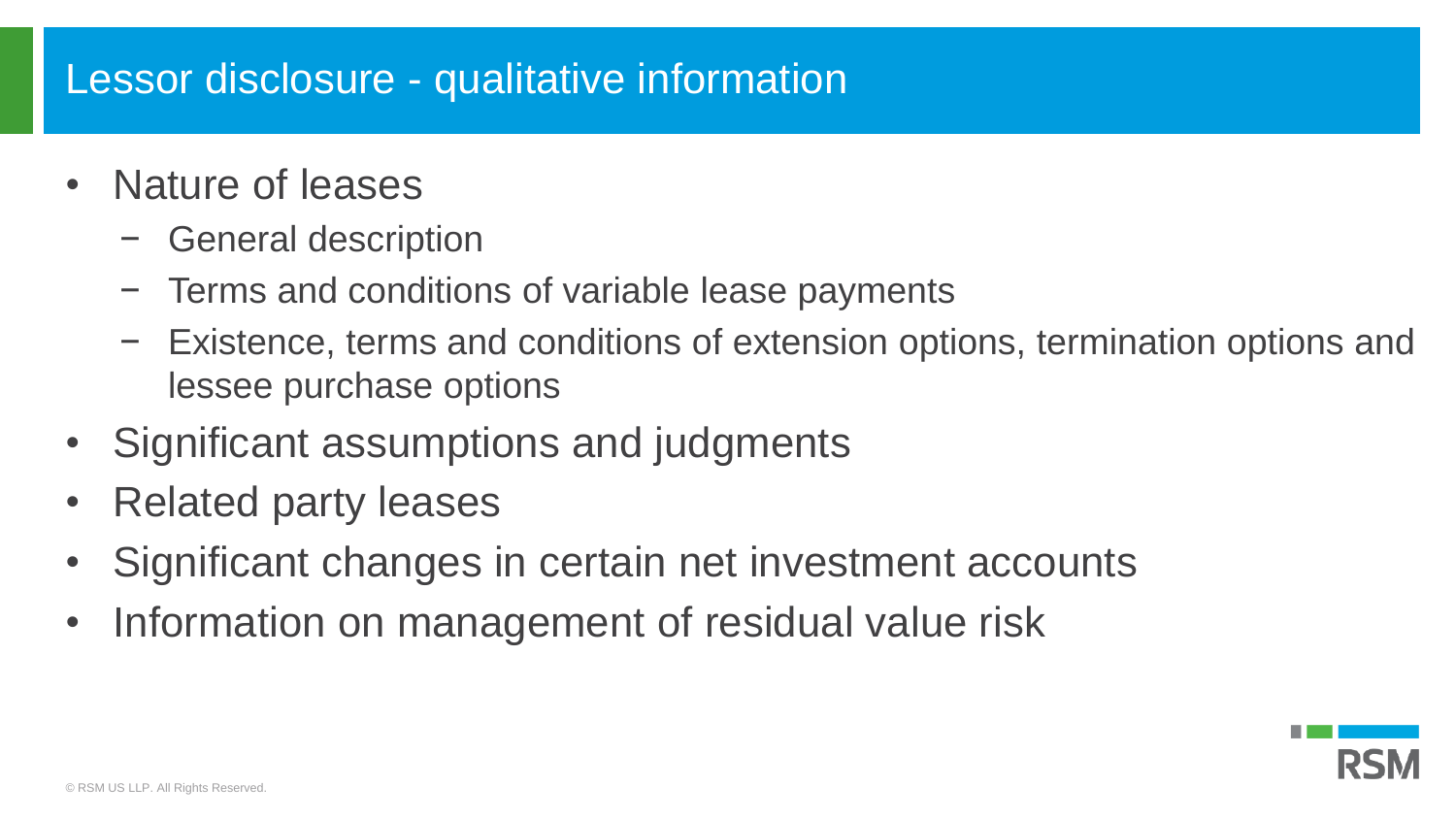## Lessor disclosure - quantitative information

- Table of lease income
- Carrying amounts of components of the aggregate net investment in sales-type and direct financing leases
- Maturity analyses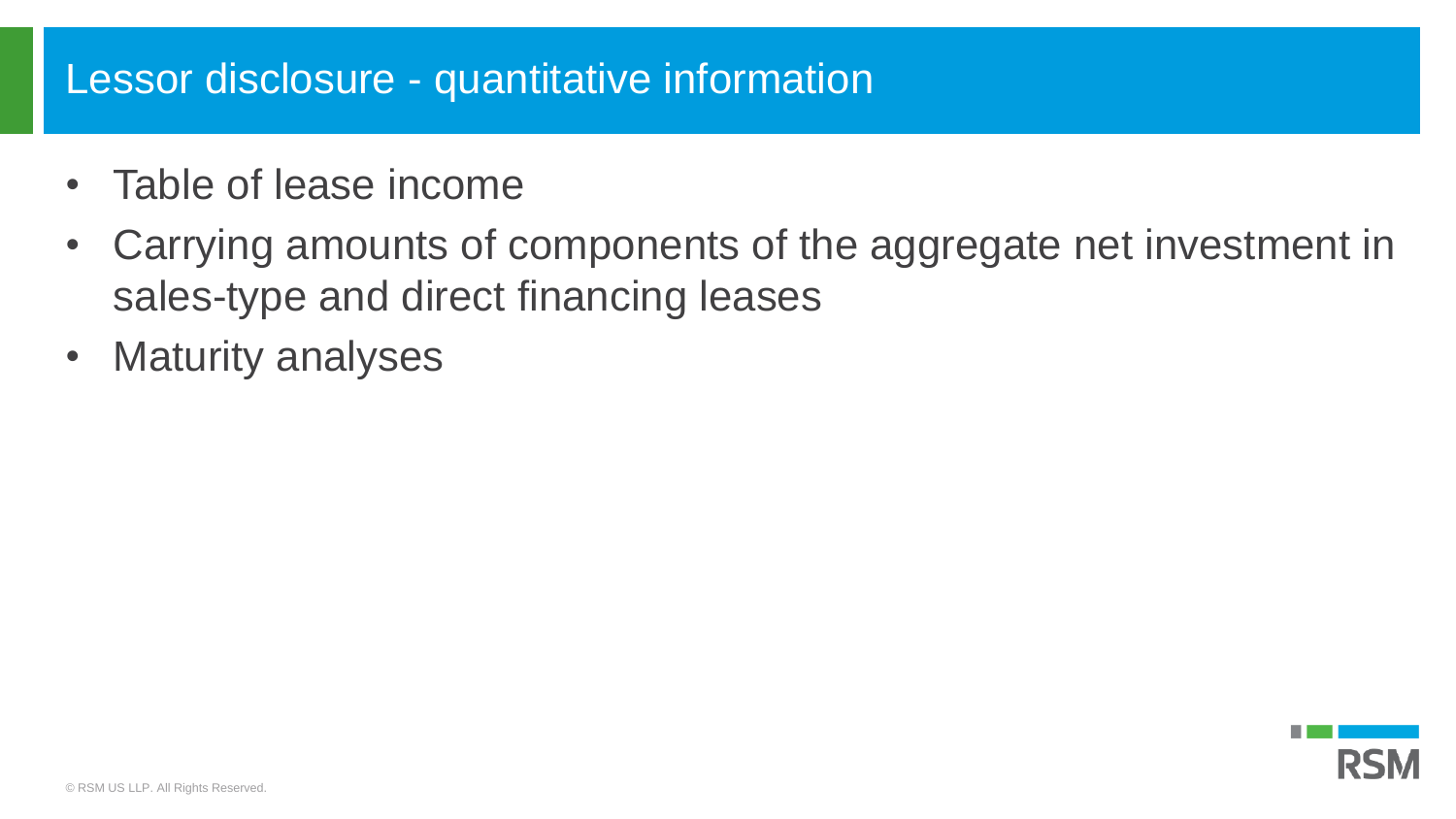# **Transition**

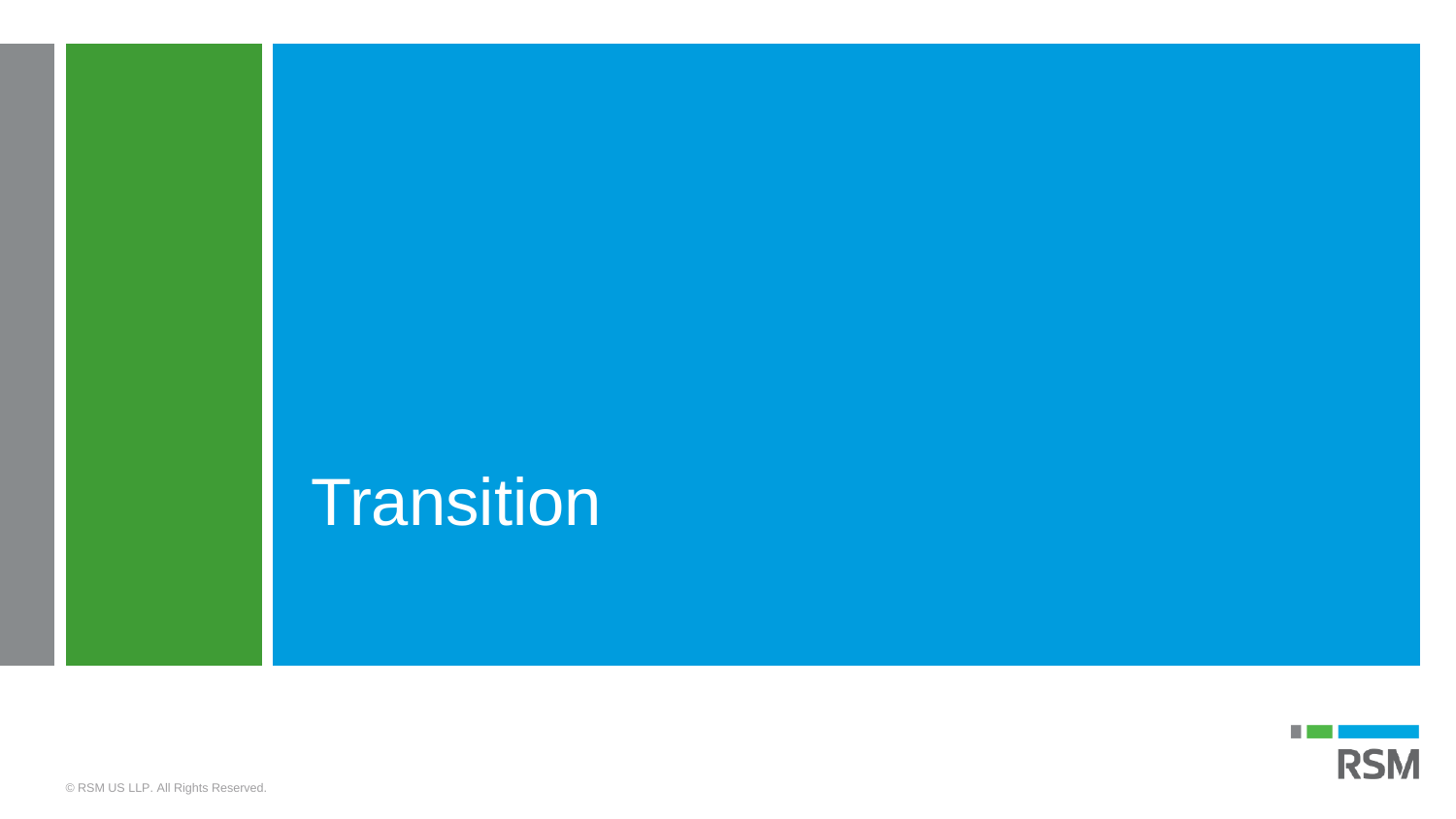## **Transition**

- Modified retrospective approach
	- − Other than for short-term leases
- Applied as of the beginning of the earliest comparative period presented
	- − Apply to all leases that exist at, or commence*(d)* after, the beginning of the earliest period presented

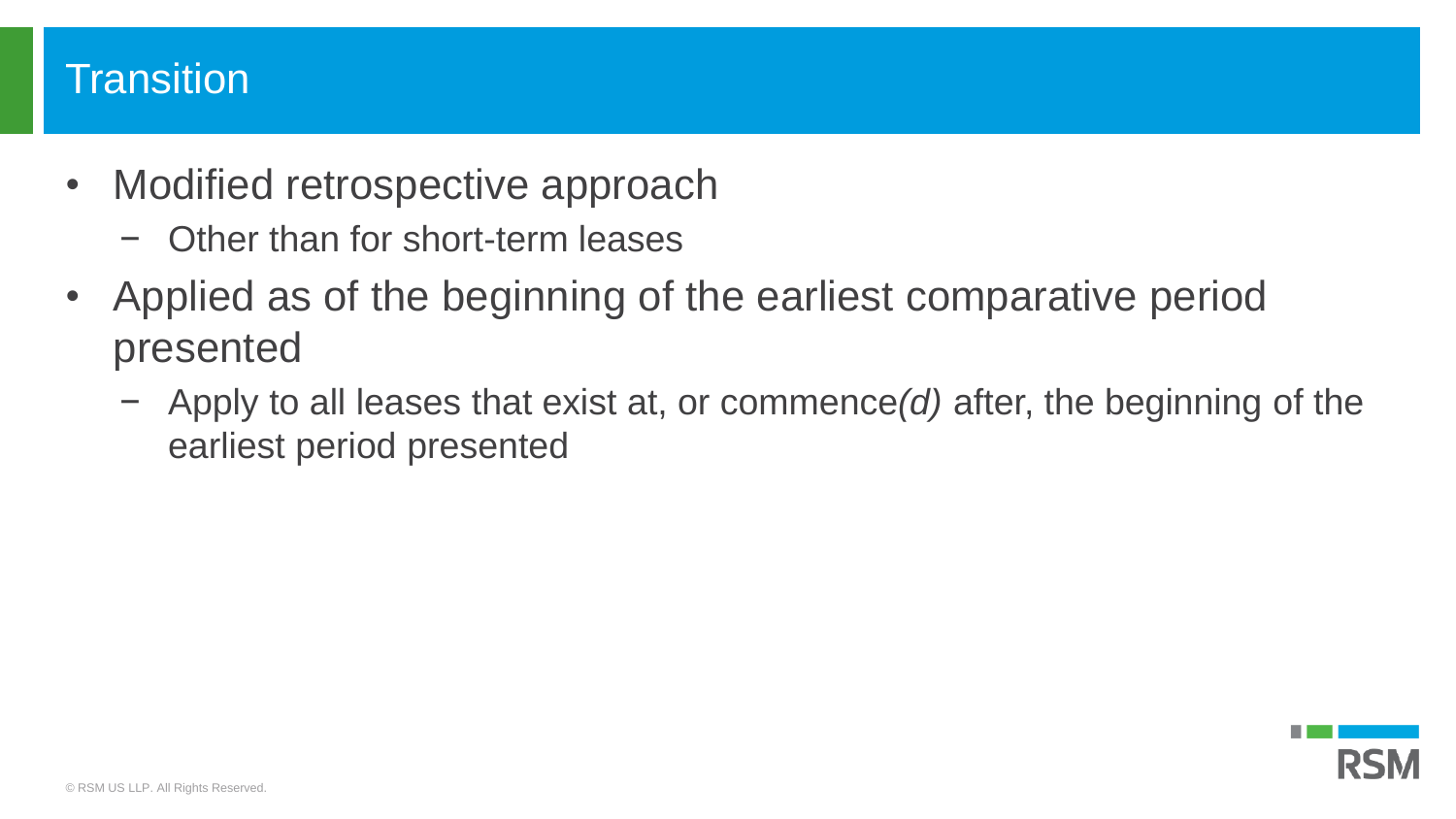## Transition - practical expedients

- "Package"—if elected, must be elected as a package and applied to all leases
	- − Need not reassess whether any expired or existing contracts are or contain leases
	- − Need not reassess lease classification for any expired or existing leases
	- − Need not reassess initial direct costs for any existing leases
- Hindsight—can be elected individually
	- − Can elect to use hindsight to determine lease term and in assessing impairment of ROU assets

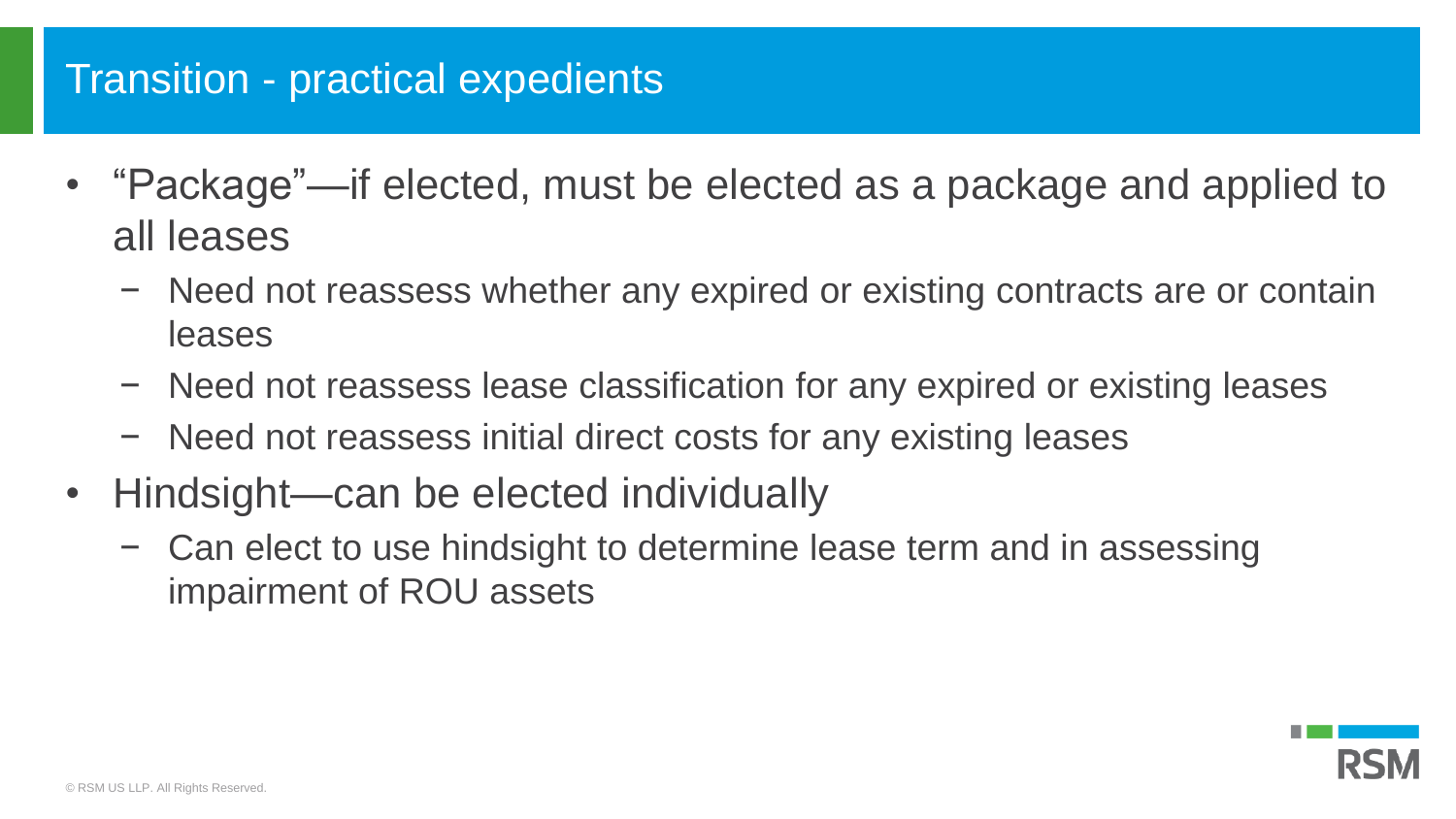



© RSM US LLP. All Rights Reserved.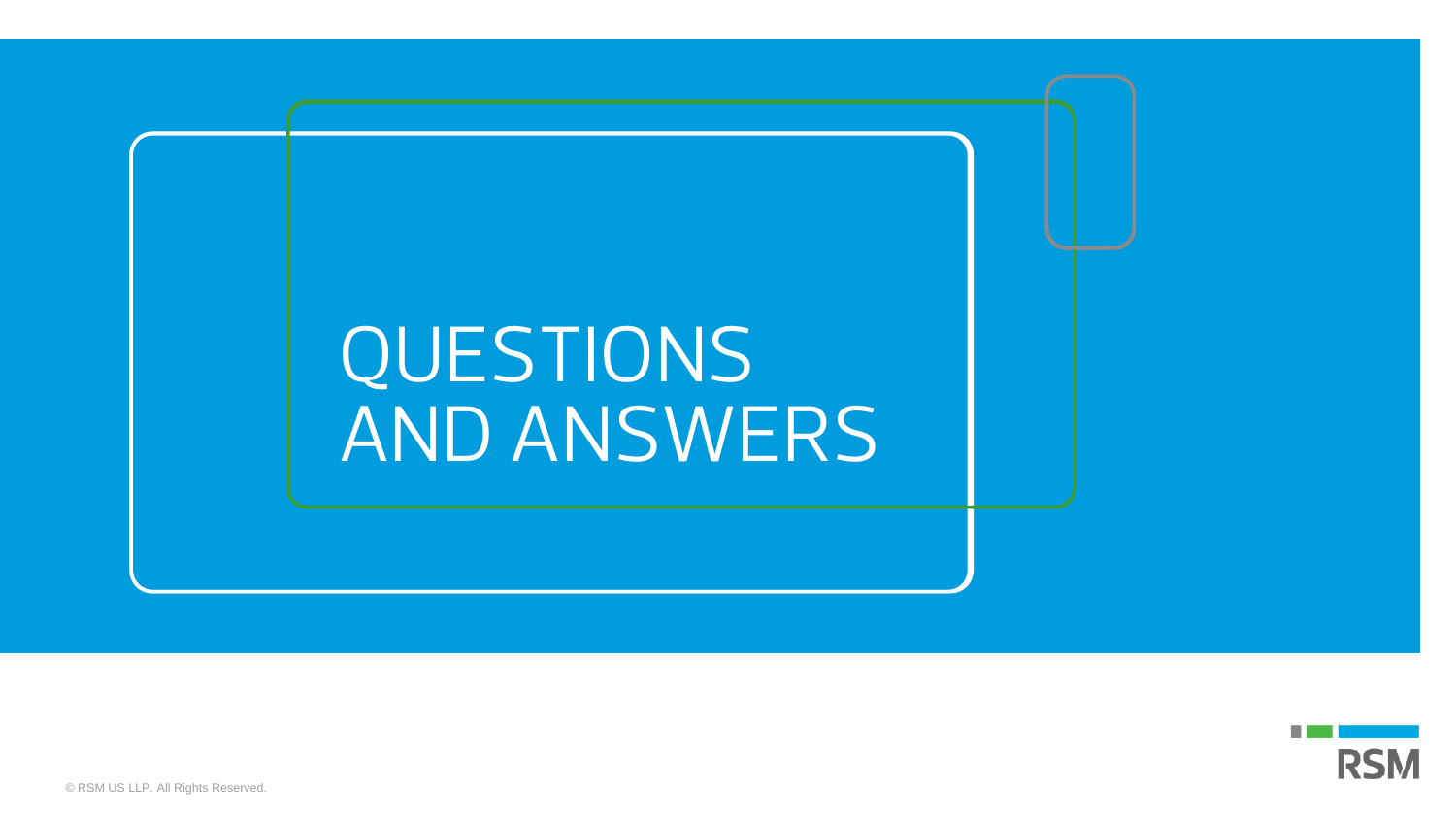



© RSM US LLP. All Rights Reserved.